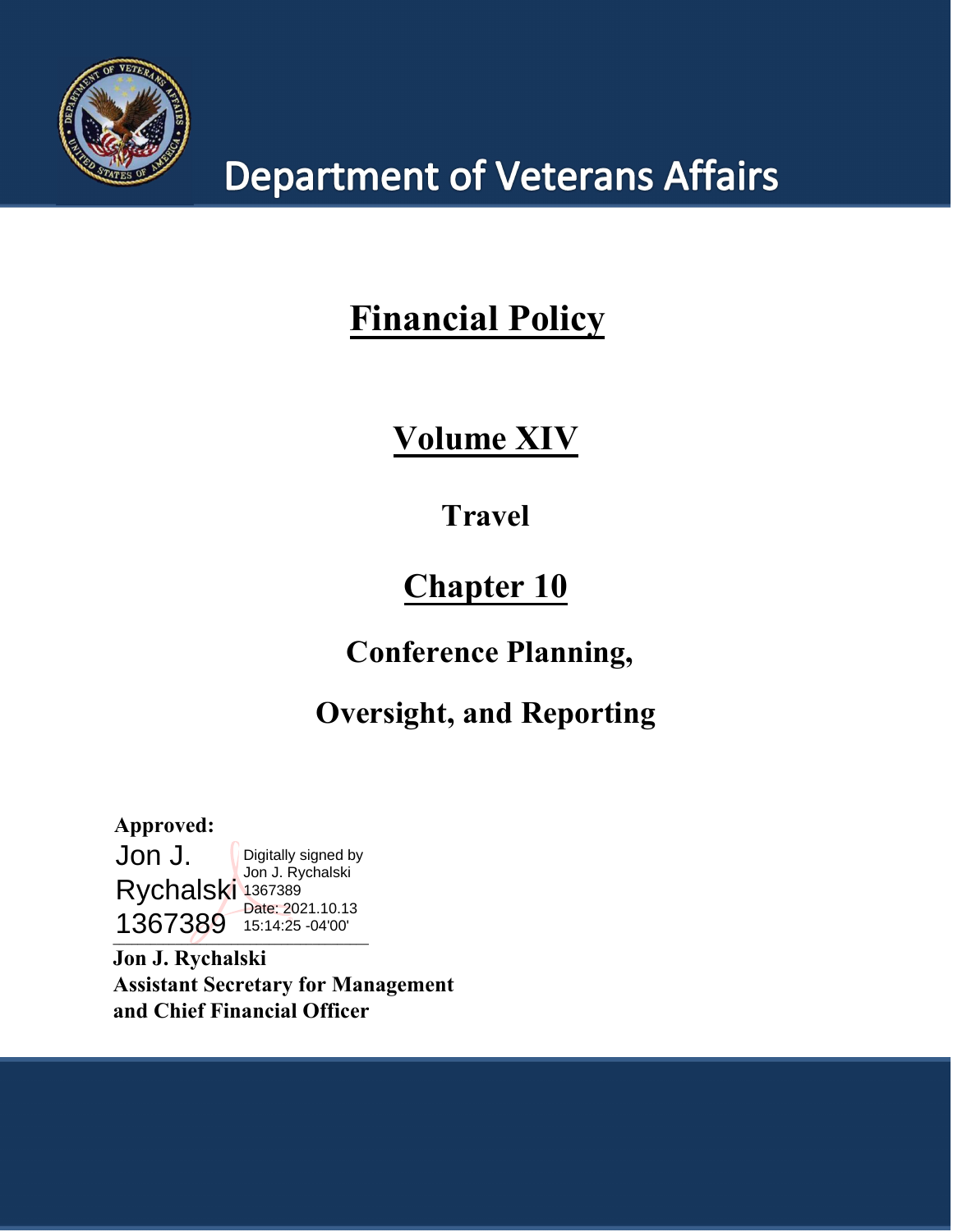|  | <b>Department of Veterans Affairs</b><br><b>Conference Planning, Oversight, and Reporting</b> | October 2021<br>Volume XIV - Chapter 10 |
|--|-----------------------------------------------------------------------------------------------|-----------------------------------------|
|  |                                                                                               |                                         |
|  |                                                                                               |                                         |
|  |                                                                                               |                                         |
|  |                                                                                               |                                         |
|  |                                                                                               |                                         |
|  | 100501 VA Sponsored and Co-Sponsored Conference Planning 15                                   |                                         |
|  | 100502 VA Sponsored and Co-Sponsored Conference Approval  20                                  |                                         |
|  | 100503 VA Sponsored and Co-Sponsored Conference Oversight21                                   |                                         |
|  | 100504 VA Sponsored and Co-Sponsored Conference Reporting 26                                  |                                         |
|  | 100505 Federal Non-VA Sponsored Conferences Planning  28                                      |                                         |
|  |                                                                                               |                                         |
|  | 100507 Federal Non-VA Sponsored Conferences Oversight 30                                      |                                         |
|  | 100508 Federal Non-VA Sponsored Conferences Reporting.  31                                    |                                         |
|  |                                                                                               |                                         |
|  | 100510 Travel Expenses, Meals, and Light Refreshments31                                       |                                         |
|  |                                                                                               |                                         |
|  |                                                                                               |                                         |
|  |                                                                                               |                                         |
|  |                                                                                               |                                         |
|  |                                                                                               |                                         |
|  |                                                                                               |                                         |
|  |                                                                                               |                                         |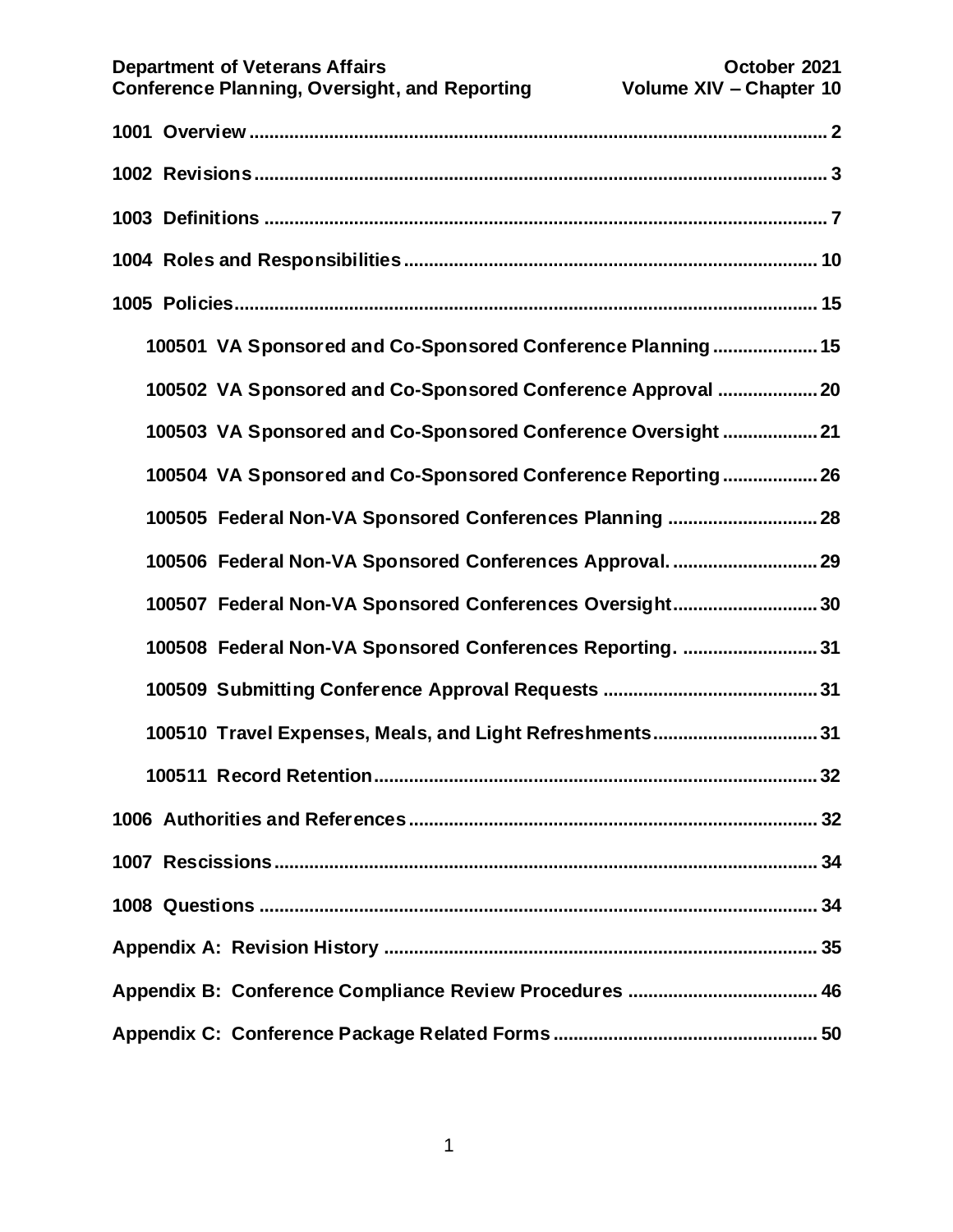# <span id="page-2-0"></span>**1001 Overview**

This chapter establishes the Department of Veterans Affairs (VA) financial policies and procedures relating to conference planning, reporting, and oversight. The purpose of this chapter is to emphasize the need for proper planning and oversight of conferences, including associated travel. As defined by the [Federal Travel Regulation \(FTR\),](http://gsa.gov/portal/ext/public/site/FTR/file/FTRTOC.html/category/21865/hostUri/portal) a conference may include a meeting, retreat, seminar, symposium, or event that involves attendee travel. The term "conference" also applies to training activities that are considered to be conferences under [5 CFR §410.404 "Determining if a conference is a](http://www.gpo.gov/fdsys/pkg/CFR-2012-title5-vol1/xml/CFR-2012-title5-vol1-sec410-404.xml)  [training activity".](http://www.gpo.gov/fdsys/pkg/CFR-2012-title5-vol1/xml/CFR-2012-title5-vol1-sec410-404.xml)

There are numerous Federal travel and acquisition regulations, fiscal policies, statutory and ethics laws applicable to Federal government conference planning, oversight, reporting, and participation. This chapter provides guidance to implement and supplement those portions of the FTR pertaining to conference planning, Congressional, and Office of Management and Budget (OMB) requirements on conference reporting.

Conference organizers should always be fiscally responsible when selecting conference locations and planning conference activities. In addition, conference organizers should ensure that VA does not incur expenditures for entertainment (videos, music, etc.), bus tours, motivational speakers, the purchase of promotional items, or embossing, or otherwise imprinting the name of the organization or conference on any supplies, mementos, or other handouts. Finally, conference organizers should be aware the use of Government funds to purchase food (meals or refreshments) for either Government personnel or non-Government individuals, including VA beneficiaries and stakeholders, is not generally authorized. Reference [Vol II, Ch. 4, Awards, Ceremonies, Food or](https://www.va.gov/finance/docs/VA-FinancialPolicyVolumeIIChapter04.pdf)  [Refreshments, Gifts or Mementos](https://www.va.gov/finance/docs/VA-FinancialPolicyVolumeIIChapter04.pdf) and [The Administrator, Veterans Administration, 43](https://www.gao.gov/products/445356)  [Comp. Gen. 305, B-152331\(1963\)](https://www.gao.gov/products/445356) for specific guidance.

VA is legally mandated by [Public Law \(P.L.\) 112-154, Honoring America's Veterans and](https://www.congress.gov/112/plaws/publ154/PLAW-112publ154.pdf)  [Caring for Camp Lejeune Families Act of 2012](https://www.congress.gov/112/plaws/publ154/PLAW-112publ154.pdf) to report on any VA sponsored or cosponsored conference, meeting, or other similar forum which either:

- Costs \$20,000 or more; or
- Costs less than \$20,000 and there are 50 or more attendees including at least one (1) or more VA employees.

Pursuant to the [Inspector General Act of 1978,](https://www.gpo.gov/fdsys/pkg/USCODE-2011-title5/pdf/USCODE-2011-title5-app-inspector.pdf) as amended, VA Office of Inspector General (VA OIG) employees shall adhere to travel directives, policies, procedures, and guidance of VA OIG.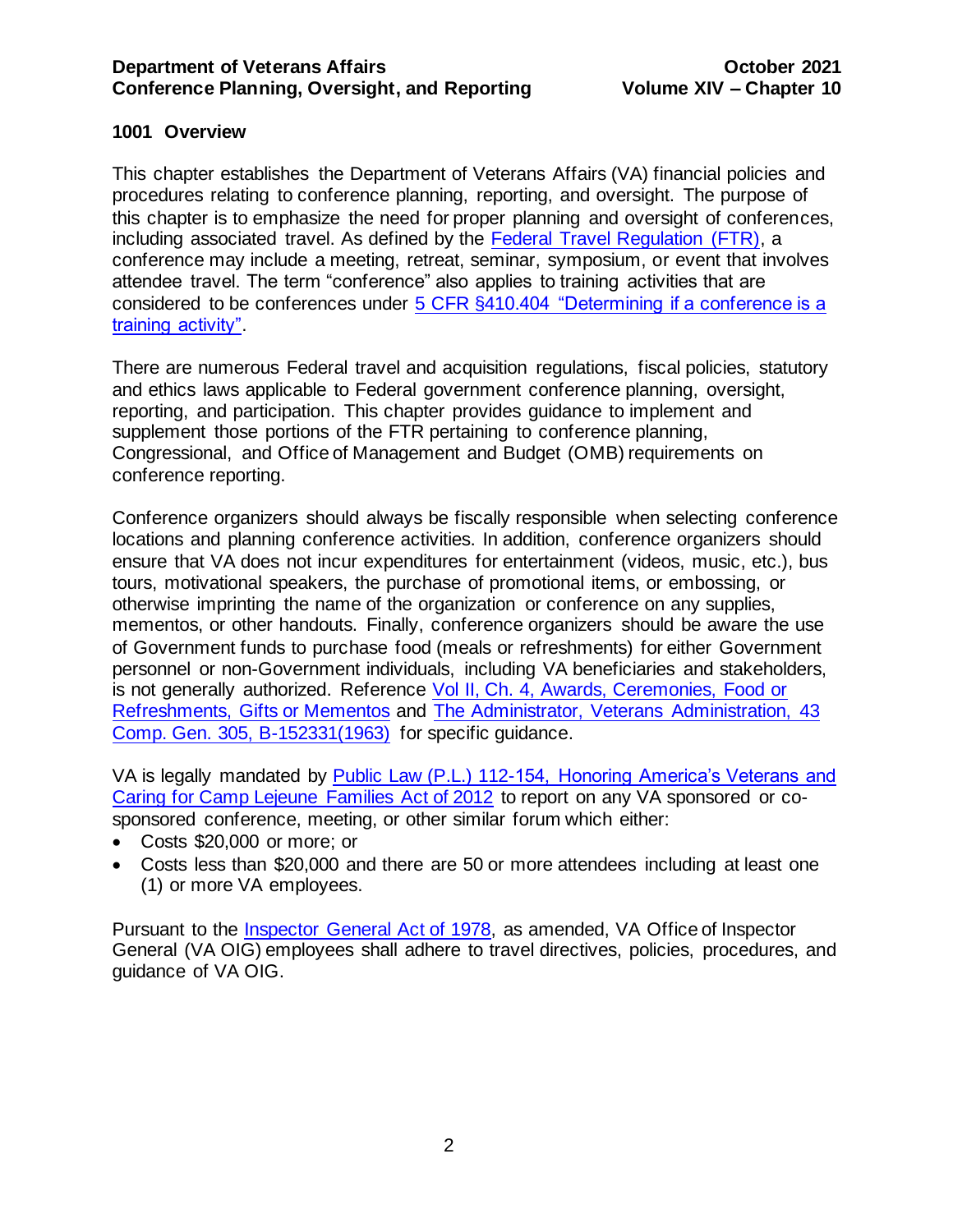# <span id="page-3-0"></span>**1002 Revisions**

| <b>Section</b>                                                        | <b>Revision</b>                                                                                                                                                                                                                              | <b>Office</b>        | <b>Reason for</b><br><b>Change</b>                                                                                                                                               | <b>Effective</b><br><b>Date</b> |
|-----------------------------------------------------------------------|----------------------------------------------------------------------------------------------------------------------------------------------------------------------------------------------------------------------------------------------|----------------------|----------------------------------------------------------------------------------------------------------------------------------------------------------------------------------|---------------------------------|
| Various                                                               | Changed VA CFO to<br>ASM/CFO throughout.                                                                                                                                                                                                     | <b>OFP</b><br>(047G) | Leadership<br>Directed.                                                                                                                                                          | October<br>2021                 |
| 1004 Roles<br>and<br><b>Responsibilities</b>                          | <b>Updated positions</b><br>designated to approve<br>conferences and report<br>on conferences.                                                                                                                                               | <b>OFP</b><br>(047G) | Secretary of<br>VA (SECVA)<br>Memorandum,<br>"Delegation of<br>Authority for<br><b>Travel and</b><br>Conferences".                                                               | October<br>2021                 |
| 100502 VA<br>Sponsored and<br>Co-Sponsored<br>Conference<br>Approval  | Updated thresholds and<br>positions designated to<br>approve conferences.<br>Removed<br>documentation<br>requirements of re-<br>delegation since no re-<br>delegation authorized,<br>and other policy<br>requirements no longer<br>required. | <b>OFP</b><br>(047G) | <b>SECVA</b><br>Memorandum,<br>"Delegation of<br>Authority for<br><b>Travel and</b><br>Conferences".<br>and general<br>update due to<br>new delegation<br>of authority<br>(DOA). | October<br>2021                 |
| 100503 VA<br>Sponsored and<br>Co-Sponsored<br>Conference<br>Oversight | Updated responsibility<br>for the acquisition of<br>services and supplies<br>over the micro-purchase<br>threshold, in lieu of the<br>amount.                                                                                                 | <b>OFP</b><br>(047G) | <b>Threshold</b><br>change in<br>Federal<br>Acquisition<br>Regulation                                                                                                            | October<br>2021                 |
| 100504 VA<br>Sponsored and<br>Co-Sponsored<br>Reporting               | Updated Public Law to<br>current citation and<br>position designated to<br>report on conferences.                                                                                                                                            | <b>OFP</b><br>(047G) | <b>Public Law</b><br>general<br>update.<br><b>SECVA</b><br>Memorandum,<br>"Delegation of<br>Authority for<br><b>Travel and</b><br>Conferences".                                  | October<br>2021                 |
| 100506<br>Federal Non-VA<br>Sponsored<br>Conferences<br>Approval      | Updated thresholds and<br>positions designated to<br>approve conferences.<br>Removed<br>documentation                                                                                                                                        | <b>OFP</b><br>(047G) | <b>SECVA</b><br>Memorandum,<br>"Delegation of<br>Authority for<br><b>Travel and</b>                                                                                              | October<br>2021                 |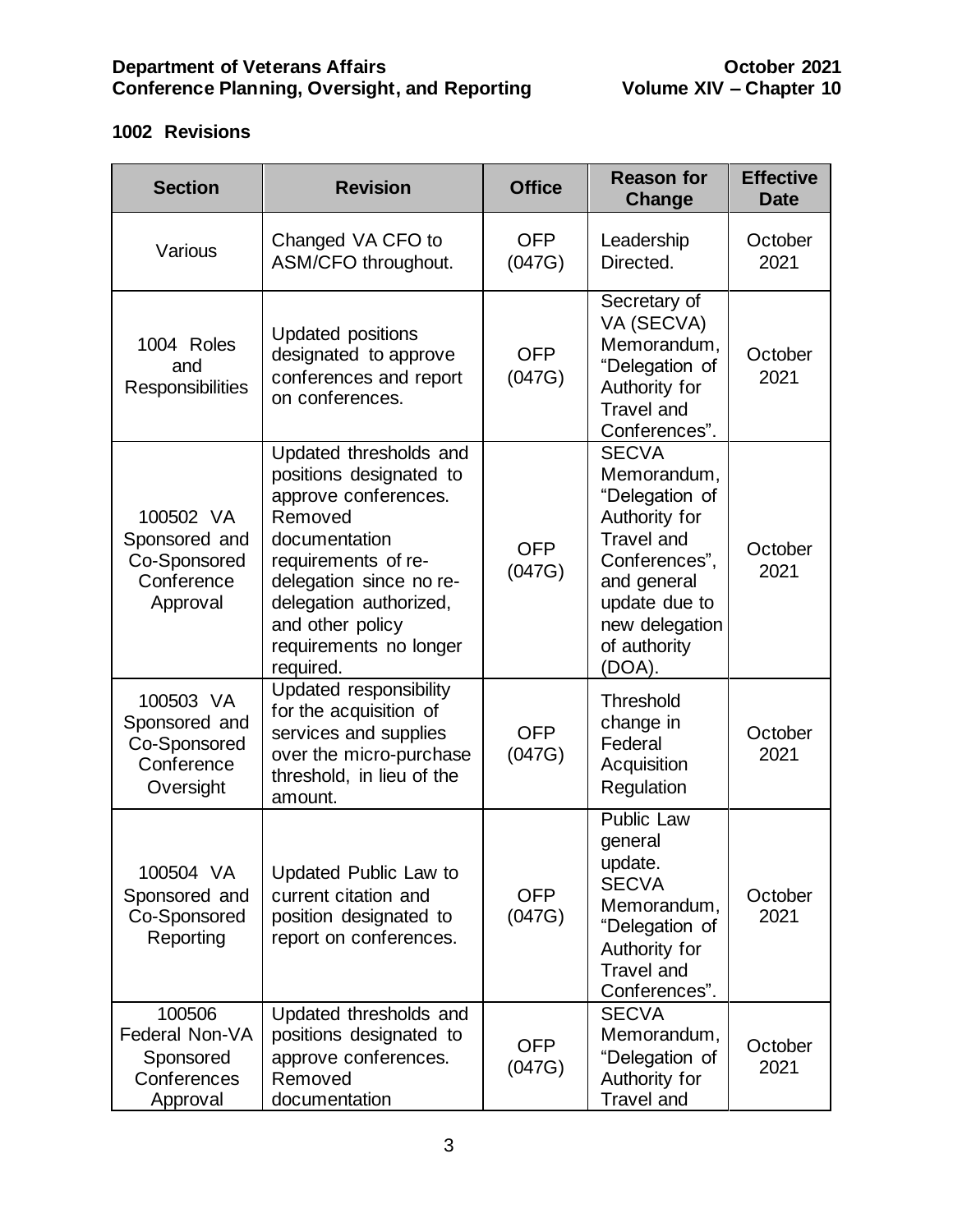| <b>Section</b>                                                         | <b>Revision</b>                                                                                                                                                       | <b>Office</b>        | <b>Reason for</b><br>Change                                          | <b>Effective</b><br><b>Date</b> |
|------------------------------------------------------------------------|-----------------------------------------------------------------------------------------------------------------------------------------------------------------------|----------------------|----------------------------------------------------------------------|---------------------------------|
|                                                                        | requirements of re-<br>delegation since no re-<br>delegation authorized,<br>and other policy<br>requirements no longer<br>required.                                   |                      | Conferences",<br>and general<br>update due to<br>new DOA.            |                                 |
| 100509<br>Submitting<br>Conference<br>Approval<br><b>Requests</b>      | Removed requirement<br>to submit conference<br>packages to VA Chief of<br>Staff.                                                                                      | <b>OFP</b><br>(047G) | General<br>update due to<br>new DOA.                                 | October<br>2021                 |
| 1006<br>Authorities and<br>References                                  | Updated Public Law to<br>current citation for<br>reporting conferences to<br><b>Office of General</b><br>Council.                                                     | <b>OFP</b><br>(047G) | General<br>Update.                                                   | October<br>2021                 |
| 1007<br><b>Rescissions</b>                                             | Rescinded VA Financial<br>Policy Volume XIV,<br>Chapter 10, Conference<br>Planning, Oversight,<br>and Reporting, May<br>2021, and previous<br>Appendix B delegations. | <b>OFP</b><br>(047G) | General<br>Update due to<br>new DOA.                                 | October<br>2021                 |
| Appendices                                                             | Removed previous<br>Appendix B:<br>Delegations of Authority<br>on Conferences. Moved<br>previous Appendices C<br>and D up to B and C<br>throughout chapter.           | <b>OFP</b><br>(047G) | General<br>Update due to<br>new DOA.                                 | October<br>2021                 |
| Appendix B:<br>Conference<br>Compliance<br><b>Review</b><br>Procedures | Removed<br>documentation<br>requirement of re-<br>delegation since no re-<br>delegation authorized<br>and removed \$500,000<br>threshold reference.                   | <b>OFP</b><br>(047G) | General<br>Update due to<br>new delegation<br>of authority<br>(DOA). | October<br>2021                 |
| Appendix C:<br>Conference<br>Package<br><b>Related Forms</b>           | Removed<br>documentation<br>requirement of re-<br>delegation since no re-<br>delegation authorized<br>and removed \$500,000<br>threshold reference.                   | <b>OFP</b><br>(047G) | General<br>Update due to<br>new DOA.                                 | October<br>2021                 |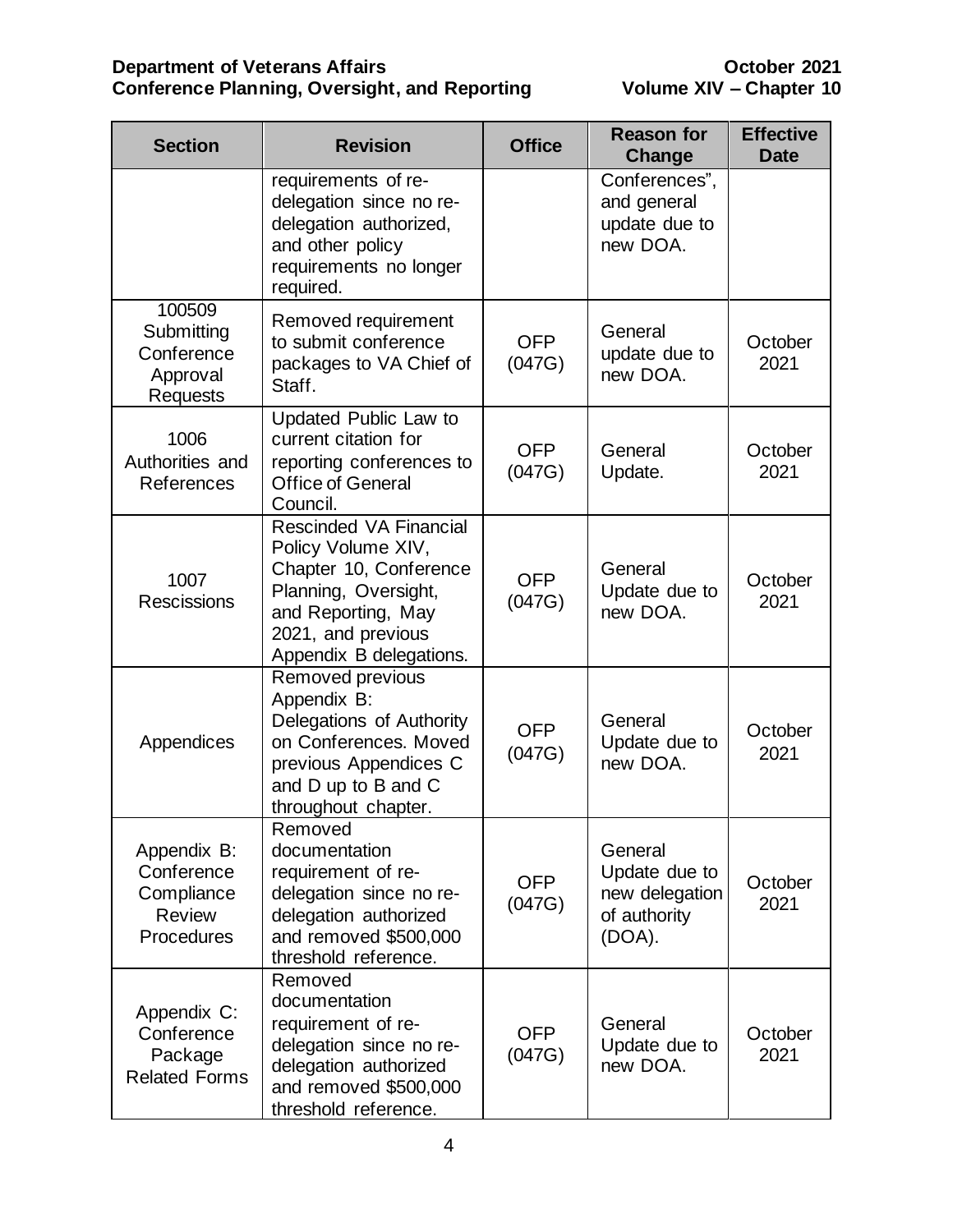| <b>Section</b>  | <b>Revision</b>                                                                                                                                                                                                                                                                      |                      | <b>Reason for</b><br><b>Change</b>                                                | <b>Effective</b><br><b>Date</b> |
|-----------------|--------------------------------------------------------------------------------------------------------------------------------------------------------------------------------------------------------------------------------------------------------------------------------------|----------------------|-----------------------------------------------------------------------------------|---------------------------------|
| 1001            | Added language<br>clarifying that<br>conference organizers<br>should act in a fiscally<br>responsible manner<br>when selecting<br>conference locations<br>and activities and<br>guidance on the<br>purchase of food or<br>refreshments.                                              | <b>OFP</b><br>(047G) | Leadership<br><b>Directed</b>                                                     | <b>July 2019</b>                |
| 1002            | Moved all May 2018<br>revisions to Appendix A                                                                                                                                                                                                                                        | <b>OFP</b><br>(047G) | <b>General Policy</b><br>Update                                                   | <b>July 2019</b>                |
| 1004            | <b>Updated VA CFO</b><br>designation to current<br>position title, Deputy<br><b>Assistant Secretary for</b><br>Finance; updated the<br><b>Inspector General</b><br>reporting requirement,<br>and the appropriation<br>bill reference in<br>accordance with the<br>DOA in Appendix B. | (047G)               | June 3, 2019,<br><b>SECVA DOA;</b><br>Consolidated<br>Appropriations<br>Act, 2019 | <b>July 2019</b>                |
| 100501 A.       | Added VA policy<br>guidance for conference<br>expense compliance.                                                                                                                                                                                                                    | <b>OFP</b><br>(047G) | Leadership<br><b>Directed</b>                                                     | <b>July 2019</b>                |
| 10051 C.        | Added VA policy and<br>statutory guidance on<br>entertainment costs;<br>clarified circumstances<br>are limited to exceptions<br>in which lodging, meals,<br>or refreshments can be<br>provided                                                                                       | <b>OFP</b><br>(047G) | Leadership<br><b>Directed</b>                                                     | <b>July 2019</b>                |
| 10051 D. and F. | Added language<br>reflecting the necessity<br>of selecting 3 different<br>geographic locations to<br>be reviewed for the                                                                                                                                                             | OFP<br>(047G)        | Leadership<br><b>Directed</b>                                                     | <b>July 2019</b>                |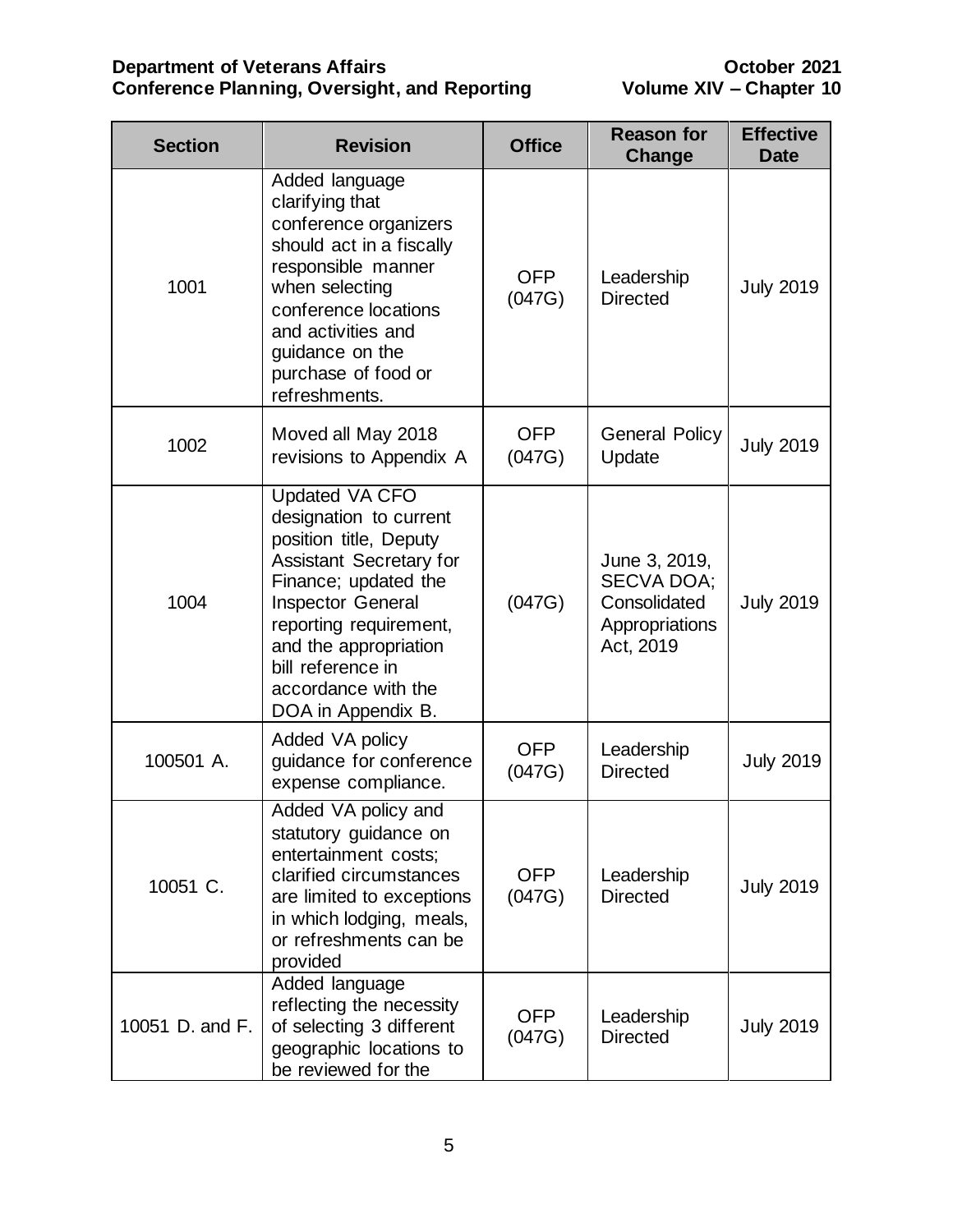| <b>Section</b>          | <b>Revision</b>                                                                                                                                                                                                                                                       |                      | <b>Reason for</b><br><b>Change</b>          | <b>Effective</b><br><b>Date</b> |
|-------------------------|-----------------------------------------------------------------------------------------------------------------------------------------------------------------------------------------------------------------------------------------------------------------------|----------------------|---------------------------------------------|---------------------------------|
|                         | most cost-effective<br>location to be chosen.                                                                                                                                                                                                                         |                      |                                             |                                 |
| 10053 B.7.              | Removed language<br>receipts are required<br>when requested in<br>advance by approving<br>official, more restrictive<br>than FTR.                                                                                                                                     | <b>OFP</b><br>(047G) | <b>General Policy</b><br>Update             | <b>July 2019</b>                |
| 10053 B.10.             | Added VA policy<br>guidance for exceptions<br>using appropriated<br>funds for food.                                                                                                                                                                                   | <b>OFP</b><br>(047G) | Leadership<br><b>Directed</b>               | <b>July 2019</b>                |
| 100503 B.11.            | Added statutory<br>guidance for exceptions<br>using appropriated<br>funds for entertainment.                                                                                                                                                                          | <b>OFP</b><br>(047G) | Leadership<br><b>Directed</b>               | <b>July 2019</b>                |
| 10053 C.2.              | Changed VA CFO<br>distribution of the<br><b>CTCCS</b> quarterly<br>conference compliance<br>review results.                                                                                                                                                           | <b>OFP</b><br>(047G) | Leadership<br><b>Directed</b>               | <b>July 2019</b>                |
| 100504 A.2.<br>and A.3. | Added note clarifying<br>that if someone other<br>than the Responsible<br><b>Conference Executive</b><br>(RCE) signs the PCCF<br>or FCR in CORK, then<br>the hard copy signed by<br>the RCE must be<br>uploaded.                                                      | <b>OFP</b><br>(047G) | Leadership<br><b>Directed</b>               | <b>July 2019</b>                |
| 100504 B.               | Updated Table 2 foot<br>note 3 with current<br>appropriation act for<br>2019, including the<br>change in requirement<br>to report to Inspector<br>General all VA and VA<br>co-sponsored<br>conferences $\geq$ \$20,000<br>NLT 15 calendar days<br>after each quarter. | OFP<br>(047G)        | Consolidated<br>Appropriations<br>Act, 2019 | <b>July 2019</b>                |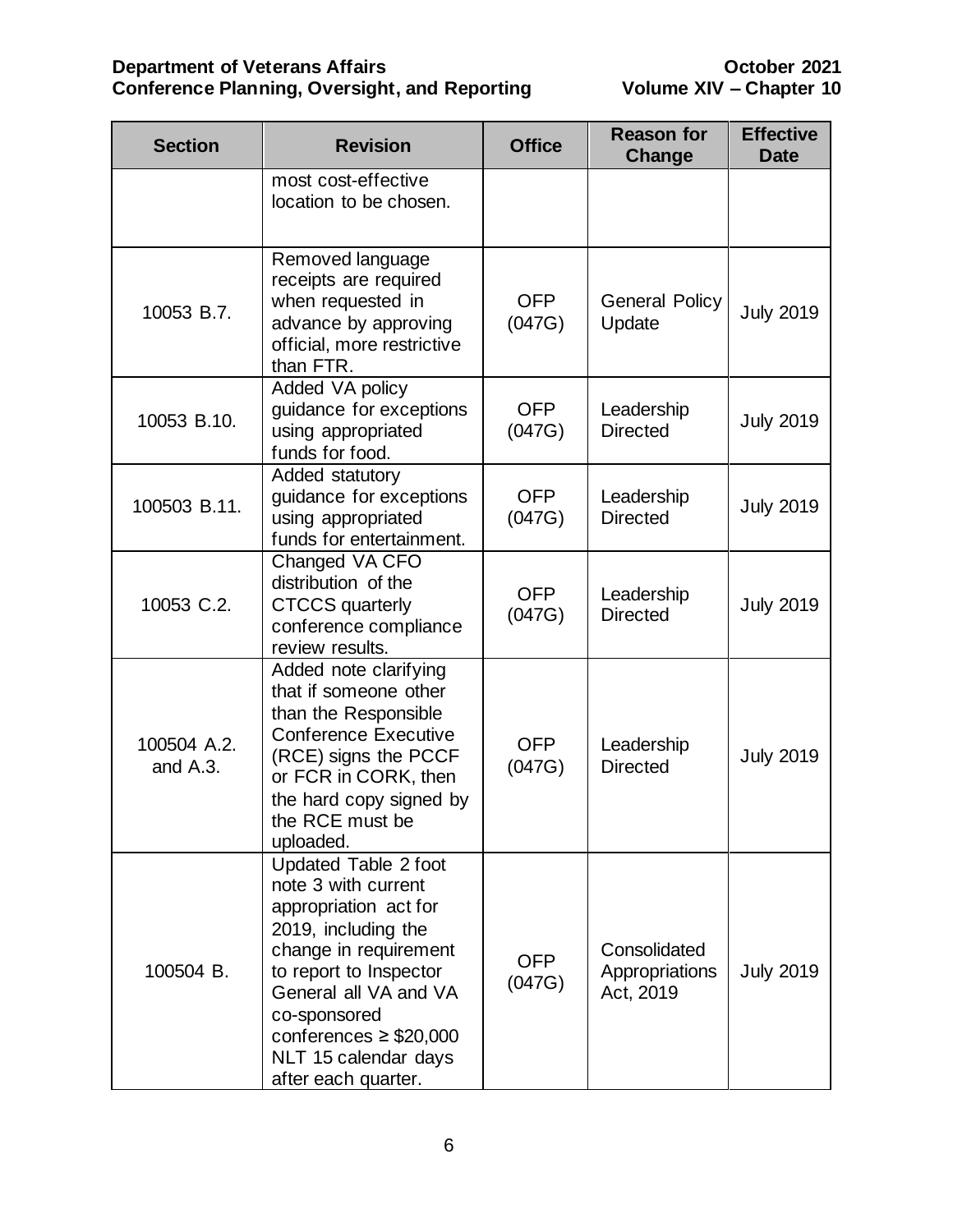| <b>Section</b> | <b>Revision</b>                                                                                                                                                                                                                                                                         | <b>Office</b>        | <b>Reason for</b><br>Change       | <b>Effective</b><br>Date |
|----------------|-----------------------------------------------------------------------------------------------------------------------------------------------------------------------------------------------------------------------------------------------------------------------------------------|----------------------|-----------------------------------|--------------------------|
| 100510 D       | Added a higher lodging<br>rate may not be<br>negotiated in exchange<br>for food; added<br>language clarifying if<br>meals are provided at a<br>VA sponsored or co-<br>sponsored event, the<br>cost per person cannot<br>exceed the daily per<br>diem rate for the<br>selected location. | <b>OFP</b><br>(047G) | Leadership<br><b>Directed</b>     | <b>July 2019</b>         |
| 1007           | <b>Rescinded Vol XIV</b><br>Travel - Chapter 10,<br>"Conference Planning,<br>Reporting, and<br>Oversight", May 2018                                                                                                                                                                     | OFP<br>(047G)        | <b>General Policy</b><br>Update   | <b>July 2019</b>         |
| Appendix A     | May 2018, 5-year<br>revisions moved here<br>from Section 1002<br>Revisions.                                                                                                                                                                                                             | OFP<br>(047G)        | <b>General Policy</b><br>Update   | <b>July 2019</b>         |
| Appendix B     | Added June 3, 2019<br>Delegation of Authority<br>(DOA) on Conference<br>Reporting<br>Requirements.                                                                                                                                                                                      | <b>OFP</b><br>(047G) | June 3, 2019,<br><b>SECVA DOA</b> | <b>July 2019</b>         |

Reference Appendix A, [Revision History](#page-35-0) for listing of previous changes.

# <span id="page-7-0"></span>**1003 Definitions**

**Approving Official (AO)** – The individual(s) authorized to approve a conference package based on the estimated cost of the conference.

**Bundling** – Submitting multiple conferences, similar in nature and executed in the same fiscal year, in a single request for approval that summarizes estimated and final costs for each conference. Bundling of conferences is prohibited for VA sponsored or cosponsored conferences but is permitted for Federal non-VA sponsored conferences.

**Conference** – A meeting, retreat, seminar, symposium, or event involving travel for attendees. The term "conference" also applies to training activities that are considered to be conferences under [5 CFR §410.404.](https://www.gpo.gov/fdsys/pkg/CFR-2002-title5-vol1/pdf/CFR-2002-title5-vol1-sec410-404.pdf) If a clear-cut determination cannot be made an event is not a conference, then it must be processed under this policy as a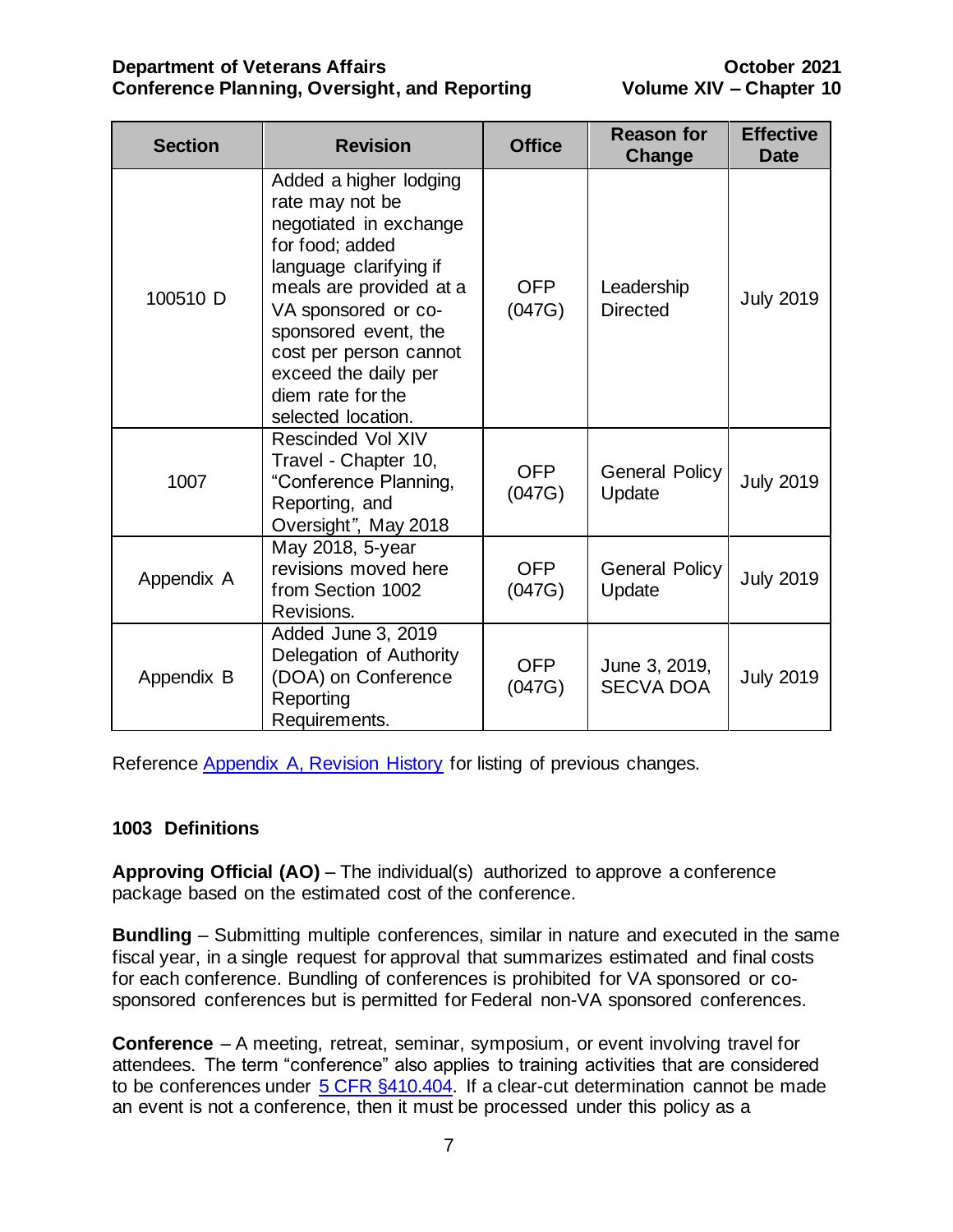conference. Legal counsel should be consulted for assistance in determining whether an event is a conference if there are questions. Note: Attendee travel refers to VA funded local and TDY travel.

[OGC Memorandum dated October 26, 2016,](http://vaww.trainingevents.va.gov/TRAININGEVENTS/docs/WF%207713724%2002%20Response.pdf) "Conference Clarification", has already opined that the following events are not considered conferences:

- Veteran outreach events (e.g., sports programs);
- Traditional ceremonies (e.g., change of command, ground-breaking, official military awards, and funerals);
- Events at which VA is conducting recruitment activities; and
- Formal classroom training, coursework at established government or commercial training facilities (e.g. Law Enforcement Training Center, and VHA National Simulation Center).

**Conference Package (CP)** – A term used to identify the required documentation for approval and reporting of VA sponsored and co-sponsored conferences (electronic or hard copy).

**Employee** – An appointed officer or employee of an agency, including a special Government employee. This definition also includes an individual employed intermittently in the Government service as an expert or consultant and paid on a daily (when-actually-employed) basis, and an individual serving without pay or at a \$1 a year.

**Executive Champion (EC)** – An individual assigned by an Under Secretary, Assistant Secretary, or Other Key Official responsible for overseeing the attendance and attendance approvals for assigned Federal non-VA sponsored conferences.

**Federal Travel Regulations (FTR)** – The FTR implements statutory requirements and Executive branch policies for travel by Federal civilian employees and others authorized to travel at Government expense.

**Formal Classroom Training** – Training coursework at established government or commercial training facilities. (Note: does not include training held at a hotel or conference center.)

**Per Diem** – The Lodgings-Plus method, a subsistence allowance for lodging, meals, and related incidental expenses incurred while on authorized TDY. Under the per diem method, VA will reimburse the daily cost incurred by a traveler for lodging up to a maximum daily rate, and a fixed allowance for meals and incidental expenses (M&IE). Travelers are required to exclude any meal provided by the Government. Per diem rates for the TDY location are established by the General Services Administration (GSA). Refer to the [GSA Per Diem Rates](http://www.gsa.gov/portal/category/100120) for the per diem rates in effect for a specific travel episode.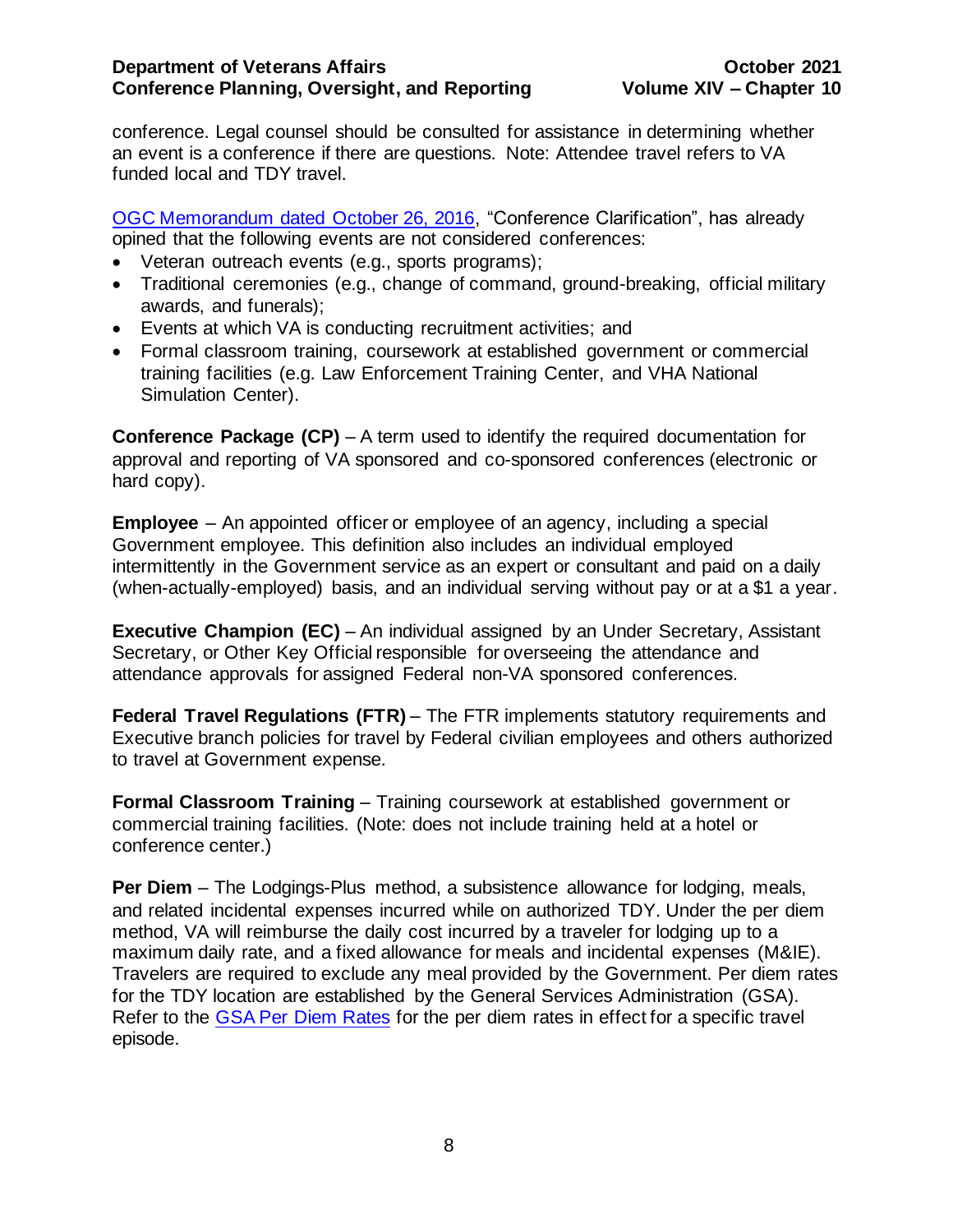**Reportable Conference** – Any VA sponsored or VA co-sponsored conference, meeting, or other similar forum, which either costs \$20,000 or more, or costs less than \$20,000 and there are 50 or more attendees including one (1) or more VA employees.

**Responsible Conference Executive (RCE)** - An individual assigned by an Under Secretary, Assistant Secretary, or Other Key Official responsible for planning, obtaining required level of approval, oversight, and reporting of assigned VA-sponsored or cosponsored conferences.

**Retreat** – A town hall type meeting for government employees to review progress and challenges in implementing Government or Departmental policies, engaging their staff in discussing various aspects of said Government or Departmental activities. Retreats are often held off site or away from the normal duty station or office. Such a facility usually offers participants a greater opportunity to socialize than they otherwise would in the office, and to personalize relationships and gain greater appreciation of each other.

**Seminar** – A lecture or presentation delivered to an audience on a topic or set of topics that are educational in nature. It is usually held for groups of 10-50 individuals. A seminar is frequently held at a hotel meeting space or in an office conference room.

**Symposium** – A meeting of a number of experts in a particular field at which papers are presented by specialists on particular subjects and discussed for the purpose of making recommendations concerning the problems under discussion.

**Training** – An activity leading to skilled behavior. Training also refers to the acquisition of knowledge, skills, and competencies because of the teaching of vocational or practical skills, and information that relates to specific useful competencies.

**Traveler** – An individual authorized to perform official Government travel, in accordance with the FTR.

**Traveler List** – A complete list of all VA-funded travelers, including local attendees incurring travel costs, attending a conference, including their full name, VA email address, and travel authorization or local expense voucher number (if applicable).

**Unique Site** – The only location meeting the conference criteria that could not otherwise be met at another location.

**Workshop** – A series of educational and work sessions. Small groups of people meet over a short period of time to concentrate on a defined area of concern. Purposes for workshops may vary (e.g., informing, problem solving, and training). Typically, a workshop has two components: technical, in which one presents theory in lectures and readings; and practical, in which one would do a project, produce a product, or write a paper.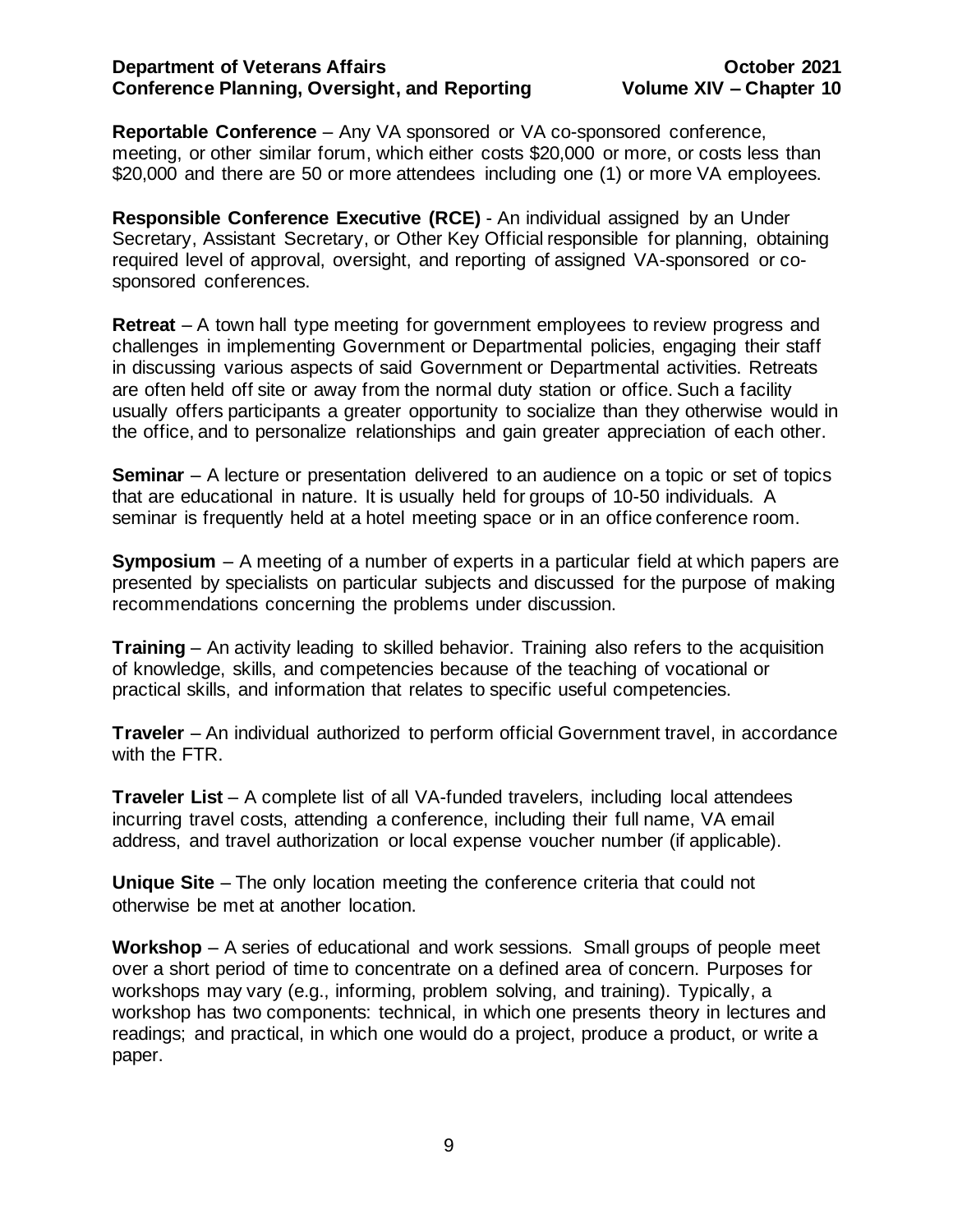# <span id="page-10-0"></span>**1004 Roles and Responsibilities**

**Secretary of Veterans Affairs (SECVA)** has the signature authority for submitting the mandated conference reporting required in [38 U.S.C. § 517,](http://uscode.house.gov/view.xhtml?req=(title:38%20section:517%20edition:prelim)) and in P.L. 116-260, ["Consolidated Appropriations Act, 2021",](https://www.congress.gov/bill/116th-congress/house-bill/133/text) Division E, Title VII, Section 738. SECVA has designated these signature authorities to the Assistant Secretary for Management and Chief Financial Officer (ASM/CFO). In addition, SECVA has designated the ASM/CFO the OMB M-17-08 responsibility for publicly reporting agency-sponsored conferences on a dedicated VA official website.

SECVA has designated the Deputy Secretary (DEPSEC), Under Secretaries, Assistant Secretaries, and Other Key Officials (OKOs) with the authority to approve VA sponsored, VA co-sponsored and non-Federal conferences with net expenses in excess of \$100,000, and Senior Executive Service (SES) or SES equivalent positions with the authority to approve those conferences with net expenses less than or equal to \$100,000.

**Deputy Secretary, Under Secretaries, Assistant Secretaries, and Other Key Officials (OKOs)** are responsible for approving conferences with estimated expenses greater than \$100,000. No further delegation is authorized. For conference planning and approval, the DEPSEC, Under Secretaries, Assistant Secretaries, and OKOs are responsible for the following:

- A. Ensuring appropriate due diligence is performed.
- B. Establishing internal processes, tools, procedures, and roles and responsibilities needed to comply with VA policies and the Conference Oversight and Reporting Knowledgebase (CORK).
- C. Publishing supplemental processes and guidance, as applicable, to ensure program effectiveness.
- D. Ensuring the business case for each VA-sponsored and co-sponsored conference justifies the use of VA resources (funds, time, and people).
- E. Appointing an RCE for VA sponsored and co-sponsored conferences.
- F. Appointing an EC to manage attendance and overall approval for VA-wide employees at Federal non-VA sponsored conferences for which the Administration or Staff Offices is the main proponent.
- G. Identifying purchase cardholder(s) to perform the transactions required for reportable conferences and ensuring the cardholder's purchase approving official is aware of the designation and has all required documentation prior to approving transactions.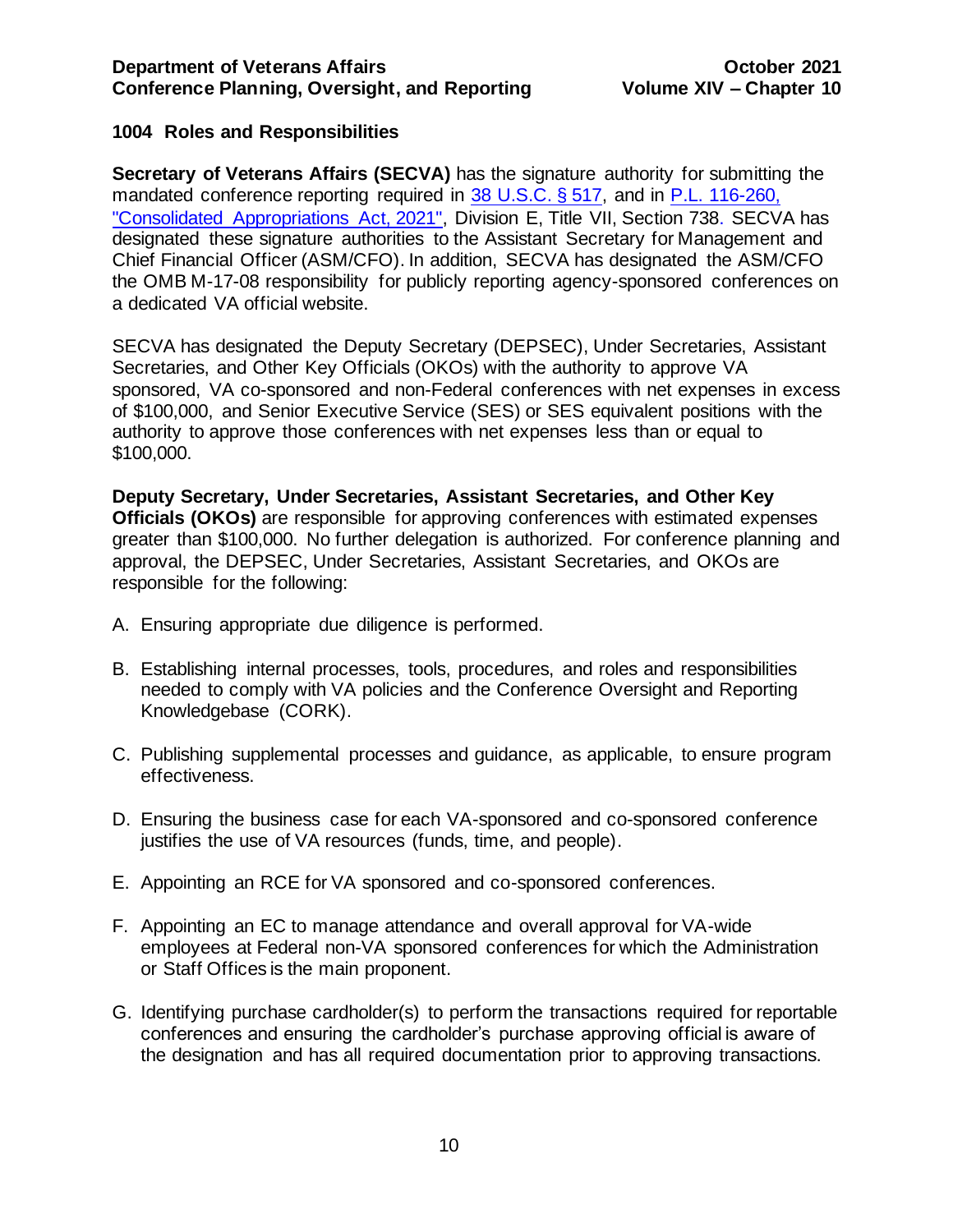H. Establishing sufficient procedures to ensure each RCE and EC is properly trained. In addition, ensuring a properly appointed RCE has completed the required RCE training provided by the CTCCS for their conference duties.

**Under Secretaries, Assistant Secretaries, CFOs, Finance Officers, Chiefs of Finance Activities, Chief Accountants, and Other Key Officials** are responsible for ensuring compliance with the policies and procedures in this chapter and designating one or more persons to answer questions pertaining to the planning and oversight of conferences.

**The Assistant Secretary for Management and Chief Financial Officer (ASM/CFO)** oversees all financial management activities relating to the Department's programs and operations, as required by the [CFO Act of 1990](http://govinfo.library.unt.edu/npr/library/misc/cfo.html) and [38 U.S.C. § 309.](https://www.gpo.gov/fdsys/pkg/CPRT-112HPRT65875/pdf/CPRT-112HPRT65875.pdf) The ASM/CFO specific responsibilities include the direction, management, and provision of policy guidance and oversight of VA's financial management personnel, activities, and operations. The ASM/CFO establishes financial policy, inclusive of travel, systems, and operating procedures, for all VA financial entities and provides guidance on all aspects of financial management.

The ASM/CFO designates the Executive Director, Financial Services Center with the signature authority for mandated conference reporting (Congressional and VA OIG) and the responsibility to comply with OMB M-17-08, VA public website reporting, with no further re-delegation authorized.

**The Executive Director, Financial Services Center (FSC)** has been designated the signature authority to submit Quarterly reports to Congress on conferences sponsored by the Department; to submit VA OIG conference reporting obligations and for subsequent fiscal years in which an appropriations act requires that VA submit an annual report to the VA OIG; and to comply with OMB M-17-08, VA public website reporting on agency-sponsored conferences, with no further re-delegation authorized.

**Senior Executive Service (SES) and SES equivalent positions** have the designated authority for approving VA sponsored, VA co-sponsored, and non-Federal conferences with net expenses less than or equal to \$100,000, with no further re-delegation authorized.

**The RCE** is required to demonstrate responsible stewardship of public funds and compliance with VA policy in performing all administrative roles and responsibilities identified throughout this chapter. For VA sponsored and co-sponsored conferences, the appointed RCE is responsible for the following:

- A. Completing the RCE required training provided by CTCCS.
- B. Developing and certifying the Conference Package (CP).
- C. Obtaining proper approval of the CP (defined in [Section 1005 Policies\)](#page-15-0).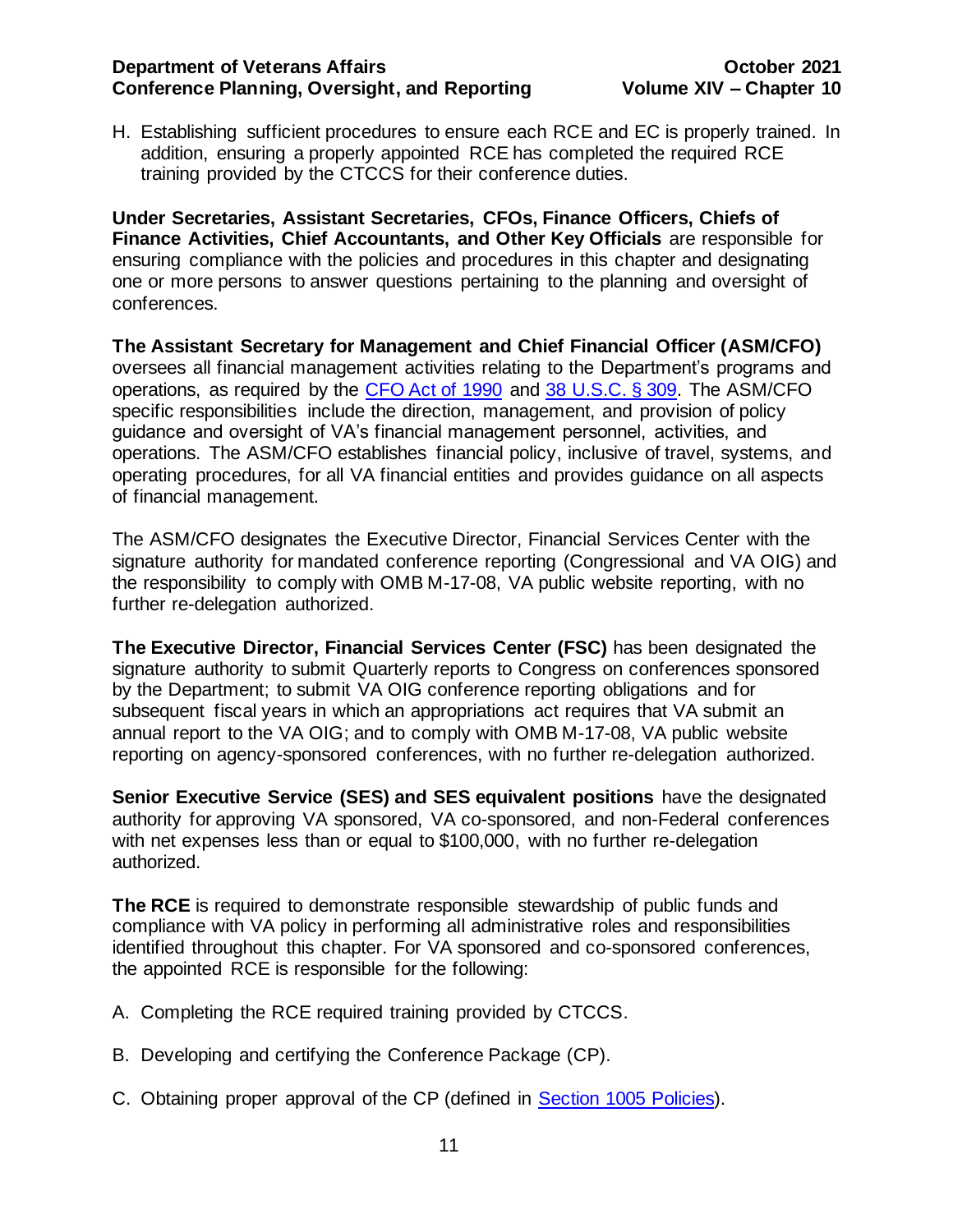- D. Uploading the approved CP into CORK a minimum of 30 calendar days prior to the conference start date to ensure conference information is available in the VA Travel System for association with the traveler authorization. Travelers will not be able to complete the travel authorization properly without the approved CP uploaded to CORK.
- E. Overseeing the execution of the conference as the senior official on-site (or alternate appointee).
- F. Timely and accurate post conference reporting.

**The EC** is required to demonstrate responsible stewardship of public funds and compliance with VA policy in performing all administrative roles and responsibilities for Federal non-VA sponsored conferences in accordance with [Section 100502](#page-20-0) in this chapter.

**The Office of Acquisition, Logistics, and Construction (OALC)** is responsible for VA's conference procurement activities through the Heads of Contracting Activity (HCA) for VA conference sponsorship or hosting. The appropriate HCA is responsible for appointing a Contracting Officer (CO). The CO will:

- A. Ensure negotiations are conducted and documented in accordance with the [Federal](https://www.acquisition.gov/sites/default/files/current/far/html/FARMTOC.html)  [Acquisition Regulations](https://www.acquisition.gov/sites/default/files/current/far/html/FARMTOC.html) (FAR).
- B. Appoint the Contracting Officer's Representative (COR).

Only warranted COs can issue orders or make modifications to existing conference contracts and must complete any necessary modifications promptly. Modifications shall be made only when appropriate and within the overall spending limits identified in the conferences' approved CP.

**The Financial Services Center (FSC)**, under the ASM/CFO's direction, is responsible for tracking, reporting, and performing oversight of reportable conferences. The FSC Corporate Travel and Charge Card Services (CTCCS) is responsible for the following:

- A. Providing guidance and assistance to the Administrations and Staff Offices on conference approval requests, to ensure compliance with applicable laws, regulations, and policies.
- B. Conducting the review of all conference approval documents and performing a sample audit of post conference report cost data and reporting results to the RCE and/or the Administration or Staff Office point of contact (POC) as follows.
	- 1. Provide weekly, a copy of the completed checklist with identified compliance issues.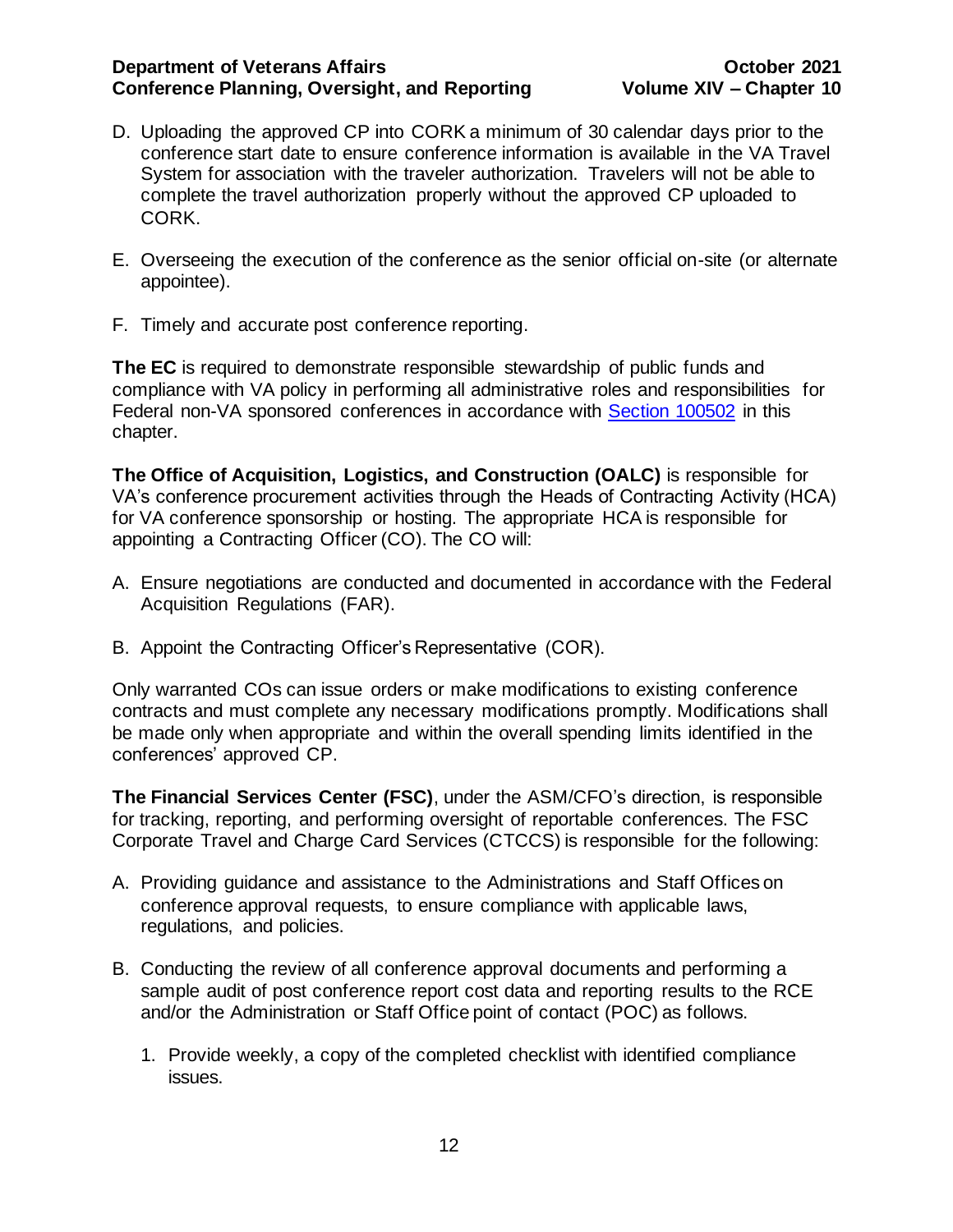2. Report monthly, the summary results of the compliance reviews previously identified to the RCE, for which no action has been taken, to the conference sponsoring/co-sponsoring Administration or Staff Office Conference POC and Senior Executives for their appropriate corrective action.

Reference [Appendix B, Conference Compliance Review Procedures](#page-46-0) for criteria included in the review and audit plan.

- C. Providing a quarterly memorandum to the ASM/CFO, reporting on VA's conference policy compliance.
- D. Tracking applicable conferences to ensure conference data elements for all reportable requirements are entered into CORK within the appropriate timeframe.
- E. Delivering Congressionally-mandated and OMB-mandated reports.
- F. Working closely with OFP to ensure VA conference policies and procedures are compliant with current laws and regulations.
- G. Assisting in responding to inquiries associated to the Congressional and Freedom of Information Act.
- H. Managing CORK.
- I. Appointing an EC for cross-Administration and Staff Office participation at Federal non-VA sponsored conferences, in the event no one Administration or Staff Office can be identified as the main proponent of the conference.
- J. Ensuring approved Conference Package information uploaded in CORK is imported into the VA Travel System and the detailed conference information is selectable by travelers when creating travel authorizations.
- K. Provide the required RCE training.

**Approving Officials** for travel will ensure all travel is authorized and performed consistent with the FTR, [Vol XIV Travel,](http://www.va.gov/finance/policy/pubs/volumeXIV.asp) and any other agency-specific guidance relating to travel. Additionally, they could have pecuniary liability for erroneous payments resulting from their negligent or fraudulent actions. Their responsibilities include:

- A. Authorize official travel only for travelers under their jurisdiction, and in advance of the travel.
- B. Determine if the travel is essential for the purpose(s) of carrying out the mission of VA.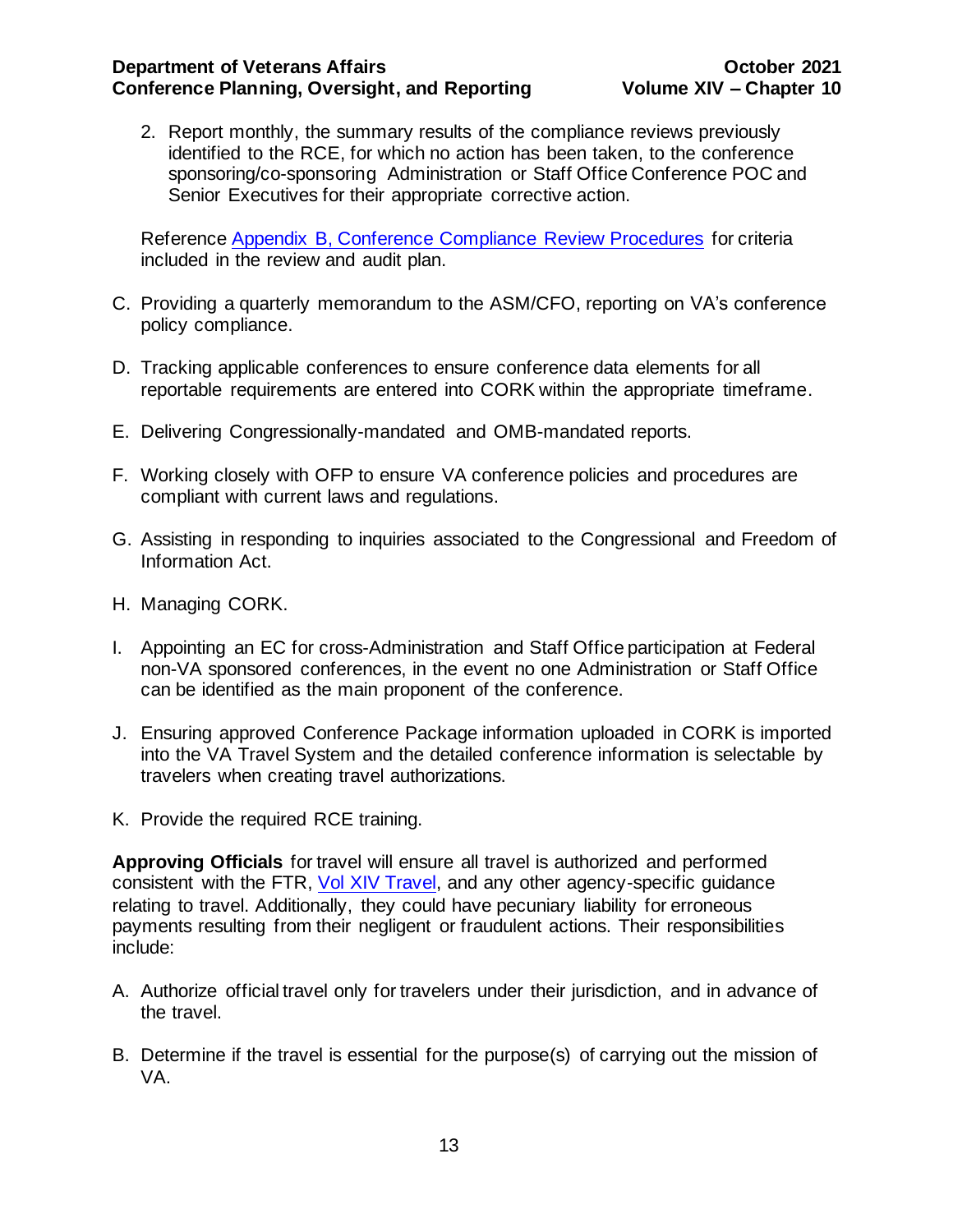- C. Ensuring adequate funds are available before authorizing travel.
- D. Ensuring all travel is performed in the most economical and efficient manner.
- E. Ensuring VA's Travel System is used to prepare, process, approve, and route travel authorizations and expense vouchers for official temporary duty travel (TDY), including when travelers are making their own transportation and lodging reservations.
- F. Examining expense reports to ensure:
	- 1. The justification, documentation of the conference date, and receipts are attached.
	- 2. Travel expenses for which reimbursement is claimed were made as authorized.
- G. Ensuring travelers under their jurisdiction:
	- 1. Complete [VA Form 10091, VA-FSC Vendor File Request Form](http://vaww.va.gov/vaforms/va/pdf/VA10091.pdf) and fax to VAFSC Vendorizing Team using the number indicated on the form in order to receive travel advances and reimbursements electronically.
	- 2. File expense reports with electronically attached receipts.
	- 3. Comply with VA's travel card program.
	- 4. Ensure travelers select the purpose code "Conference", and the applicable "Conference Title", on their travel authorization in accordance with the Instruction-to-Travelers (ITT) memo. Travelers will not be able to complete the travel authorization properly, without the approved conference details in the VA Travel System.
- H. Approving requests based on the established conference oversight and approval threshold under [Section 100502](#page-20-0) for VA sponsored and co-sponsored conferences, and Section 100506 for Federal non-VA sponsored conferences, in this chapter.

# **Travelers** will:

- A. Be knowledgeable of the FTR, VA travel policy, and any other agency-specific guidance related to travel and conference issues.
- B. Minimize costs of official travel by exercising the same care when incurring expenses that a prudent person would exercise if on personal travel and expending personal funds. Excess costs, circuitous routes, delays, or luxury accommodations and services that are not necessary or justified in the performance of official business are not acceptable under this policy. Travelers are responsible for excess costs incurred for personal preference or convenience.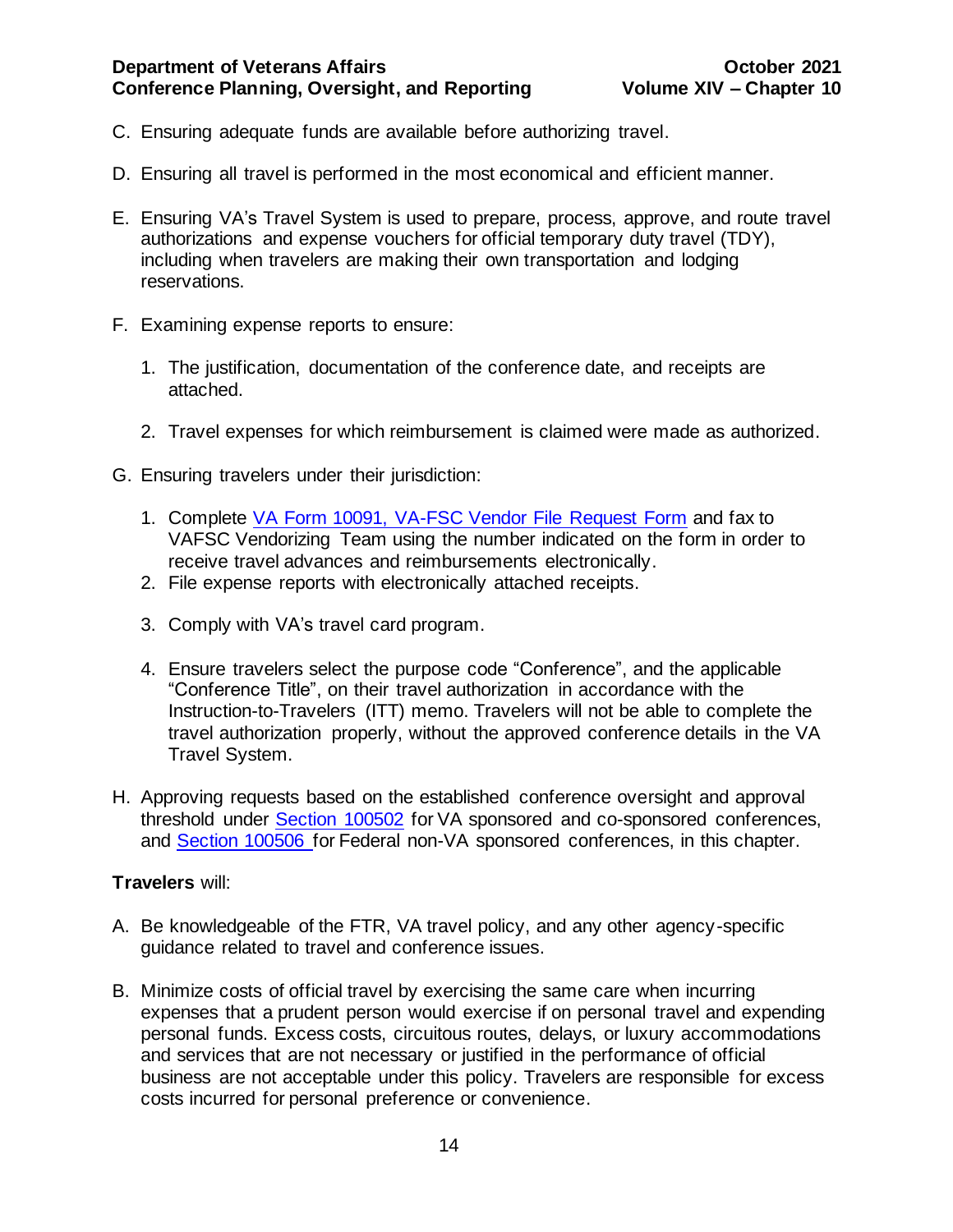- C. Ensure travel is approved prior to departing on travel.
- D. Arrange travel using VA's Travel System, including reservations for transportation, lodging, and rental vehicles.
- E. In the event that travel plans change and conference attendance is cancelled:
	- 1. Cancel transportation and lodging reservations in a timely manner. For additional guidance, reference [Vol XIV Ch. 2, Travel Per Diem.](https://www.va.gov/finance/docs/VA-FinancialPolicyVolumeXIVChapter02.pdf)
	- 2. Seek a refund of the registration fee or reimburse VA in accordance with [FTR](https://www.gsa.gov/policy-regulations/regulations/federal-travel-regulation-ftr?asset=102323)  [§301-74.24.](https://www.gsa.gov/policy-regulations/regulations/federal-travel-regulation-ftr?asset=102323)
- F. Claim and obtain, where applicable, lodging tax exemptions. See GSA SmartPay [website](https://smartpay.gsa.gov/about-gsa-smartpay/tax-information/state-response-letter) for applicable locations and use certificates granted by the locality.
- G. Submit travel claims within five business days upon return to the official station. For travelers in an extended travel status (more than 30 days), submit expense reports monthly. For additional guidance on submitting travel claims, reference [Vol XIV Ch.](https://www.va.gov/finance/docs/VA-FinancialPolicyVolumeXIVChapter01.pdf)  [1, Travel Administration.](https://www.va.gov/finance/docs/VA-FinancialPolicyVolumeXIVChapter01.pdf) For local expense reports, submit at least quarterly.
- H. Comply with VA's Travel Charge Card Program guidance contained in [Vol XVI Ch.](http://www.va.gov/finance/docs/VA-FinancialPolicyVolumeXVIChapter02.pdf) [2, Government Travel Charge Card Program.](http://www.va.gov/finance/docs/VA-FinancialPolicyVolumeXVIChapter02.pdf)
- I. Select the purpose code "Conference" and the applicable "Conference Title" displayed in the "Conference Attending" field associated to the traveler's organization, conference location, and start or end date within one day of the travel start or end dates of the conference. Travelers will not be able to complete the travel authorization properly, without the approved conference details selected on the travel authorization within VA's Travel System.

# <span id="page-15-0"></span>**1005 Policies**

# <span id="page-15-1"></span>**100501 VA Sponsored and Co-Sponsored Conference Planning**

A. [OMB Memorandum 17-08 \(M-17-08\)](https://www.whitehouse.gov/sites/default/files/omb/memoranda/2017/m-17-08.pdf) requires agencies to ensure that Federal funds are used only for necessary and appropriate purposes and that all conference expenses and activities comply with both the [FTR](https://www.gsa.gov/policy-regulations/regulations/federal-travel-regulation-ftr?asset=102167) and the [FAR](https://acquisition.gov/far/current/html/FARMTOC.html) requirements on lodging, food and beverages, per diem reimbursement, and contracting of goods and services (also referenc[e Vol II Ch. 4, Awards, Ceremonies, Food and Refreshments,](http://www.va.gov/finance/docs/VA-FinancialPolicyVolumeIIChapter04.pdf)  [Gifts or Mementos](http://www.va.gov/finance/docs/VA-FinancialPolicyVolumeIIChapter04.pdf) for compliance). In addition, agencies should ensure that conference attendance and expenses are appropriate to the purpose of the conference and the mission of the agency.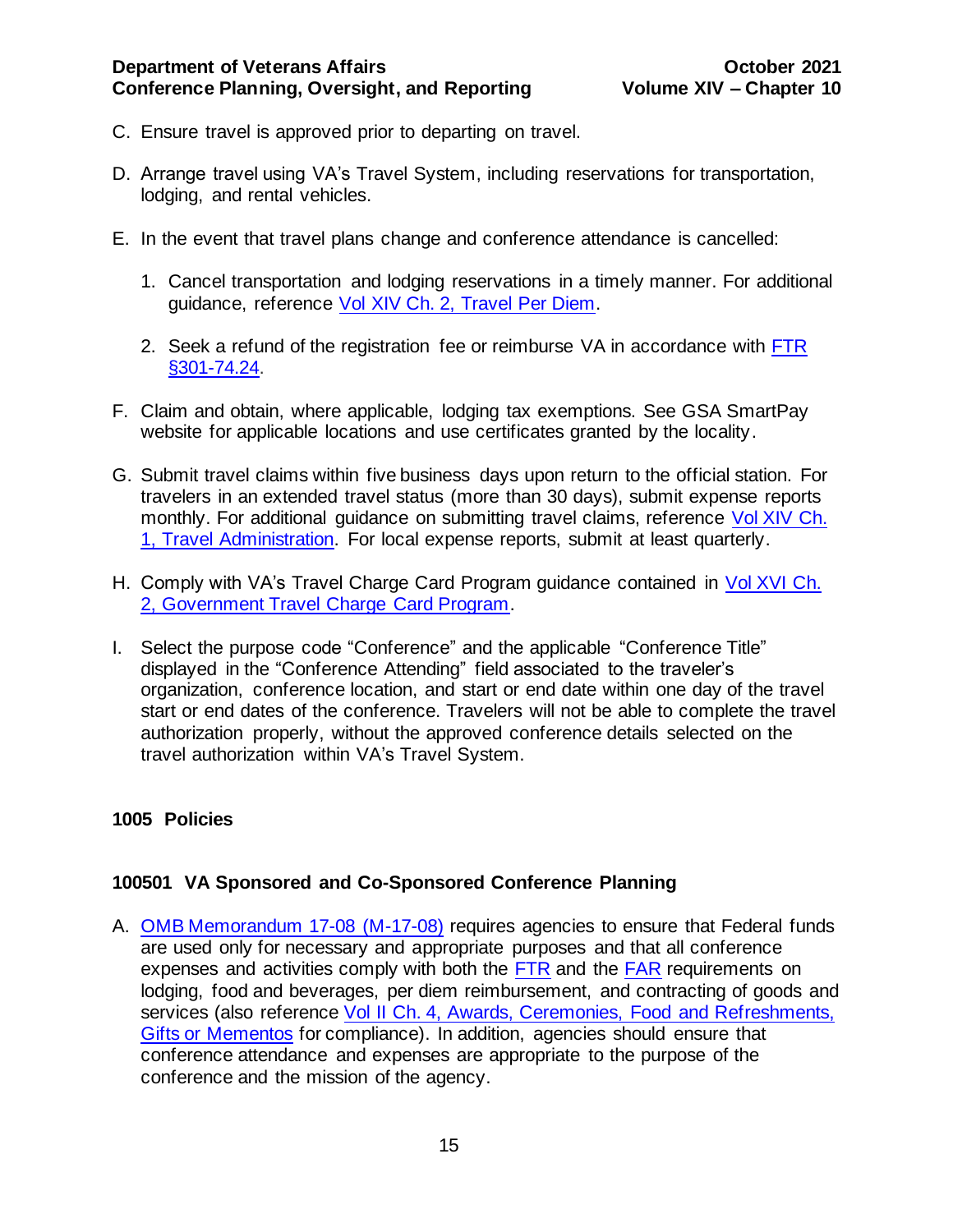B. Under Secretaries, Assistant Secretaries, and Other Key Officials may delegate to their executives the authority to appoint an employee, known as the Responsible Conference Executive (RCE), to plan, certify the CP, obtain required level of approval, execute, and report on VA-sponsored or co-sponsored conferences. The RCE appointment will be made in the conference approval request memorandum and the RCE must complete the required RCE training provided by the CTCCS. The RCE function must be at an appropriate general schedule level to exercise sufficient oversight of the conference.

The RCE is tasked by the responsible organization to assure there is appropriate management oversight of the conference planning process to ensure the standards for determining the best value are met. In the event the designated RCE is unable to continue executing their duties, a memorandum from the requesting office appointing the replacement RCE and the effective date must be uploaded into CORK.

- C. For Conference Package Development, the RCE is responsible for the following:
	- 1. Updating CORK with all conference title information no later than 15 calendar days prior to the beginning of the next fiscal quarter. This update must ensure that the next quarter's planned conference titles and estimates are as refined as possible. The update must also include any additional conferences planned, and a status change for any cancelled conferences.
	- 2. Developing a CP for all VA sponsored and co-sponsored conferences and complete all required forms for conference approval (reference [FTR Appendix E](https://www.gsa.gov/policy-regulations/regulations/federal-travel-regulation-ftr?asset=102271#i1191264)  [to Chapter 301, Suggested Guidance for Conference Planning\)](https://www.gsa.gov/policy-regulations/regulations/federal-travel-regulation-ftr?asset=102271#i1191264).
	- 3. Estimating all applicable conference costs listed in [VA Form 10008, Conference](http://vaww.va.gov/vaforms/va/pdf/VA10008.pdf)  [Request Form.](http://vaww.va.gov/vaforms/va/pdf/VA10008.pdf) Only expenses incurred using appropriated funds are to be included. Total conference cost estimates should include all direct and indirect expenses paid by VA. When structuring contracts with conference vendors, fees for goods and services must be itemized and exclusive to the particular item being provided. Costs may not be added to a line-item(s) as a way to pay for or supplement a separate expense. For example, the price for a meeting room or lodging rate may not be inflated to pay for food (meals or refreshments) or for entertainment or awards.
	- 4. Exercising strict fiscal responsibility in determining the best value for a conference site, in accordance with [FTR §301-74.1\(a\).](https://www.gsa.gov/policy-regulations/regulations/federal-travel-regulation-ftr?asset=122624) Per Diem estimates will be based on [GSA Per Diem Rates](http://www.gsa.gov/portal/category/100120) for the locality. Attendance will be a reasonable estimate of participants based on anticipated interest, ensuring VA representation is limited to the minimum number of attendees determined necessary to accomplish the purpose of the conference, and include estimated costs for late additions, as presenters and other attendees, which are likely to occur after conference approval.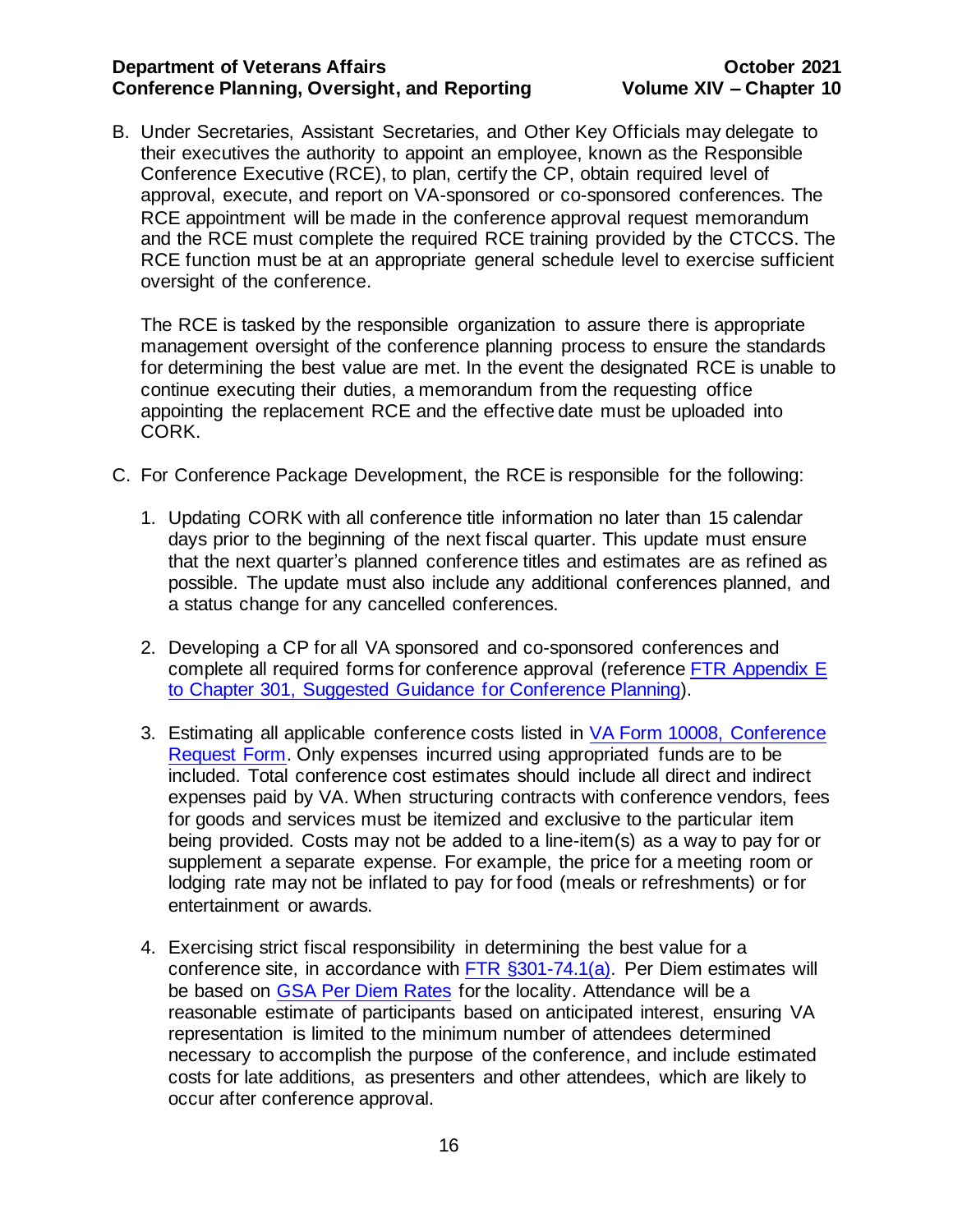- 5. Ensuring conferences do not include entertainment costs. Reference [Vol II Ch. 4,](http://www.va.gov/finance/docs/VA-FinancialPolicyVolumeIIChapter04.pdf)  [Awards, Ceremonies, Food and Refreshments, Gifts or Mementos,](http://www.va.gov/finance/docs/VA-FinancialPolicyVolumeIIChapter04.pdf) and for specific statutory guidance reference [The Administrator, Veterans Administration,](https://www.gao.gov/products/445356)  [43 Comp. Gen. 305, B-152331 91963\).](https://www.gao.gov/products/445356)
- 6. Unless authorized under the ethics regulations ( $\overline{\text{FTR}}$  §301-74.1(d)), decline individual gifts. Gifts that are prohibited include travel and lodging for site visits used for familiarization of a potential conference site, and under other circumstances.
- 7. Consulting the OGC Ethics Office to clarify what may or may not be accepted (e.g., special rates or benefits) and include guidance provided by OGC in the CP.
- 8. Including costs for all necessary conference-related site visits.
- 9. When event planning includes contracting for food, meeting one of the exception conditions identified in [Vol II Ch. 4, Awards, Ceremonies, Food and](http://www.va.gov/finance/docs/VA-FinancialPolicyVolumeIIChapter04.pdf)  [Refreshments, Gifts or Mementos,](http://www.va.gov/finance/docs/VA-FinancialPolicyVolumeIIChapter04.pdf) the RCE must determine if the food to be provided will be contracted as a meal (e.g. continental breakfast/breakfast, lunch, or dinner) or as light refreshments. If the contract stipulates a meal will be provided, the RCE must include in the ITT the provided meal(s) must be deducted from M&IE in their travel claims.
- 10.Ensuring the proper approval is obtained [\(Section 100510\)](#page-31-2), when providing lodging, meals, or light refreshments under one of the limited exceptions identified in [Vol II Ch. 4, Awards, Ceremonies, Food and Refreshments, Gifts or](http://www.va.gov/finance/docs/VA-FinancialPolicyVolumeIIChapter04.pdf)  [Mementos.](http://www.va.gov/finance/docs/VA-FinancialPolicyVolumeIIChapter04.pdf) Under no circumstance may a higher meeting room, lodging rate, or other line item expense be negotiated in exchange for food (meals or refreshments).
- 11.When planning conferences in the local area of the official station, schedule time for local attendees to obtain their meal(s) at no expense to the government.
- 12.Do not approve any CP in which they are performing the certification function, as there must be a separation of duties between the RCE and the approver.
- 13.Review and certify the CP is compliant with regulations and policy, and route for approvals as required in [Table 1: VA Sponsored and Co-Sponsored Conference](#page-20-1)  [Approval Thresholds](#page-20-1) in this chapter. Electronically captured and digitally verified signatures are acceptable on all CPs and reporting forms. Reference Appendix [C, Conference Package Related Forms](#page-50-0) for CP required forms and the [VA](http://vaww.trainingevents.va.gov/index.asp)  [Conference Resource Home](http://vaww.trainingevents.va.gov/index.asp) website for form instructions and examples sample CPs.
- D. Under Site Determination, the RCE must analyze estimated conference expenditures for different sites to determine which site would provide the overall best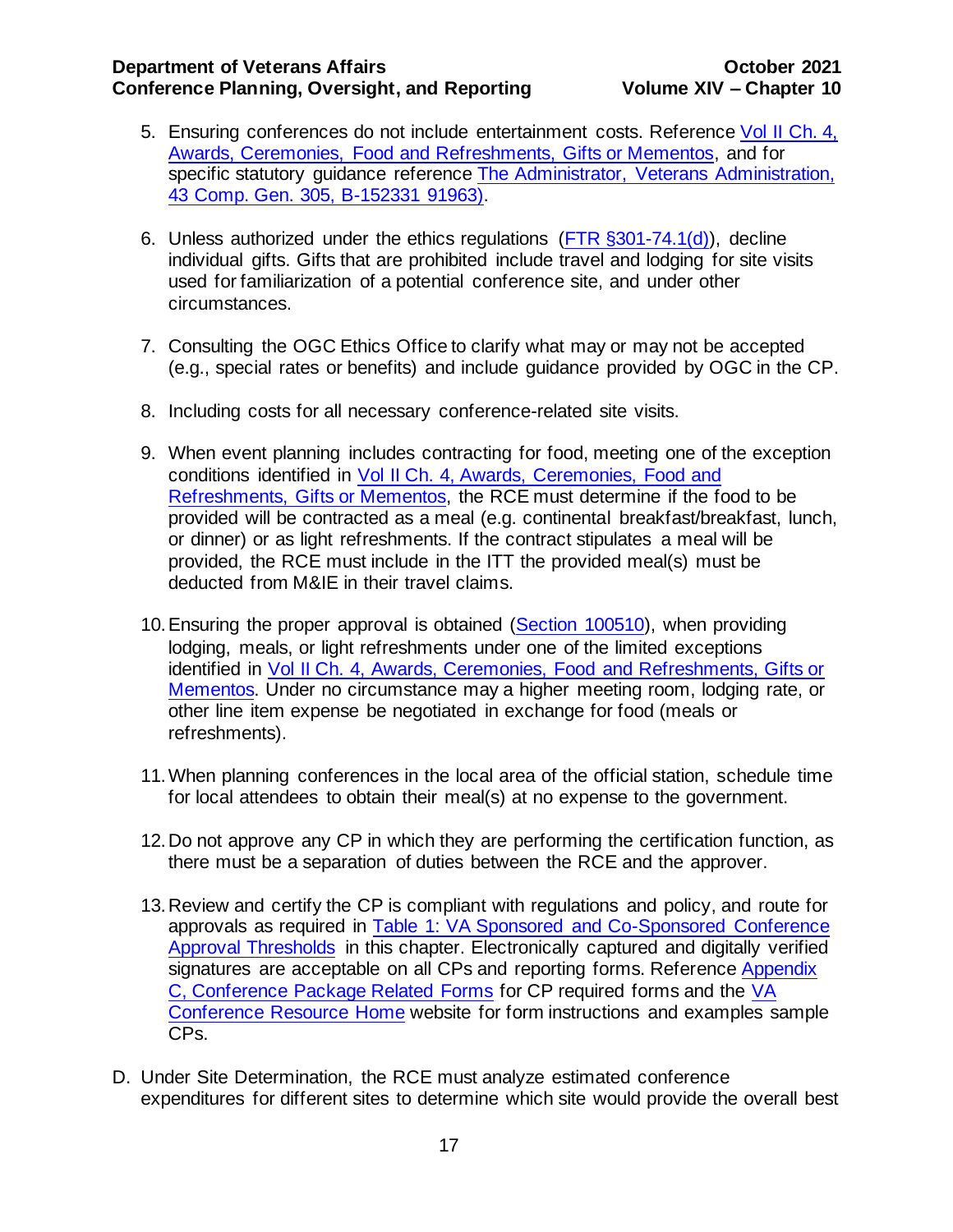value to the Government. This analysis is referred to as performing a site cost comparison [\(FTR §301-74.5\)](https://www.gsa.gov/policy-regulations/regulations/federal-travel-regulation-ftr?asset=101232#wp1092980). VA sponsored and co-sponsored conferences shall maximize the use of Government-owned or Government-provided conference facilities to the extent practicable ( $\overline{FTR}$  §301-74.1(b)), considering such factors as availability, suitability, per diem, transportation, and rental of conference rooms (reference paragraph [E. Requirements for Documenting Site Selection\)](#page-19-0). When selecting a site for a VA sponsored or co-sponsored conference the RCE will [\(FTR](https://www.gsa.gov/policy-regulations/regulations/federal-travel-regulation-ftr?asset=122624)  [§301-74.3\)](https://www.gsa.gov/policy-regulations/regulations/federal-travel-regulation-ftr?asset=122624):

- 1. Consider alternatives to a face-to-face conference, such as teleconferencing, before making any firm commitment on a physical location.
- 2. Identify opportunities to reduce costs in selecting a particular conference location and facility (e.g., through the availability of lower rates during the off-season at a site with seasonal rates)  $($  FTR  $\S 301 - 74.1(c)$ .
- 3. Evaluate cities and venues based on the various factors as outlined in [FTR](http://gsa.gov/portal/ext/public/site/FTR/file/Chapter301pAppE.html/category/21868/#wp1185528)  Appendix E to Chapter 301 – [Suggested Guidance for Conference Planning.](http://gsa.gov/portal/ext/public/site/FTR/file/Chapter301pAppE.html/category/21868/#wp1185528)
- 4. Conduct a site cost comparison [\(FTR §301-74.4\)](http://www.gsa.gov/portal/ext/public/site/FTR/file/Chapter301p074.html/category/21868/#wp1092977) for the size, scope, and locations of the proposed conference using [VA Form 10008.](http://vaww.va.gov/vaforms/va/pdf/VA10008.pdf) Review and compare 3 different geographically diverse locations to ensure that the most cost-effective venue is chosen for the conference. When a unique site is required, a site comparison is not needed. Instead, the costs and justification for the unique site must be provided in the site selection rationale/notes section of the [VA Form 10008,](https://vaww.va.gov/vaforms/va/pdf/VA10008.pdf) or included in the conference approval request memorandum.
- 5. Ensure documentation of all alternative sites considered or unique site justification is retained in accordance with [Section 100511](#page-32-0) in this chapter.
- E. Minimizing costs is a critical consideration in determining when to use an event planning and event support services (EPESS) Blanket Purchase Agreement (BPA), in accordance with the [Chief of Staff Memorandum.](http://vaww.trainingevents.va.gov/docs/Signed%20COSVA%20SD%20Memo%20(2).pdf) In general, the use of contract event planners is not advantageous because it can reduce VA's control over conference expenses and can increase costs. The RCE should consult with the CO to determine if internal VA support services would provide the best value to the VA. If circumstances make the use of a conference planner necessary, the contract with the planner must cover only the planning and logistical support provided by that vendor. For conference planning and support, VA developed a comprehensive [Customer Ordering Guide](http://www.va.gov/officeofacquisitionoperations/customers/resources.asp) to assist VA offices in preparing required documentation to order EPESS. Warranted COs may place orders against an EPESS BPA by following the Electronic Contract Management System (ECMS) procedures detailed in the guide.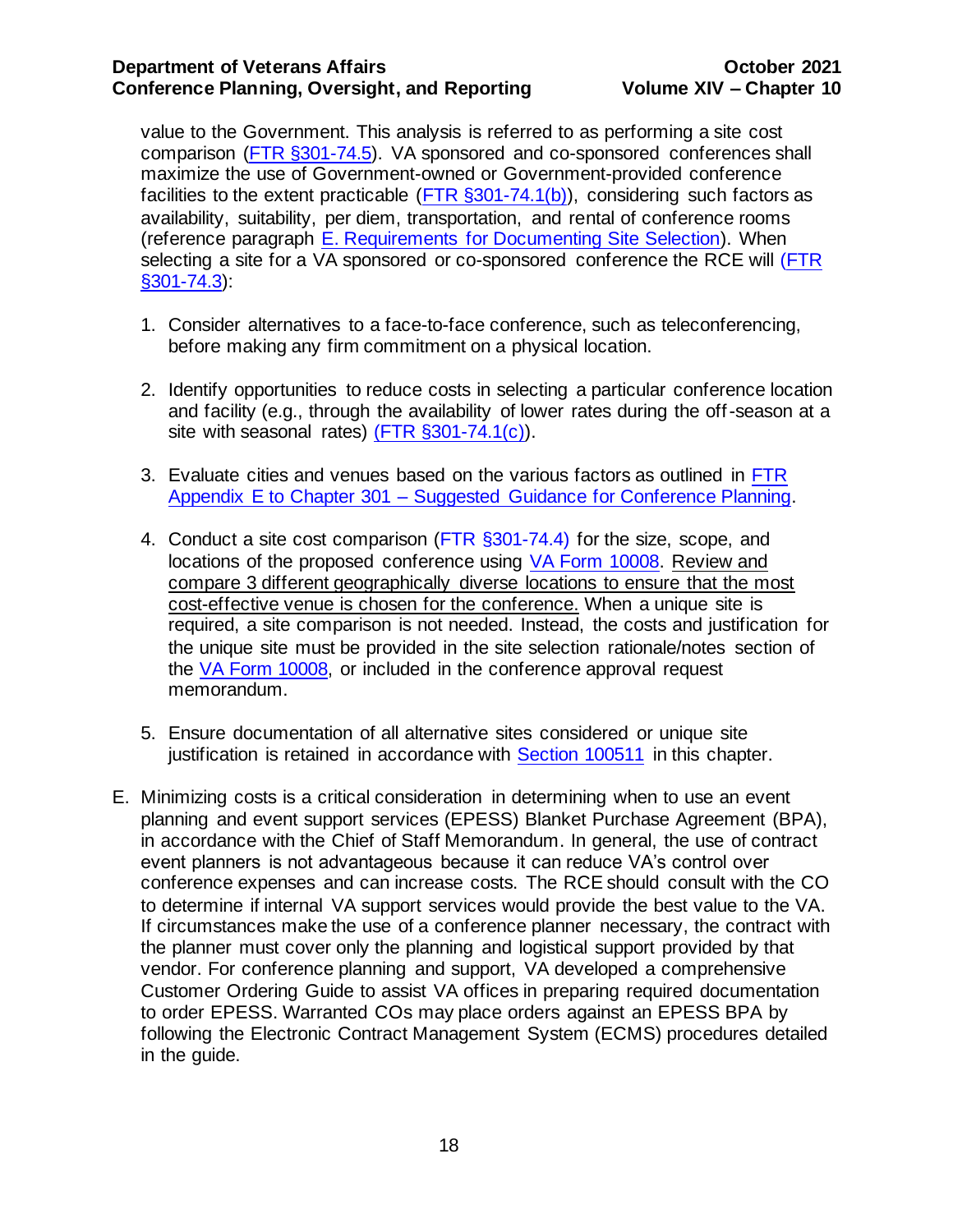- 1. Administrations and Staff Offices are permitted to use internal VA event planning support services and a la carte contracts for event support services, instead of an EPESS BPA; however, all a la carte event support services must be contracted through a warranted CO for all other conference-related expenses, in accordance with the [FAR.](https://www.acquisition.gov/sites/default/files/current/far/html/FARMTOC.html) The use of third-party contract planners does not eliminate the requirement for reporting total conference costs.
- 2. All proposed contracts for conferences where VA's commitment, expenditure, and liability combined exceed \$25,000, require legal review by the Office of General Counsel (OGC) Procurement Law Group (PrLG) and technical review by Acquisition Assistance Division or Acquisition Program Management Division staff prior to signature by a CO.
- 3. For conferences held in the District of Columbia, VA may not directly procure group lodging facilities for conference attendees without specific approval and appropriation from Congress. However, [FTR §301-74.12\(a\)](https://www.gsa.gov/policy-regulations/regulations/federal-travel-regulation-ftr?asset=102323#d25e10374) does not prohibit payment of per diem to an employee authorized to obtain lodging in the District of Columbia while performing official business travel.
- 4. While it is always desirable to obtain lodging consistent with the established lodging portion of the per diem rate for the chosen locality, it may not always be possible. In instances when lodging is not available at the established per diem rate, travelers must perform a cost comparison between the costs associated to a lodging facility that meets the applicable per diem rate and the cost of the actual expense method at the conference locality, as prescribed of [Vol XIV Ch.](http://www.va.gov/finance/docs/VA-FinancialPolicyVolumeXIVChapter02.pdf) 2, [Travel Per Diem.](http://www.va.gov/finance/docs/VA-FinancialPolicyVolumeXIVChapter02.pdf)
- 5. Once the site is selected, the RCE will ensure written documentation of the evaluation criteria and the selection rationale used [\(FTR §301-74.14\)](https://www.gsa.gov/policy-regulations/regulations/federal-travel-regulation-ftr?asset=102323#d25e10374) is retained in accordance with [Section 100511](#page-32-0) in this chapter.
- <span id="page-19-0"></span>F. Requirements for Documenting Site Selection. To document and justify the selected site, whether comparing any combination of government owned and nongovernment owned facilities, a cost comparison of three (3) geographically diverse site locations must be conducted to ensure that the conference will be held in the most economical location while achieving the objectives of the conference. Site cost comparisons are not required when a conference is held for a specific purpose requiring a unique site that could not otherwise be met at another location.
	- 1. Although Government facilities must first be considered when comparing locations, it is not considered a unique site, unless it is documented as the only location meeting the conference criteria. When a unique site is selected, in lieu of a site cost comparison, the costs and justification must be provided on the [VA](http://vaww.va.gov/vaforms/va/pdf/VA10008.pdf)  [Form 10008](http://vaww.va.gov/vaforms/va/pdf/VA10008.pdf) site selection rationale/notes section and in the conference approval request memorandum.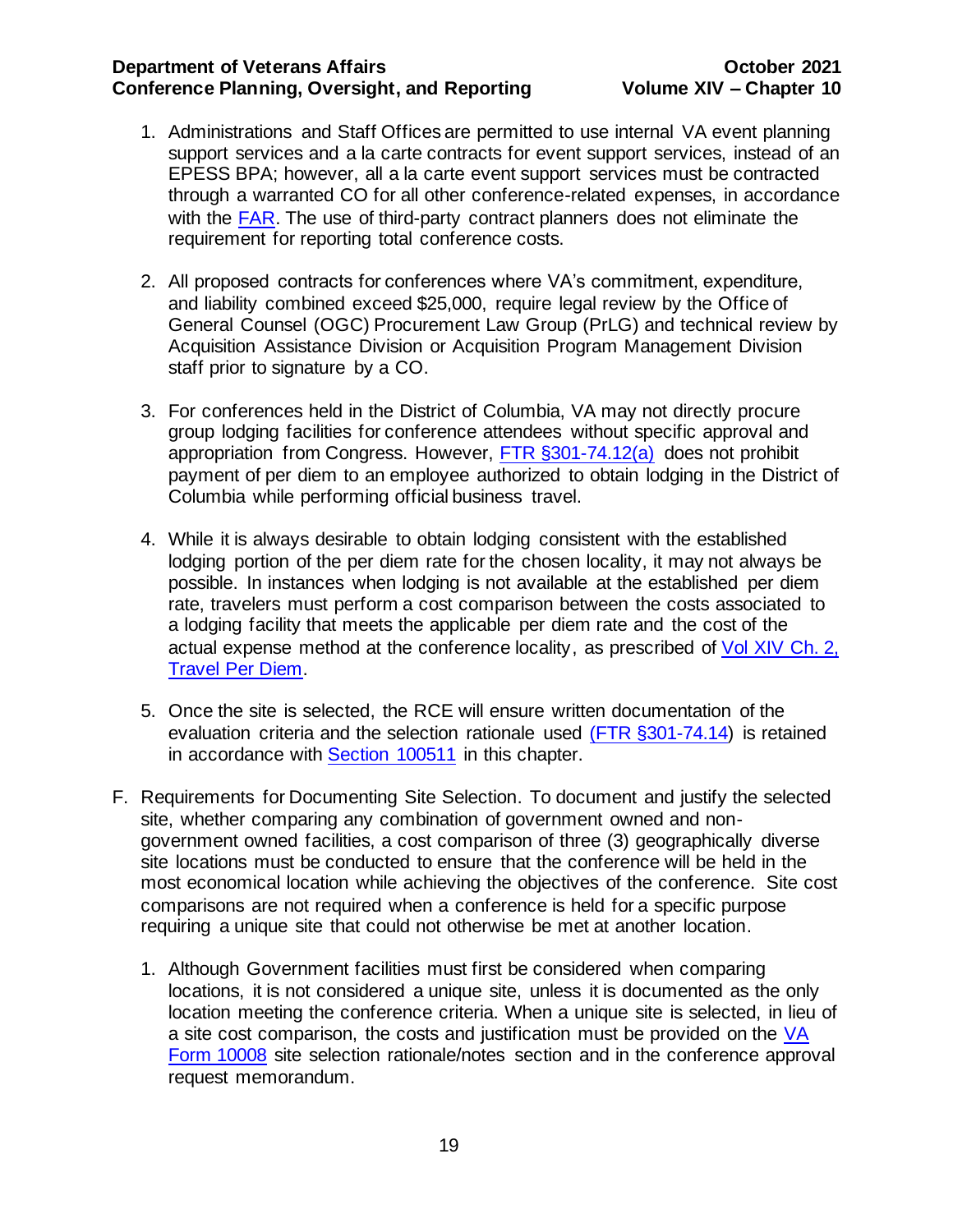2. Administrations and Staff Offices are responsible for conducting market research and determining customers' needs. A contracting officer (CO) may be able to provide suggestions or guidance based on previous experience to assist in finding the most cost-effective conference facility. Reference [FTR Appendix E to](https://www.gsa.gov/policy-regulations/regulations/federal-travel-regulation-ftr?asset=102271#i1191264)  Chapter 301 – [Suggested Guidance for Conference Planning,](https://www.gsa.gov/policy-regulations/regulations/federal-travel-regulation-ftr?asset=102271#i1191264) for recommended guidance along with other factors to be considered when a conference is being developed.

# <span id="page-20-0"></span>**100502 VA Sponsored and Co-Sponsored Conference Approval**

A. Approval authorities vary depending on the estimated cost of the conference. In accordance with Secretary of Veterans Affairs (SECVA) Memorandum, "Delegation of Authority for Travel and Conferences" (Refer to VA Financial Policy, Volume XIV, Chapter 1, Travel Administration), the SECVA has designated the positions in the table below, with approval authority:

| <b>Costs to VA</b>                                               | <b>Certification</b> | <b>Recommendation for</b><br>Approval            | <b>Approval</b>                                                                  |
|------------------------------------------------------------------|----------------------|--------------------------------------------------|----------------------------------------------------------------------------------|
| $x^1$ < \$20K and < 50<br><b>Attendees</b>                       | Not Required         | Knowledgeable employee from<br>requesting office | SES or SES equivalent positions<br>with no further delegation.                   |
| $x^1$ < \$20K w/50+<br>Attendees, OR<br>$$20K \le x^1 \le $100K$ | <b>RCE</b>           | <b>RCE</b>                                       | SES or SES equivalent positions<br>with no further delegation.                   |
| > \$100K                                                         | <b>RCE</b>           | <b>RCE</b>                                       | DEPSEC, Under/Assistant<br>Secretaries and OKOs*, with no<br>further delegation. |

<span id="page-20-1"></span>

|  |  | Table 1: VA Sponsored and Co-Sponsored Conference Approval Thresholds |  |
|--|--|-----------------------------------------------------------------------|--|
|  |  |                                                                       |  |

x equals total estimated cost of the conference.

\*Refer to Volume I, Chapter 1, VA Financial Policy and Accounting Overview, contains a list of Other Key Official (OKO) positions.

- B. Estimated Cost is < \$20,000. Conference packages estimated to cost less than \$20,000 with less than 50 attendees must have conferences approved by an SES or SES equivalent position. This authority cannot be re-delegated.
- C. Estimated Cost is \$20,000 \$100,000 or < \$20,000 with 50 or more attendees (one or more of whom is a VA employee). SES or SES equivalent positions must approve CPs for conferences with estimated costs less than \$20,000 with 50 or more attendees (one or more of whom is a VA employee), or for conferences with estimated costs between \$20,000 and \$100,000. This authority cannot be redelegated. The following documents must be submitted in the request:
	- 1. A conference approval request memorandum signed by the authorized approving official (AO).
	- 2. [VA Form 10008,](http://vaww.va.gov/vaforms/va/pdf/VA10008.pdf) Conference Request Form.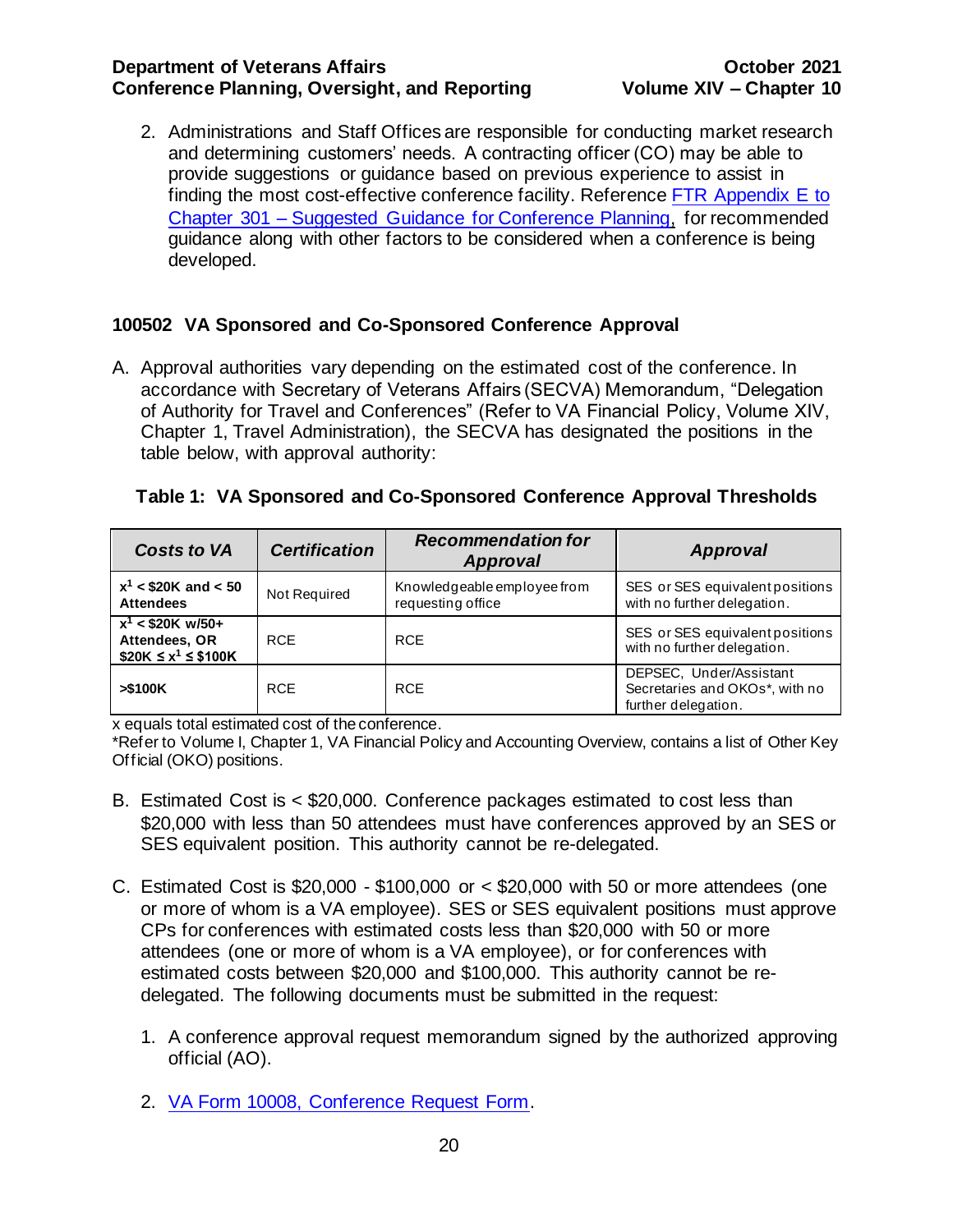Reference [Appendix C, Conference Package Related Forms](#page-50-0) for additional routing documents required to submit a CP.

- D. Estimated Cost is > \$100,000 . The DEPSEC, Under Secretaries, Assistant Secretaries, and OKOs must approve CPs for conferences with estimated costs greater than \$100,000. This authority may not be re-delegated. The following documents must be submitted in the request:
	- 1. A conference approval request memorandum signed by the authorized AO.
	- 2. [VA Form 10008,C](http://vaww.va.gov/vaforms/va/pdf/VA10008.pdf)onference Request Form.

Reference [Appendix C, Conference Package Related Forms](#page-50-0) for additional routing documents required to submit a CP.

CPs should be submitted no later than 45 calendar days prior to the date funds are to be obligated, or no later than 70 calendar days prior to the start of the conference, whichever is earlier. The approved CP is required before VA can incur any conference obligations.

- E. Bundling of conferences is prohibited.
- F. AOs are authorized to provide one-time approval for recurring VA sponsored or hosted conferences (e.g., annual conferences) within the overall limits of their approval authority. Approvals should be documented and include control conditions based on historical execution of these events. Such conditions should include but not limited to; cost limits, event durations, maximum attendance, and location restrictions. The actual conference execution is subject to annual reporting requirements, must be documented in CORK, and subject to the availability of funding.

# <span id="page-21-0"></span>**100503 VA Sponsored and Co-Sponsored Conference Oversight**

VA is committed to accurately tracking appropriated funds for VA-sponsored or cosponsored conferences and ensuring appropriate internal controls are in place.

- A. Under Secretaries, Assistant Secretaries, and Other Key Officials must ensure their budget officers are fully integrated into the decision process to ensure fiscal discipline and the RCE completes required RCE training provided by CTCCS.
- B. The RCE is responsible for ensuring proper stewardship of government funds during the execution of the conference and ensuring the conference complies with applicable statutes, regulations, and policies. The RCE will: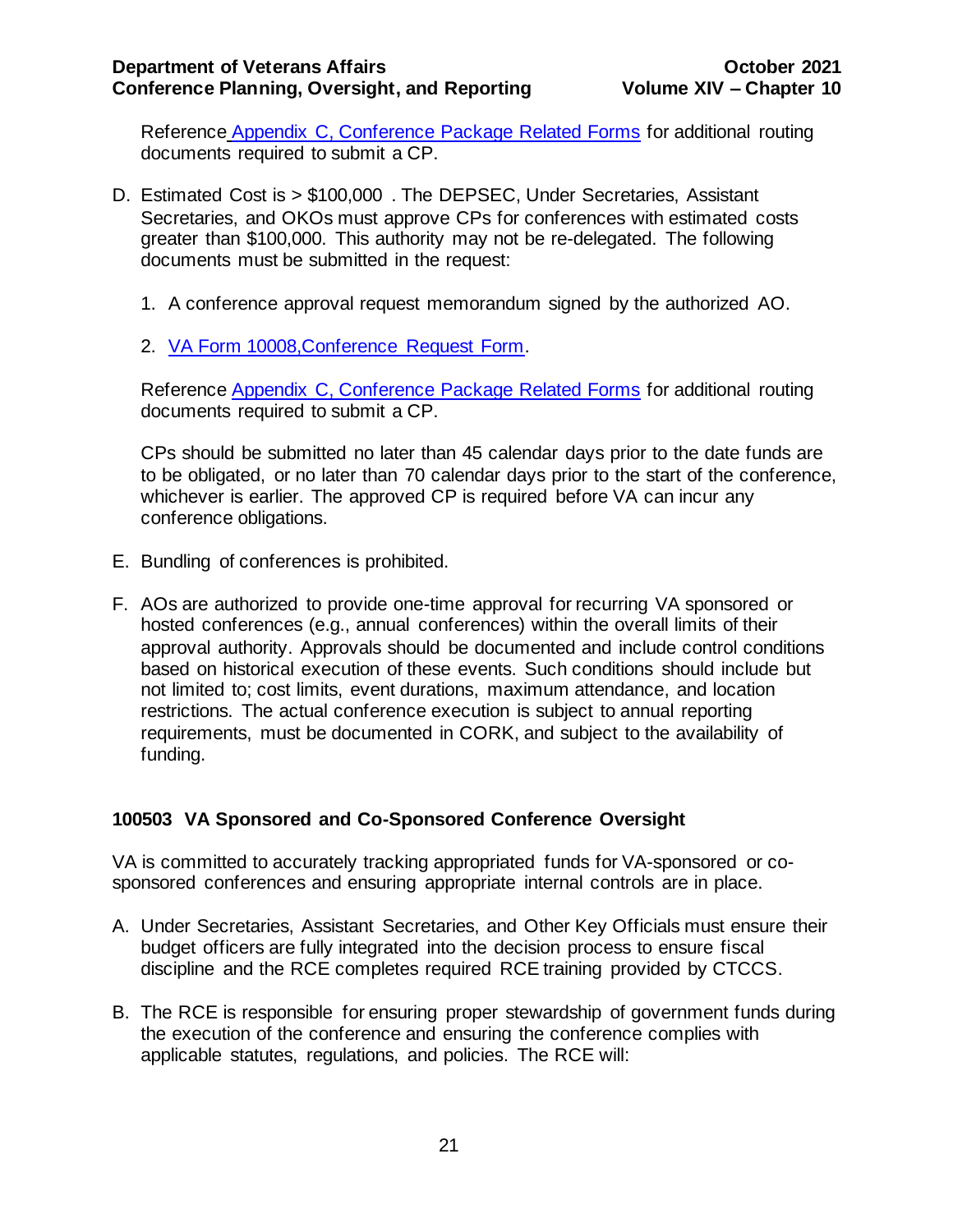- 1. Ensure costs incurred are documented and total expenses do not exceed the approved estimated costs.
- 2. Ensure all approvals and CP documentation is uploaded into CORK in order to support the conference approval decision and for future audit purposes (reference [Appendix C, Conference Package](#page-50-0) Related Forms). This includes:
	- a. [VA form 10008,](http://vaww.va.gov/vaforms/va/pdf/VA10008.pdf) Conference Request Form.
	- b. A list of travelers full name, VA email address, travel authorization or local expense voucher number, ensuring not to include any personally identifiable information (PII).
	- c. A list of all contract numbers associated with the conference.
	- d. All other documentation, supporting costs, justifications, and any specific expense approval documents.
- 3. If after approval, the conference location and/or dates change, and it does not affect the conference scope or costs, a memorandum indicating the change in the location and/or dates must be completed and signed by the RCE. If there is a location change, the RCE must include the costs in the memorandum as accomplished on the [VA Form 10008.](http://vaww.va.gov/vaforms/va/pdf/VA10008.pdf)
- 4. Notify the approving authority, prior to conference execution, if budgetary thresholds are crossed or require additional approval; for example:
	- a. If an approved CP is determined to exceed the approved estimate by ten percent or more prior to execution of the conference, a re-approval of the CP is required. If the revised estimate requires a higher level of approval authority, revised CP documents must be signed by the required level of approval authority. If the revised estimate does not require a higher level of approval authority, a summary memorandum signed by the original approval authority is sufficient.
	- b. If the final cost of a conference exceeds the approved estimate by ten percent or more, justification for the increase in the final cost must be provided to and approved by the required level of approval authority identified in [Table 1: VA](#page-20-1)  [Sponsored and Co-Sponsored Conference Approval Thresholds.](#page-20-1)
	- c. If the final cost per attendee increases by ten percent or more as compared to the estimated cost per attendee, the RCE must provide justification for the cost increase and provide written notification to the official who approved the original CP. The Approving Official must acknowledge receipt of the notification by signing and dating the document.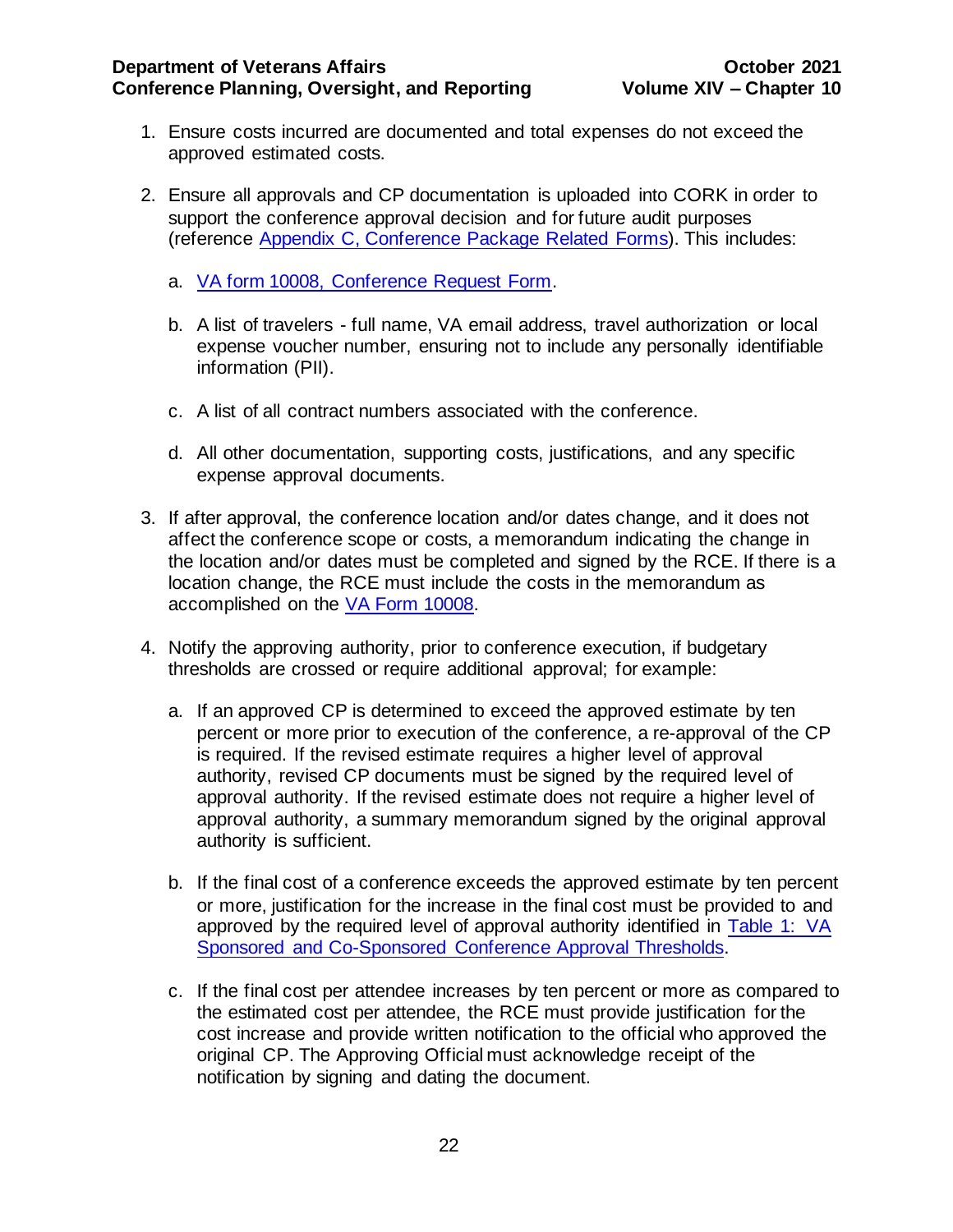- d. Should a review of estimates, final costs, or cost per attendee result in a ten percent or more increase, the RCE must upload all subsequently obtained approval or signed notification documents, including all supporting justifications, into CORK.
- 5. Exercise due diligence during the execution of a conference (e.g., expenses incurred have prior approval, and use of purchase cards complies with policy).
- 6. Inform all employees involved with the conferences of prohibitions against soliciting or receiving any gifts or gratuities from outside entities. Reference Vol XIV Ch. [9, Non-Federal Source Funding \(Donated Travel\),](http://www.va.gov/finance/docs/VA-FinancialPolicyVolumeXIVChapter09.pdf) for guidance. RCE should consult with OGC (Ethics) for advice.
- 7. Issue the ITT in a timely manner to all conference attendees. The ITT will provide FTR and VA Policy guidance to include, but not limited to the following: a. Conference name, dates, location, and point of contact for questions.
	- b. Registration and payment method instructions for registration fees (when applicable) to ensure improper payments do not occur, e.g. micro-purchase card split payments on a known requirement (reference [Vol XVI Ch.](https://www.va.gov/finance/docs/VA-FinancialPolicyVolumeXVIChapter01A.pdf) 1, [Government Purchase Card Program\)](https://www.va.gov/finance/docs/VA-FinancialPolicyVolumeXVIChapter01A.pdf).
	- c. Remind all employees not to accept individual gifts unless authorized under the ethics regulations.
	- d. Travel funding information.
	- e. Guidance on common types of travel expenses travelers might incur for inclusion on the TA, i.e., TDY travelers versus Local travelers.
	- f. Identify documentation requirements on the TA. For example, attach:
		- The ITT, [VA Form 10079, C](http://vaww.va.gov/vaforms/va/pdf/VA10079.pdf)ost Comparison Worksheet for Privately Owned Vehicle (POV) Versus Common Carrier Transportation when choosing to use a privately-owned vehicle instead of the Government preferred mode of transportation [\(FTR §301-10.4](https://www.gsa.gov/policy-regulations/regulations/federal-travel-regulation-ftr?asset=122660) and §301-10.5); or
		- [VA Form 10079a](http://vaww.va.gov/vaforms/va/pdf/VA10079a.pdf) Personal Travel in Conjunction with Official Travel Cost Comparison Worksheet when the employee chooses an indirect route or rental car at TDY location in lieu of alternative ground transportation, etc.
	- g. Lodging reservation information, including guidance if lodging is not available at the per diem rate at the conference site [\(FTR §301-74.6\).](https://www.gsa.gov/policy-regulations/regulations/federal-travel-regulation-ftr?asset=122624)
	- h. Identify if hotel tax exemption is applicable at the conference site, providing forms or required documentation.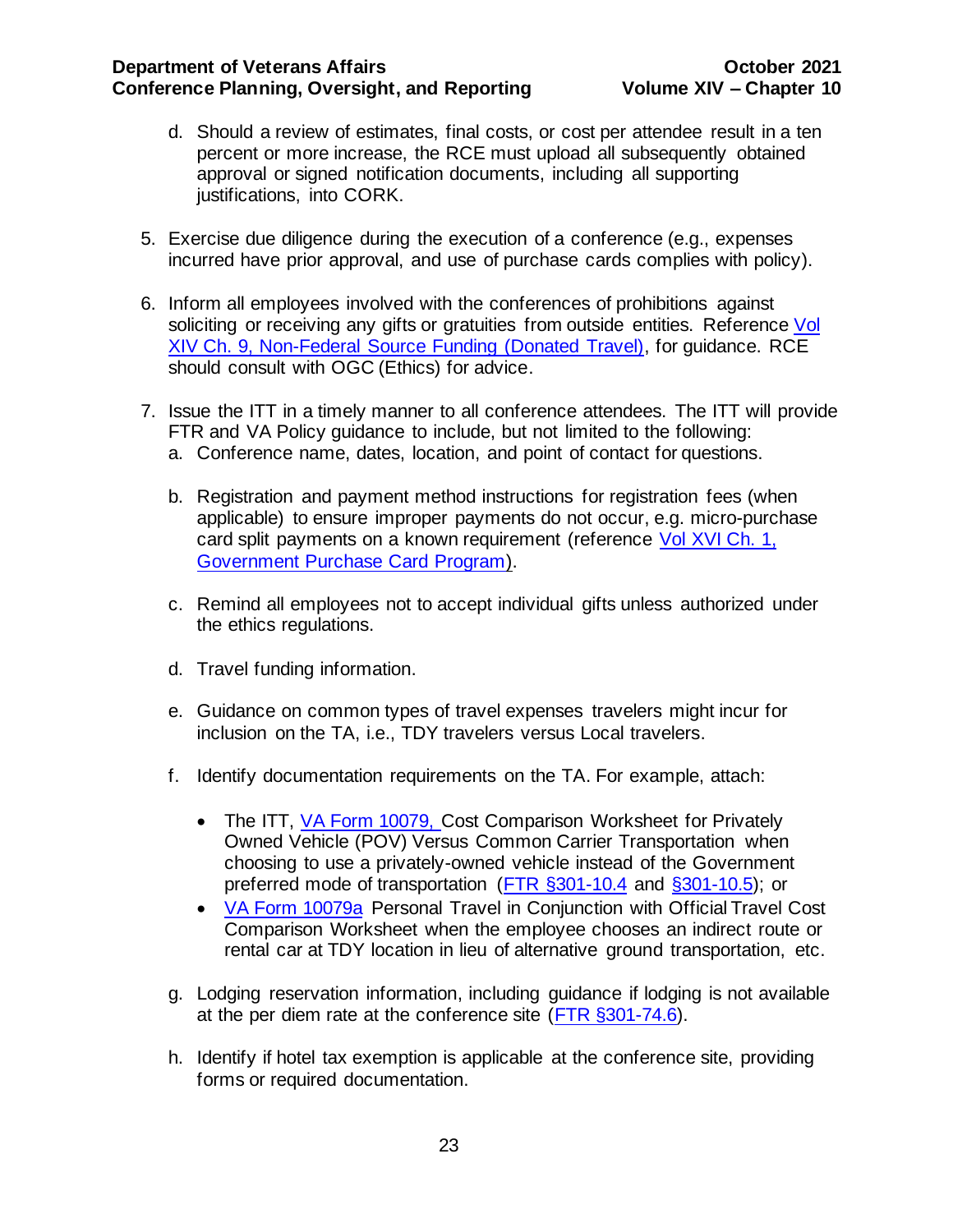- i. Reduction of meals from M&IE, when meals are provided by or included in the registration fee paid for by the government.
- j. Provide copies of the signed approval memorandum authorizing lodging, meals, or both for local travelers and the requirement to attach the memo to their travel authorization.
- k. Expense voucher instruction, e.g. time limit on filing and expense voucher receipt requirements (reference Vol XIV Ch. [1, Travel Administration, for](http://www.va.gov/finance/docs/VA-FinancialPolicyVolumeXIVChapter01.pdf)  [requirements\)](http://www.va.gov/finance/docs/VA-FinancialPolicyVolumeXIVChapter01.pdf).
- l. Requirement to select purpose code "conference" and the applicable "Conference Title" associated to the traveler's organization, conference location, and conference dates. Travelers will not be able to complete the travel authorization properly without the approved conference details in the VA Travel System.
- m. Remind all employees in the event travel plans change and conference attendance is cancelled:
	- i. Cancel transportation and lodging reservations in a timely manner. For additional guidance, reference [Vol XIV Ch. 2, Travel Per Diem.](https://www.va.gov/finance/docs/VA-FinancialPolicyVolumeXIVChapter02.pdf)
	- ii. Seek a refund of the registration fee or reimburse VA in accordance with [FTR §301-74.24.](https://www.gsa.gov/policy-regulations/regulations/federal-travel-regulation-ftr?asset=122624)
- 8. Identify and clearly communicate all conference requirements to the CO for contract issuance. A warranted CO will be responsible for the acquisition of services and supplies over the micro-purchase threshold to ensure acquisitions in support of conferences are planned and managed in accordance with the [FAR.](https://www.acquisition.gov/sites/default/files/current/far/html/FARMTOC.html)
- 9. Ensure VA does not solicit lodging accommodation upgrades as part of contracts. The CO must obtain a technical and legal review of all proposed contracts with hotels or similar facilities for conferences where VA's cost may exceed \$25,000.
- 10.Ensure VA does not incur expenditures for the use of entertainment (videos, music, etc.), motivational speakers, the purchase of promotional items, or embossing, or otherwise imprinting the name of the organization or conference on any supplies, mementos, or other handouts, (reference [Vol II, Ch. 4, Awards,](http://www.va.gov/finance/docs/VA-FinancialPolicyVolumeIIChapter04.pdf)  [Ceremonies, Food or Refreshments, Gifts or Mementos.](http://www.va.gov/finance/docs/VA-FinancialPolicyVolumeIIChapter04.pdf)
- 11.Appropriated funds are not available for entertainment, including food for employees and non-employees, except under specific statutory authority, reference [The Administrator, Veterans Administration, 43 Comp. Gen. 305, B-](https://www.gao.gov/products/445356)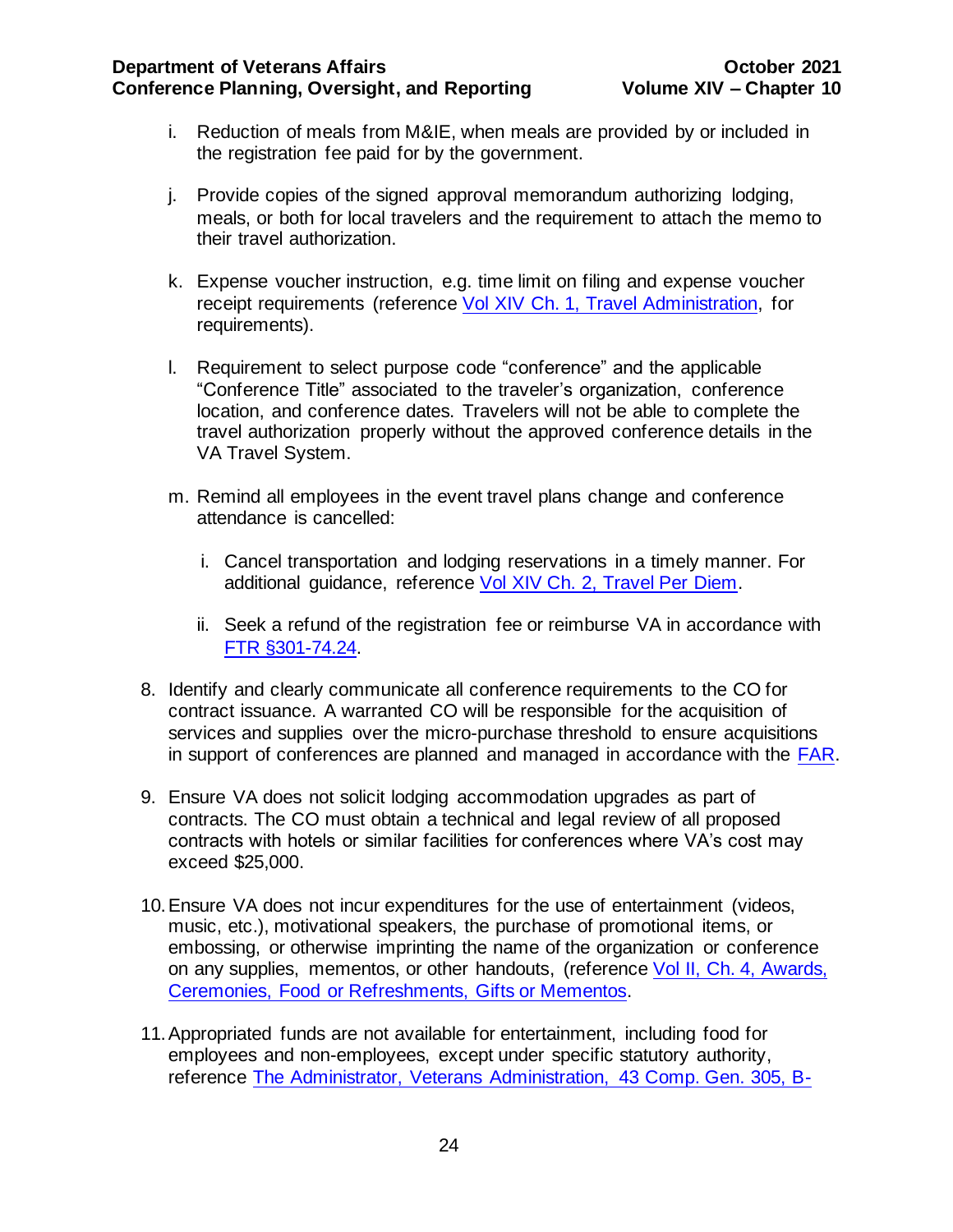[152331\(1963\),](https://www.gao.gov/products/445356) and Vol [II, Ch. 4, Awards, Ceremonies, Food or Refreshments,](http://www.va.gov/finance/docs/VA-FinancialPolicyVolumeIIChapter04.pdf)  [Gifts or Mementos.](http://www.va.gov/finance/docs/VA-FinancialPolicyVolumeIIChapter04.pdf)

- 12.Ensure the CO or government purchase cardholder makes all purchases within the limits of their individual authority, and only authorized contracting personnel make commitments or changes that affect price, quality, quantity, delivery, or other terms and conditions of a contract.
- 13.Ensure purchases are made with appropriate approval. Above the micropurchase limit, the CO determines the best vehicle for purchases. At or below the micro-purchase threshold, the RCE must designate a purchase cardholder to perform the transaction, ensure the cardholder's approving official is aware of the designation, and has all required documentation prior to approving transactions. The purchase cardholder must have RCE approval prior to purchase. Reference Vol XVI Ch. [1, Government Purchase Card Program,](http://www.va.gov/finance/docs/VA-FinancialPolicyVolumeXVIChapter01.pdf) regarding the cardholder's responsibilities (i.e. prohibiting split payment of a single requirement), and the approving official's responsibility to certify all transactions made by cardholders, and to ensure applicable documentation is maintained in accordance with [Section 100505](#page-28-0) in this chapter.
- 14.Nominate a qualified COR for conferences.
- 15.Serve as the senior official on-site during the execution of the conference. However, the RCE may delegate, to an appropriately qualified person, the duties of on-site oversight.
- 16.Update CORK should there be any conference changes or cancellation.
- 17.Determine appropriate on-site conference support personnel before, during, and after a conference. These individuals are identified by name and the designation must be provided to these travelers for inclusion in their travel receipts.
- 18.Ensure that employees and supervisors involved in conference oversight complete all mandatory and applicable training, which includes mandatory annual VA-approved ethics training and the "VA Online Travel Card Training" (TMS ID#5508). For Purchase Card Holders, purchase card training (TMS ID#5863) is required as described in [Vol XVI Ch. 1, Government Purchase Card Program,](http://www.va.gov/finance/docs/VA-FinancialPolicyVolumeXVIChapter01.pdf) and for travel cards, reference [Vol XVI Ch. 2, Government Travel Charge Card](http://www.va.gov/finance/docs/VA-FinancialPolicyVolumeXVIChapter02.pdf)  [Program.](http://www.va.gov/finance/docs/VA-FinancialPolicyVolumeXVIChapter02.pdf)
- C. CTCCS will perform an on-going compliance review on:
	- 1. All approved conferences, prior to the conference being held, to ensure RCEs have complied with all policy requirements identified in Section 100503.
	- 2. A sample of all conferences post completion.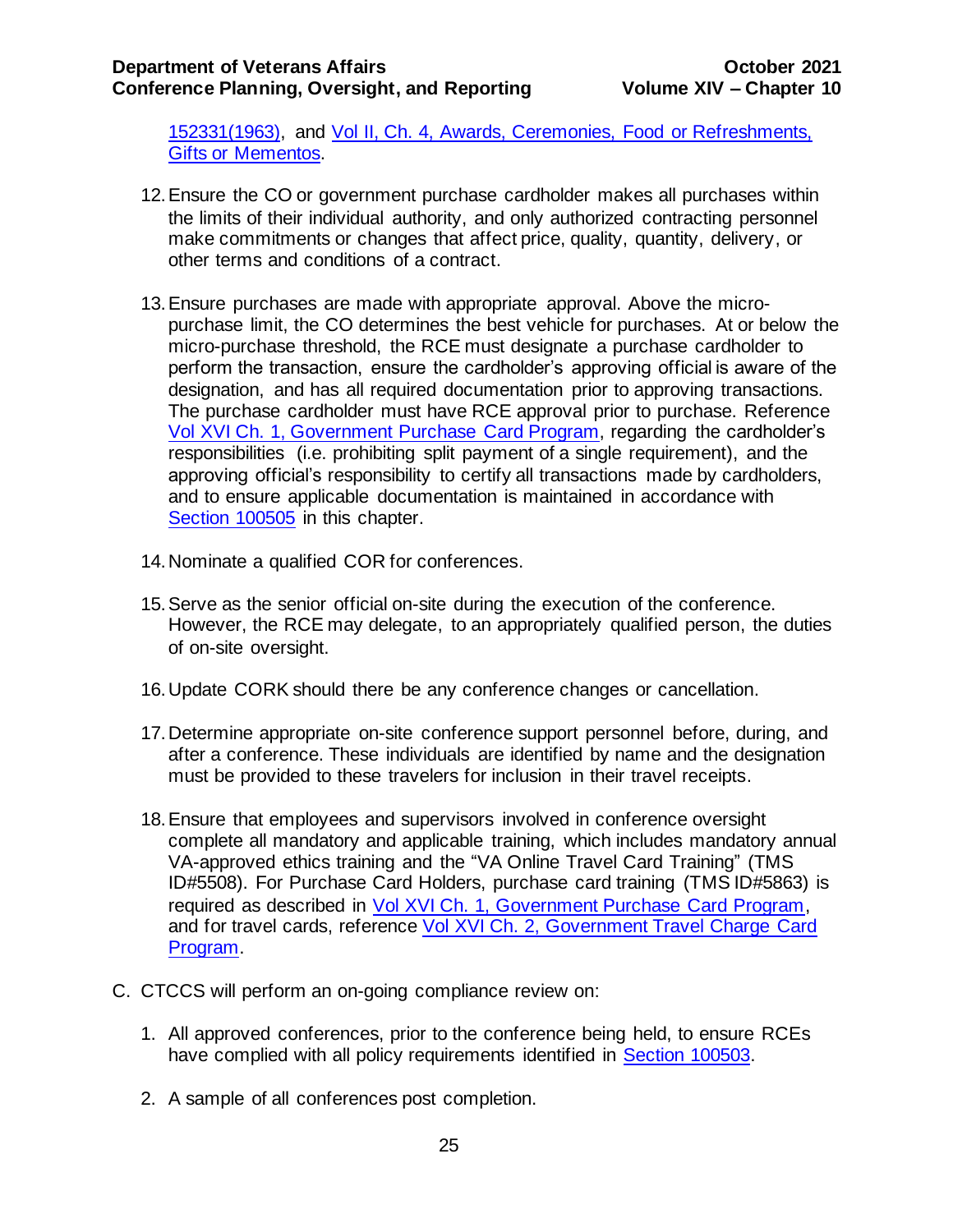The detailed results of these compliance reviews are provided monthly to the RCE and applicable Administration or Staff Office conference management points of contact. CTCCS will provide guidance to address any issues related to compliance with VA conference policies and procedures. Reference Appendix B, Conference [Compliance Review Procedures.](#page-46-0)

CTCCS will provide the results in a quarterly memorandum to the ASM/CFO on any outstanding compliance findings. The ASM/CFO will report to the Under Secretaries, Assistant Secretaries, and Other Key Officials the results of CTCCS's quarterly memorandum on VA's conference policy compliance. The memorandum will summarize compliance review results by Administration and Staff Office. The memorandum will identify whether the conference applies to the current quarter or was identified in the prior quarter. In addition, the memorandum will identify those conferences for which the Administration or Staff Office has taken no action to address identified non-compliance.

# <span id="page-26-0"></span>**100504 VA Sponsored and Co-Sponsored Conference Reporting**

- A. After the conference takes place, the RCE will:
	- 1. Prepare the [VA Form 10089b, Responsible Conference Executive \(RCE\) Post-](http://vaww4.va.gov/vaforms/va/pdf/VA10089b.pdf)[Conference Certification Form](http://vaww4.va.gov/vaforms/va/pdf/VA10089b.pdf) (PCCF) and the [10089a, Final Conference Report](http://vaww.va.gov/vaforms/va/pdf/VA10089a.pdf) (FCR) identifying estimated-versus-actual costs (only including expenditures of appropriated funds), and include previously provided justifications and any reapproval. If the actual cost exceeds the approved estimate by ten percent or more, or the final cost per attendee increases by ten percent or more over the estimated cost per attendee, reference Section 100503 for the required actions.
	- 2. Submit the PCCF within 15 calendar days of conference conclusion. This can be accomplished by entering the information in CORK. Note: If someone other than the RCE signs the PCCF in CORK, then the hard copy signed by the RCE must be uploaded. The hard copy serves as the formal record and must match the data on the digital copy within CORK.
	- 3. Submit a complete FCR within 45 calendar days of conference conclusion. This can be accomplished by entering the cost data in an FCR in CORK. Note: If someone other than the RCE signs the FCR in CORK, then the hard copy signed by the RCE must be uploaded. The hard copy serves as the formal record and must match the data on the digital copy within CORK.

Incomplete FCRs submitted in CORK will have an adverse effect, resulting in VA providing inaccurate information to Congress, VA OIG, and on VA's public website. Every effort will be made to ensure the report includes the final travel costs for all travelers from their completed travel vouchers in the VA's electronic travel system. However, final reporting will not be delayed pending these final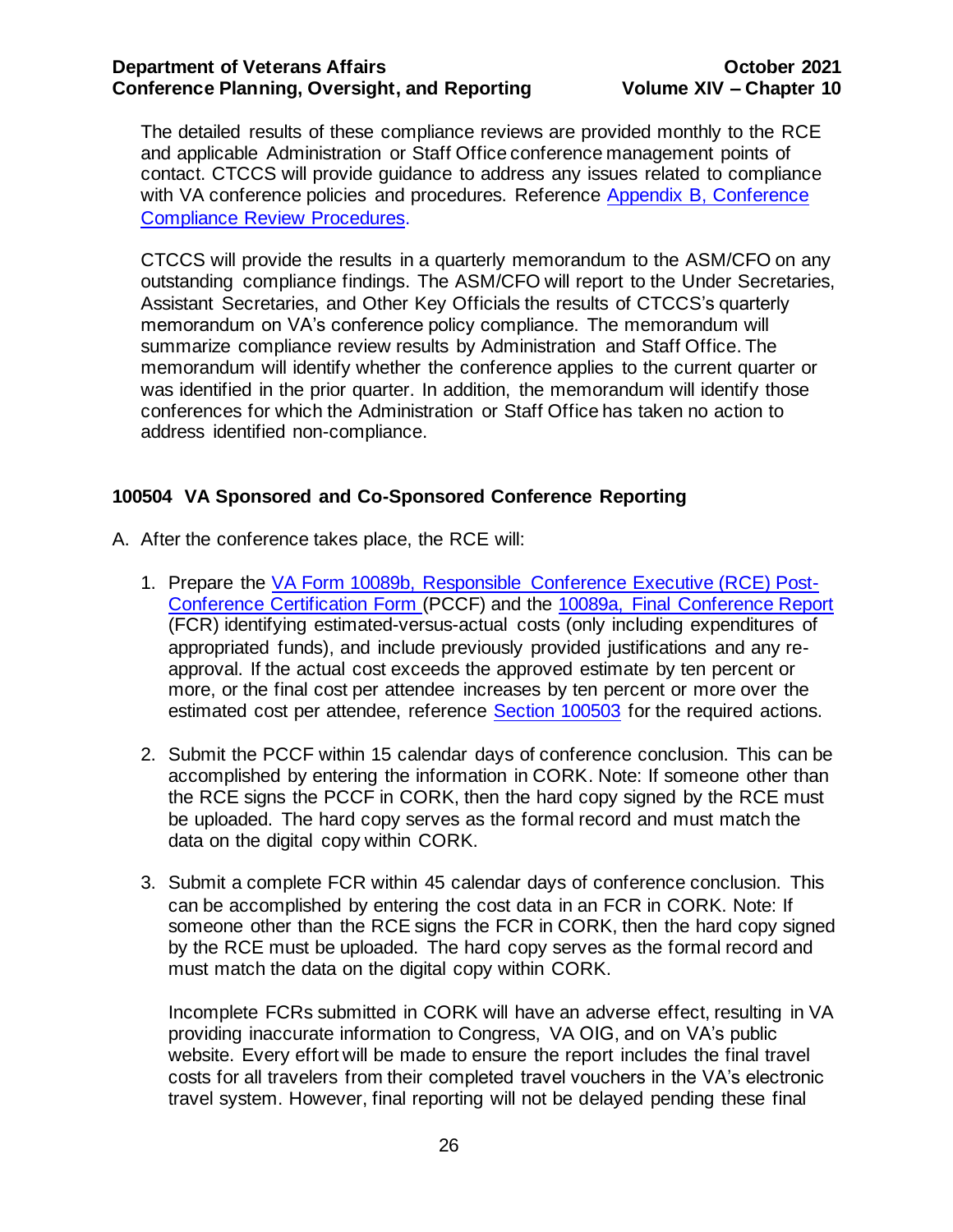costs. To ensure timely reporting, the travel authorization costs from the traveler's approved authorization in the electronic travel system may be used for up to 5 percent of the travelers. As part of the supporting documentation, RCEs must provide the name, email address, and TA number for all attendee travel.

- 4. Ensure the final travel costs reported only include costs incurred for the specific conference. A TA may include more than one mission, but only the conference expense portion of the TA must be included in costs reported for the conference.
- B. CTCCS uses CORK to generate quarterly reports on reportable conferences to Congress, an annual report to the VA OIG, and to annually post on [VA's Public](http://www.va.gov/about_va/va_notices.asp)  [Website](http://www.va.gov/about_va/va_notices.asp) on conference expenditures over \$100,000.

| <b>Costs to</b><br>VA                                                                  | <b>Frequency</b><br>Οf<br><b>Statutory</b><br><b>Reporting</b> | <b>Reported</b><br>to             | <b>Time Frame for</b><br><b>Statutory</b><br><b>Reporting</b>               | <b>Frequency of</b><br><b>Posting</b><br><b>Requirement</b> | <b>Time Frame</b><br>for Posting<br><b>Requirement</b> |
|----------------------------------------------------------------------------------------|----------------------------------------------------------------|-----------------------------------|-----------------------------------------------------------------------------|-------------------------------------------------------------|--------------------------------------------------------|
| $x^1$ < \$20K and<br>< 50<br>attendees                                                 | N/A                                                            | N/A                               | N/A                                                                         | N/A                                                         | N/A                                                    |
| $x^1$ < \$20K and<br>$\geq 50$<br>attendees.<br>including $1+$<br>from VA <sup>2</sup> | Quarterly                                                      | Congress                          | NLT 30 calendar<br>days after the end of<br>the fiscal quarter <sup>2</sup> | Posting not<br>required                                     | Posting not<br>required                                |
| $x^1 \geq $20K$                                                                        | Quarterly                                                      | Congress                          | NLT 30 calendar<br>days after the end of<br>the fiscal quarter <sup>2</sup> | Posting not<br>required                                     | Posting not<br>required                                |
| $x^1 \geq $20K^3$                                                                      | Quarterly                                                      | Inspector<br>General              | NLT 15 calendar<br>days after the end of<br>the quarter $3$                 | Posting not<br>required                                     | Posting not<br>required                                |
| $x^1$ > \$100K $^4$                                                                    | Annually                                                       | Public<br>Website <sup>4</sup>    | NLT January 31,<br>following the close of<br>each fiscal year               | Annually                                                    | January 31                                             |
| $x^1$ > \$100K <sup>3, 5</sup>                                                         | Annually                                                       | Inspector<br>General <sup>3</sup> | None <sup>5</sup>                                                           | Annually <sup>5</sup>                                       | January 31 <sup>5</sup>                                |

**Table 2: VA Sponsored and Co-Sponsored Conference Reporting**

*<sup>1</sup>x equals total estimated cost of the conference.*

*<sup>2</sup>* [38 U.S.C. § 517](https://www.gpo.gov/fdsys/pkg/USCODE-2014-title38/pdf/USCODE-2014-title38-partI-chap5-subchapI-sec517.pdf)

<sup>3</sup> [P.L. 116-260, "Consolidated Appropriations Act, 2021"](https://www.congress.gov/bill/116th-congress/house-bill/133/text), Division E, Title VII, Section 738

<sup>4</sup> [OMB Memorandum 17-08](https://www.whitehouse.gov/sites/whitehouse.gov/files/omb/memoranda/2017/m-17-08.pdf)

<sup>5</sup> No statutory time requirement for reporting conferences >\$100K to VA OIG, rather it is a VA set period.

C. Reports to Congress.

1. No later than 30 calendar days after the end of each fiscal quarter, the Executive Director, FSC will provide a quarterly report on reportable conferences to the Committee on Veterans' Affairs of the Senate and the House of Representatives as depicted in Table 2 above.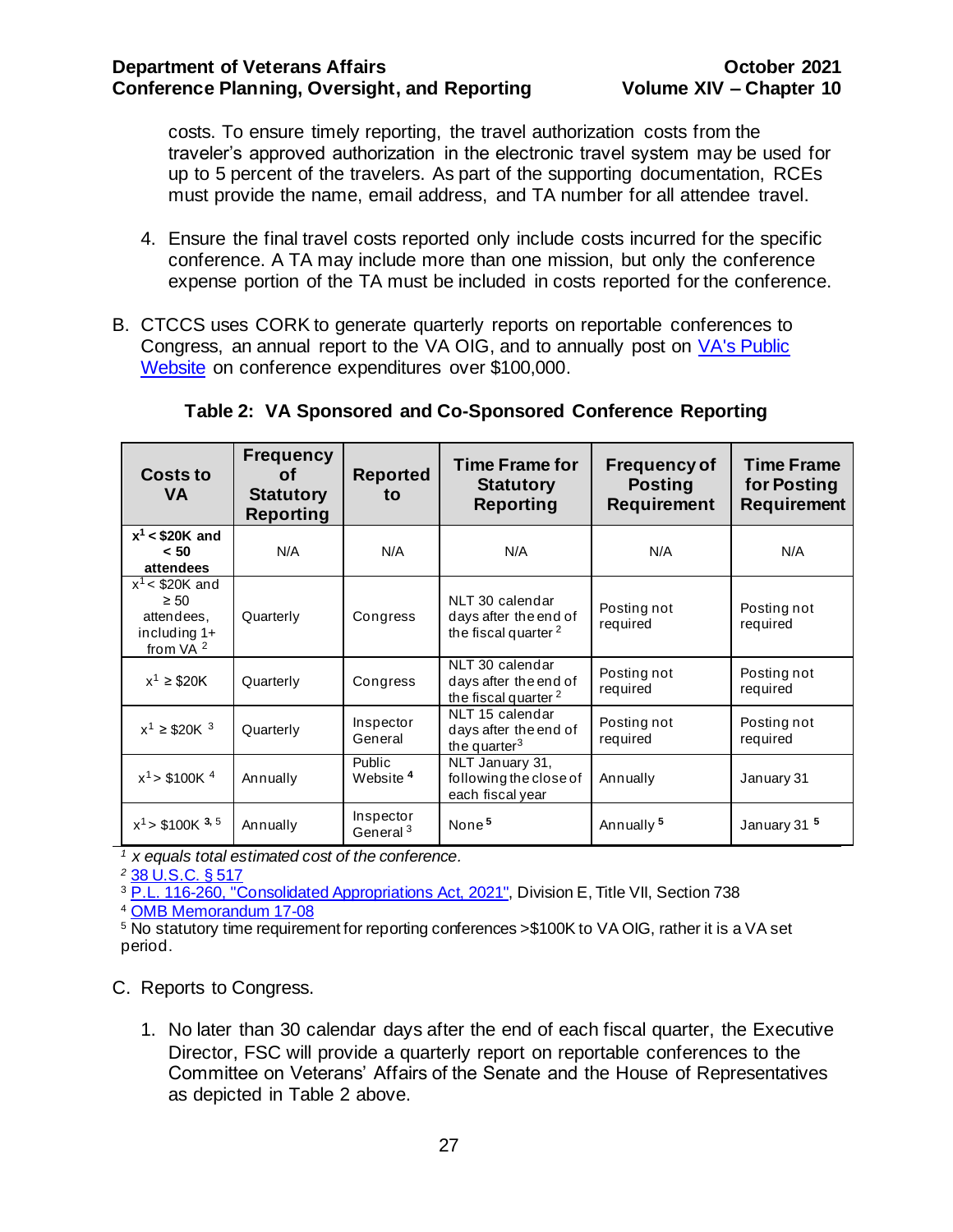- 2. Reports to Congress shall include total estimated costs to VA for conferences occurring during the fiscal quarter in which the report is submitted, and an accounting of the final costs to VA for each conference occurring during the previous fiscal quarter. The report must include reportable costs in accordance with [38 U.S.C. §517.](https://www.gpo.gov/fdsys/pkg/USCODE-2014-title38/pdf/USCODE-2014-title38-partI-chap5-subchapI-sec517.pdf)
- D. Reports to Inspector General.
	- 1. To comply with the 15 day notification requirement with [H.R. 1625, "Consolidated](https://www.congress.gov/115/bills/hr1625/BILLS-115hr1625enr.pdf)  [Appropriations Act, 2018",](https://www.congress.gov/115/bills/hr1625/BILLS-115hr1625enr.pdf) personnel from VA OIG have access to CORK to view information about conferences that have been completed. The RCE uses CORK to record post-conference data elements.
	- 2. The Executive Director, FSC will submit an annual report to the VA OIG for conferences in excess of \$100,000. The report must include reportable costs in accordance with [H.R. 1625, "Consolidated Appropriations Act, 2018".](https://www.congress.gov/115/bills/hr1625/BILLS-115hr1625enr.pdf)
- E. Reports on [VA's Public Website.](http://www.va.gov/about_va/va_notices.asp)
	- 1. To comply with [OMB M-17-08,](https://www.whitehouse.gov/sites/whitehouse.gov/files/omb/memoranda/2017/m-17-08.pdf) the Executive Director, FSC will report on the VA [public website](http://www.va.gov/about_va/va_notices.asp) by January 31 for each conference sponsored by VA during the prior fiscal year, where U.S. Government appropriated funds were expended in excess of \$100,000. The report must include reportable costs in accordance with [OMB Memorandum 17-08.](https://www.whitehouse.gov/sites/whitehouse.gov/files/omb/memoranda/2017/m-17-08.pdf)
	- 2. The website must include all DEPSEC, Under Secretary, Assistant Secretary and OKO approvals identifying the exceptional circumstances for any instance where conference net expenses exceeded \$500,000.
	- 3. The website includes information about fiscal year conference net expenses, as well as a general report about conference activities throughout the fiscal year.

# <span id="page-28-0"></span>**100505 Federal Non-VA Sponsored Conferences Planning**

- A. [OMB Memorandum M-17-08](https://www.whitehouse.gov/sites/whitehouse.gov/files/omb/memoranda/2017/m-17-08.pdf) removed oversight requirements for VA attendance at non-Federal conference. However, VA approving officials must still exercise discretion and judgment in ensuring that all conference expenses are appropriate, necessary, and managed in a prudent manner in accordance wit[h FTR,](https://www.gsa.gov/policy-regulations/regulations/federal-travel-regulation-ftr) [Vol XIV](http://www.va.gov/finance/policy/pubs/volumeXIV.asp)  [Travel Policy,](http://www.va.gov/finance/policy/pubs/volumeXIV.asp) and Vol XVI Ch. [1, Government Purchase Card Program.](http://www.va.gov/finance/docs/VA-FinancialPolicyVolumeXVIChapter01.pdf) The guidance below does not apply to VA attendance at non-Federal conferences.
- B. Under Secretaries, Assistant Secretaries, and Other Key Officials may delegate the authority to appoint an Executive Champion (EC). The EC's primary function is overseeing the attendance and the attendance approvals of assigned Federal non-VA sponsored conferences. The EC appointment will be made in the conference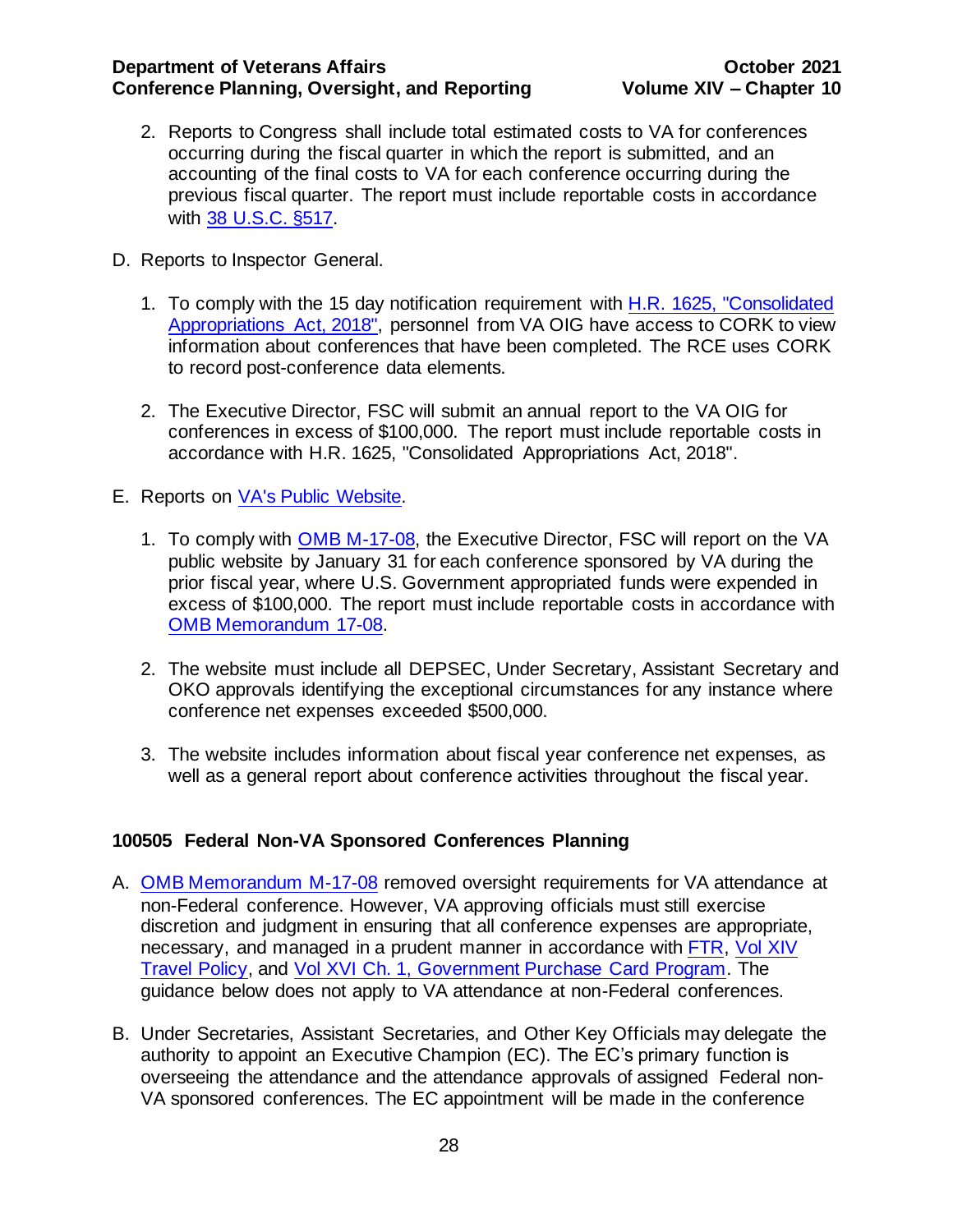approval request memorandum. The EC function must be at an appropriate general schedule level to exercise sufficient oversight of the conference. The Administration or Staff Office may designate administrative support agents for the EC. In the event the appointed EC is unable to continue executing their duties, a memorandum appointing the replacement EC and the effective date shall be completed.

C. CTCCS will appoint an EC for cross-Administration and Staff Office participation at Federal non-VA sponsored conferences in the event no one Administration or Staff Office can be identified as the main proponent of the conference.

# <span id="page-29-0"></span>**100506 Federal Non-VA Sponsored Conferences Approval.**

Approval includes preparation, routing, and approval of request for Federal non-VA sponsored conference attendance, including the development of the business case and guidance for attendee travel and oversight. Approval authorities vary depending on the estimated cost of the conference. In accordance with Secretary of Veterans Affairs (SECVA) Memorandum, "Delegation of Authority for Travel and Conferences" (Refer to VA Financial Policy, Volume XIV, Chapter 1, Travel Administration), the SECVA has designated the positions, as appears in the table below, with approval authority:

| <b>Costs to VA</b> | <b>Certification</b> | <b>Recommend for Approval</b>            | Approval                                                                        |
|--------------------|----------------------|------------------------------------------|---------------------------------------------------------------------------------|
| $x^1 \leq$ \$100K  | EC.                  | EC or an administrative support<br>agent | SES or SES equivalent positions<br>with no further delegation<br>authority.     |
| > \$100K           | EC.                  | EC or an administrative support<br>agent | DEPSEC, Under/Assistant<br>Secretaries and OKOs, with no<br>further delegation. |

# **Table 3: Federal non-VA sponsored Conference Approval Thresholds**

 $1$  x equals total estimated cost of the conference

\*Refer to Volume I, Chapter 1, VA Financial Policy and Accounting Overview, contains a list of Other Key Official (OKO) positions.

- <span id="page-29-1"></span>A. Estimated Cost is ≤ \$100,000. For conferences with estimated costs less than or equal to \$100,000, SES or SES equivalent positions must approve Federal non-VA sponsored conferences with no further delegation authority. The following documents must be included in the approval request:
	- 1. A conference approval request document authorized by the Approving Official.
	- 2. Either include a completed VA Form 10090a, [Federal Non-VA sponsored](http://vaww.va.gov/vaforms/va/pdf/VA10090a.pdf) [\(External\) Conferences Approval Plan,](http://vaww.va.gov/vaforms/va/pdf/VA10090a.pdf) or include the following information:
		- Fiscal quarter;
		- Sponsoring office;
		- Hosting organization;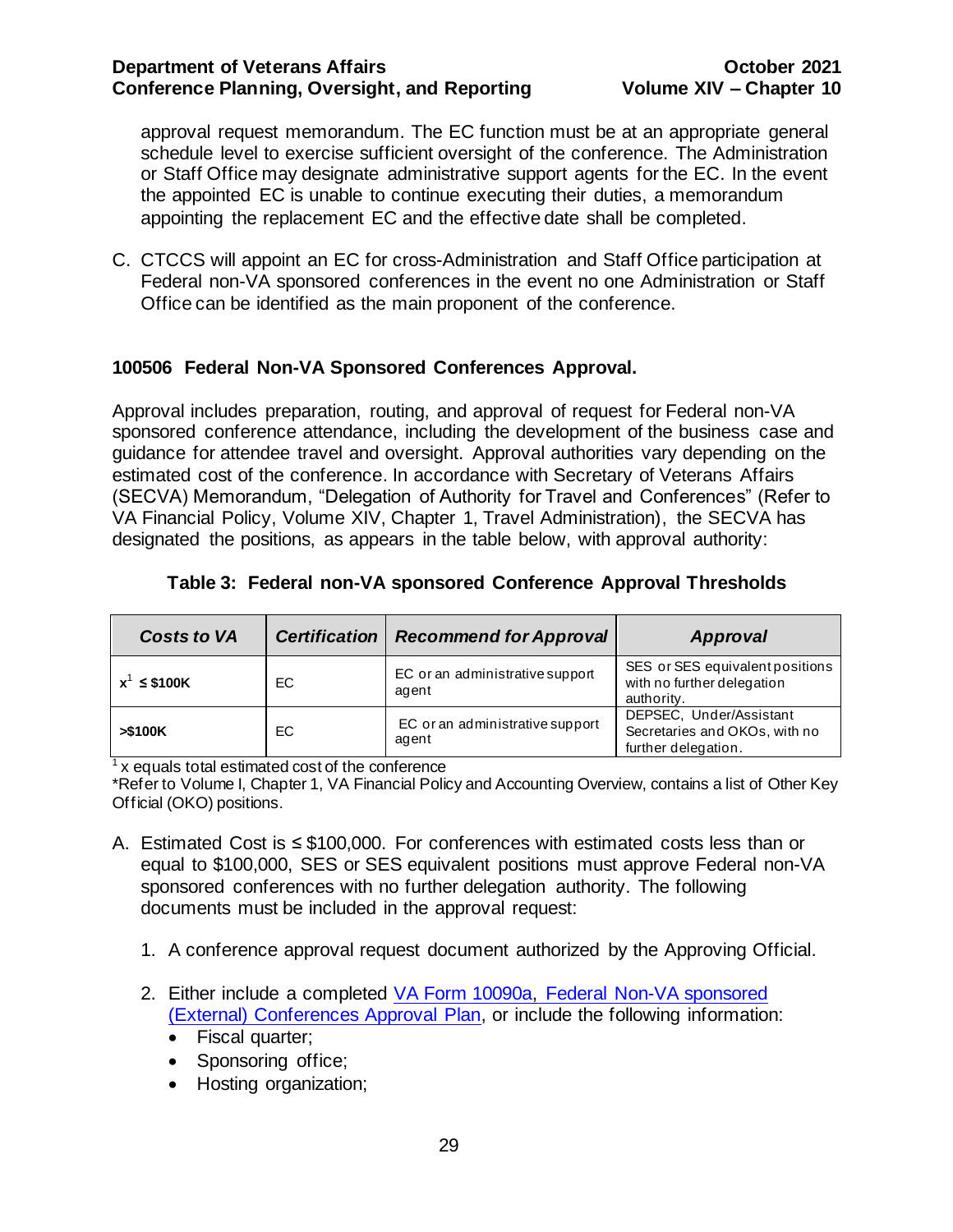- Total estimated costs of all Federal non-VA sponsored conferences in the previous fiscal year;
- Conference title;
- Known or estimated date;
- Location;
- Projected number of attendees;
- Estimated travel costs;
- Estimated registration fees; and
- Estimated total cost for maximum VA funding requested.
- B. Estimated Cost is > \$100,000. The DEPSEC, Under Secretaries, Assistant Secretaries, and OKOs must approve attendance at Federal Non-VA sponsored conferences with estimated costs greater than \$100,000. This authority may not be re-delegated. The Under Secretaries, Assistant Secretaries, and Other Key Officials must submit [VA Form 10090a,](http://vaww.va.gov/vaforms/va/pdf/VA10090a.pdf) Federal Non-VA sponsored (External) Conference Approval Plan, no later than 70 calendar days prior to the start of the first scheduled conference. Any emergent conference not previously included on the originally submitted VA Form 10090a, requires a new VA Form 10090a. The bundled conference request list (VA Form 10090a) must include the data elements identified in paragraph [A2](#page-29-1) above.

Reference [Appendix C, Conference Package Related Forms,](#page-50-0) for additional routing documents required to submit a request.

- C. Approval officials are authorized to provide one-time approval for recurring Federal non-VA sponsored conferences (e.g., annual conferences) within the overall limits of their approval authority. Approvals should be documented and include control conditions based on historical execution of these events. Such conditions should include, but not limited to; cost limits, event durations, maximum attendance, and location restrictions. The actual conference execution is still subject to annual reporting requirements and subject to the availability of funding.
- D. The EC is responsible for securing the proper administrative approvals for attendance of VA employees at Federal non-VA sponsored conferences. There must be a separation of duties between the EC and approver, therefore an EC may not be the approver on the same conference (reference [Table 3, Federal non-VA](#page-30-1)  sponsored [Conference Approval Thresholds\).](#page-30-1)

# <span id="page-30-0"></span>**100507 Federal Non-VA Sponsored Conferences Oversight**

The EC will:

<span id="page-30-1"></span>A. Ensure the proper approval for each conference is obtained as defined in [Table 3,](#page-30-1)  [Federal non-VA sponsored Conference Approval Thresholds](#page-30-1) .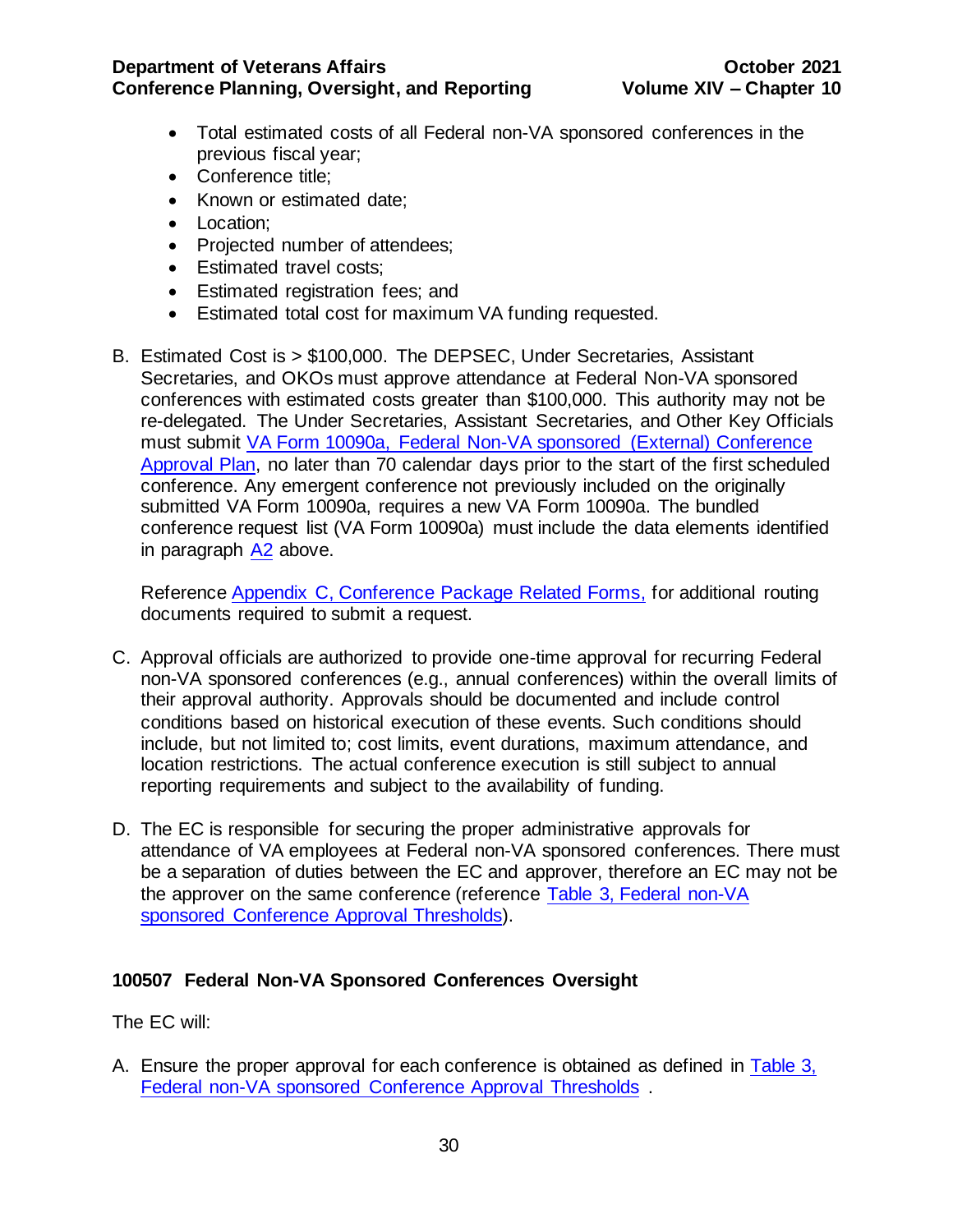B. Prior to conference execution, notify the approving authority when budgetary thresholds are exceeded, or require additional approval.

# <span id="page-31-0"></span>**100508 Federal Non-VA Sponsored Conferences Reporting.**

While Congressional, VA OIG, and VA Website reporting of Federal non-VA sponsored conferences is not required by law, the Administrations and Staff Offices are responsible for ensuring a final list of approved attendees is available upon request.

# <span id="page-31-1"></span>**100509 Submitting Conference Approval Requests**

All conferences must be approved in accordance with [Section 100502](#page-20-0) for VA sponsored and co-sponsored conferences and Section 100506 for Federal non-VA sponsored conferences.. VA employees traveling to conferences outside the United States must comply with Vol XIV Ch. [6, International Travel,](http://www.va.gov/finance/docs/VA-FinancialPolicyVolumeXIVChapter06.pdf) if applicable.

# <span id="page-31-2"></span>**100510 Travel Expenses, Meals, and Light Refreshments**

- A. VA approving officials will limit the authorization and payment of travel expenses to those that are necessary to accomplish the purpose of the conference. All conference travel will be performed in the most economical and effective manner and in accordance with the FTR and VA's travel policy chapters in [Vol XIV Travel.](http://www.va.gov/finance/policy/pubs/volumeXIV.asp) Actual Expense requires approval and reimbursement in accordance with [Vol XIV](http://www.va.gov/finance/docs/VA-FinancialPolicyVolumeXIVChapter02.pdf)  Ch. [2, Travel Per Diem.](http://www.va.gov/finance/docs/VA-FinancialPolicyVolumeXIVChapter02.pdf)
- B. Travelers may reference Vol XIV Ch. [1, Travel Administration,](http://www.va.gov/finance/docs/VA-FinancialPolicyVolumeXIVChapter01.pdf) and [Vol XIV Ch.](http://www.va.gov/finance/docs/VA-FinancialPolicyVolumeXIVChapter03.pdf) 3, [Transportation Expenses](http://www.va.gov/finance/docs/VA-FinancialPolicyVolumeXIVChapter03.pdf) for guidance specific to their transportation needs.
- C. Travelers may refer to **Vol XIV Ch. [2, Travel Per Diem](http://www.va.gov/finance/docs/VA-FinancialPolicyVolumeXIVChapter02.pdf)** for guidance on lodging authorization and reimbursement. Local travel lodging is only authorized under [5](https://www.gpo.gov/fdsys/pkg/USCODE-2011-title5/pdf/USCODE-2011-title5-partIII-subpartC-chap41-sec4109.pdf)  [U.S.C. 41,](https://www.gpo.gov/fdsys/pkg/USCODE-2011-title5/pdf/USCODE-2011-title5-partIII-subpartC-chap41-sec4109.pdf) [Government Employees Training](https://www.gpo.gov/fdsys/pkg/USCODE-2011-title5/pdf/USCODE-2011-title5-partIII-subpartC-chap41-sec4109.pdfhttps:/www.gpo.gov/fdsys/pkg/USCODE-2011-title5/pdf/USCODE-2011-title5-partIII-subpartC-chap41-sec4109.pdf) Act (GETA), and reference [Vol XIV Ch.](http://www.va.gov/finance/docs/VA-FinancialPolicyVolumeXIVChapter07.pdf) [7, Local Travel.](http://www.va.gov/finance/docs/VA-FinancialPolicyVolumeXIVChapter07.pdf) The RCE must plan the venue and agenda to mitigate the need for local travelers to obtain lodging so that costs are the most economical to the government.
- D. In general, the use of Government funds to purchase food or refreshments for either Government personnel or non-Government individuals, including VA beneficiaries and stakeholders, is not authorized; however, there are some limited exceptions to this prohibition (reference Vol II Ch. [4, Awards, Ceremonies, Food and](http://www.va.gov/finance/docs/VA-FinancialPolicyVolumeIIChapter04.pdf)  [Refreshments, Gifts or Mementos\)](http://www.va.gov/finance/docs/VA-FinancialPolicyVolumeIIChapter04.pdf).

If one or more of the exception conditions are met, the approving official must be conservative in the expense estimates in accordance with policy on food and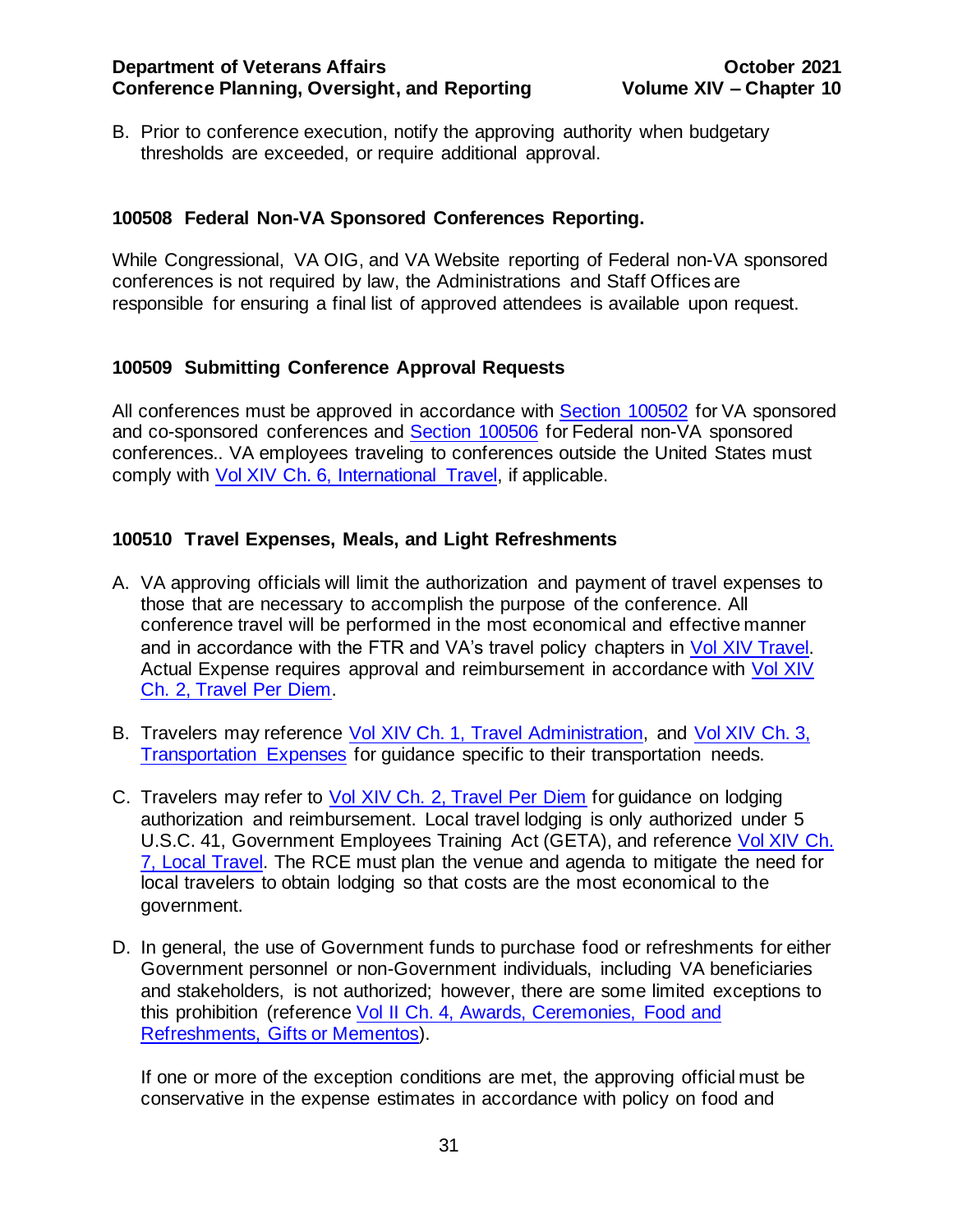refreshments. If meals are provided at a VA sponsored or co-sponsored event, the cost cannot exceed the daily per diem rate for the selected location. RCE's are encouraged to consider contracting for approved meals as part of the conference, in lieu of VA reimbursing each traveler. The RCE must plan the venue and agenda to mitigate the need for the government to purchase meals for local travelers so that costs are the most economical to the government. Under no circumstance may a higher meeting room, lodging rate, or other line item expense be negotiated in exchange for food (meals or refreshments).

E. When a meal is furnished by the Government at a conference, or the cost is included in a conference registration fee for which the Government pays or reimburses an employee, the employee is responsible for ensuring all meals provided are deducted from M&IE on the travel authorization. In the absence of advance knowledge, meals provided by the Government must be deducted on the expense voucher [\(FTR §301-](https://www.gsa.gov/policy-regulations/regulations/federal-travel-regulation-ftr?asset=122624) [74.21](https://www.gsa.gov/policy-regulations/regulations/federal-travel-regulation-ftr?asset=122624) and [§301-11.18\).](https://www.gsa.gov/policy-regulations/regulations/federal-travel-regulation-ftr?asset=122609) A continental breakfast, when provided by the Government, constitutes a reduction of breakfast from M&IE. The provision of Government provided light refreshments or complimentary snacks does not require a reduction to M&IE, as these are not considered a "meal".

For further guidance on M&IE, reference Vol XIV Ch. 2, [Travel Per Diem.](http://www.va.gov/finance/docs/VA-FinancialPolicyVolumeXIVChapter02.pdf) For guidance on reimbursement of meals when in the local area, reference [Vol XIV Ch.](https://www.va.gov/finance/docs/VA-FinancialPolicyVolumeXIVChapter07.pdf) [7, Local Travel.](https://www.va.gov/finance/docs/VA-FinancialPolicyVolumeXIVChapter07.pdf)

# <span id="page-32-0"></span>**100511 Record Retention**

- A. Approved CPs, required forms in accordance with [Appendix C, Conference Package](#page-50-0)  [Related Forms,](#page-50-0) and all associated supporting documents must be retained for six years in accordance with National Archive and Records Administration [\(NARA\)](http://www.archives.gov/records-mgmt/grs/grs01-1.pdf)  [guidelines,](http://www.archives.gov/records-mgmt/grs/grs01-1.pdf) and available for inspection by VA OIG or other interested parties, as requested.
- B. Administrations or Staff Offices are responsible for ensuring record retention requirements are met for any aforementioned document that is not retained in a mechanized system.

# <span id="page-32-1"></span>**1006 Authorities and References**

[Federal Travel Regulation](https://www.gsa.gov/policy-regulations/regulations/federal-travel-regulation-ftr?asset=102167)

[5 CFR §410.404, "Determining if a conference is a training activity"](http://www.gpo.gov/fdsys/pkg/CFR-2012-title5-vol1/xml/CFR-2012-title5-vol1-sec410-404.xml)

[Vol II, Ch. 4, Awards, Ceremonies, Food or Refreshments, Gifts or Mementos](http://www.va.gov/finance/docs/VA-FinancialPolicyVolumeIIChapter04.pdf)

[The Administrator, Veterans Administration,](https://www.gao.gov/products/445356) 43 Comp. Gen. 305, B-152331(1963)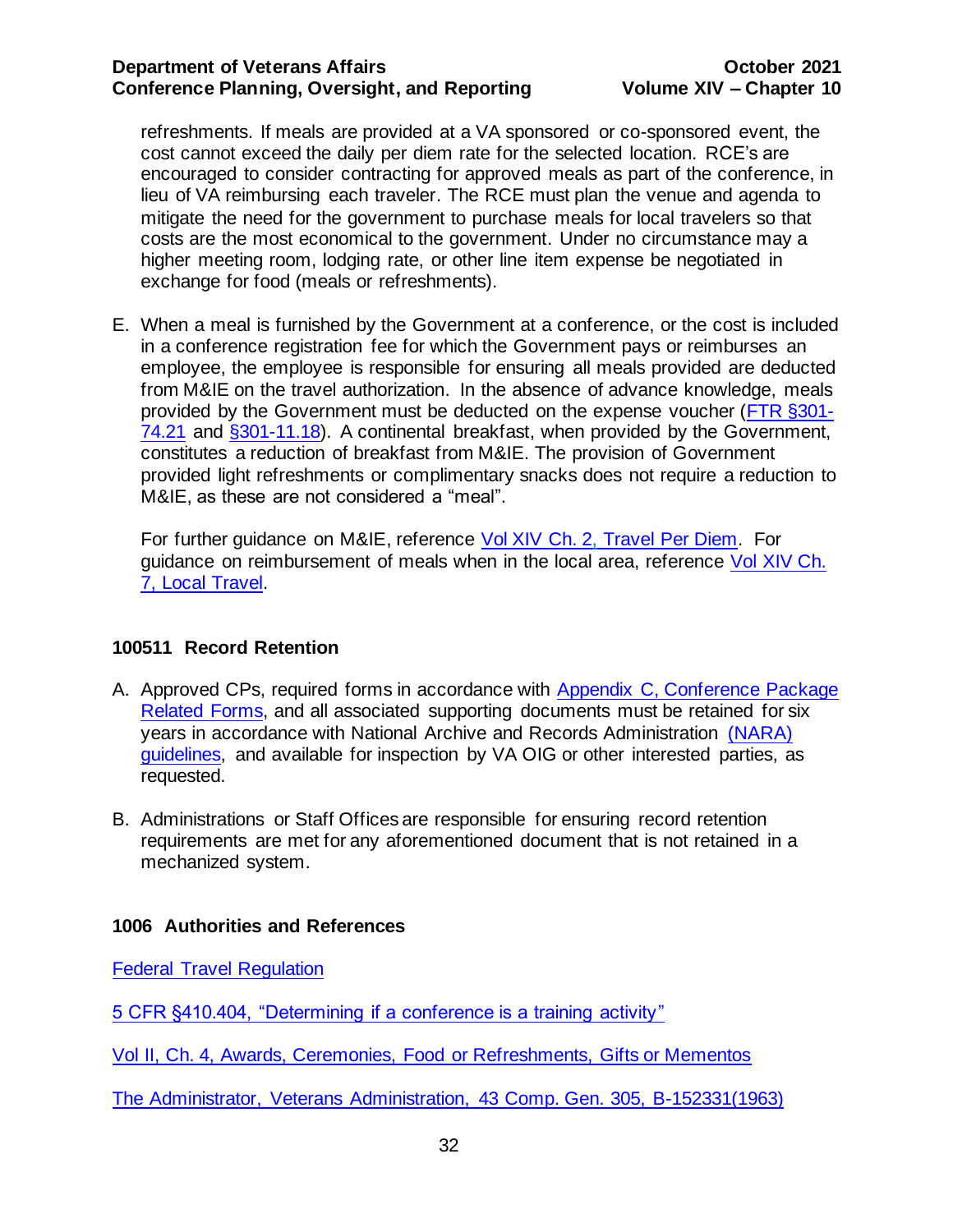[P.L. 112-154 "Honoring America's Veterans and Caring for Camp Lejeune Families Act](http://www.gpo.gov/fdsys/pkg/PLAW-112publ154/html/PLAW-112publ154.htm)  [of 2012," Sec. 707 \(Title 38 United States Code \(U.S.C.\) Sec. 517 effective October 1,](http://www.gpo.gov/fdsys/pkg/PLAW-112publ154/html/PLAW-112publ154.htm)  [2012\)](http://www.gpo.gov/fdsys/pkg/PLAW-112publ154/html/PLAW-112publ154.htm)

[P.L. 116-260, "Consolidated Appropriations Act, 2021](https://www.congress.gov/bill/116th-congress/house-bill/133/text)

[Inspector General Act of 1978](https://www.gpo.gov/fdsys/pkg/USCODE-2011-title5/pdf/USCODE-2011-title5-app-inspector.pdf)

[OGC Memorandum dated October 26, 2016](http://vaww.trainingevents.va.gov/TRAININGEVENTS/docs/WF%207713724%2002%20Response.pdf) Conference Clarification

[CFO Act of 1990](http://govinfo.library.unt.edu/npr/library/misc/cfo.html)

[38 U.S.C. §309](https://www.gpo.gov/fdsys/pkg/CPRT-112HPRT65875/pdf/CPRT-112HPRT65875.pdf)

[38 U.S.C. §517, Quarterly Reports to Congress on Conferences Sponsored by the](https://www.govinfo.gov/app/details/USCODE-2012-title38/USCODE-2012-title38-partI-chap5-subchapI-sec517)  **[Department](https://www.govinfo.gov/app/details/USCODE-2012-title38/USCODE-2012-title38-partI-chap5-subchapI-sec517)** 

[H.R. 1625, "Consolidated Appropriations Act, 2018"](https://www.congress.gov/bill/115th-congress/house-bill/1625)

[Federal Acquisition Regulation](https://www.acquisition.gov/browse/index/far)

[Vol XIV, Travel](http://www.va.gov/finance/policy/pubs/volumeXIV.asp)

[Vol XVI, Charge Card Programs](http://www.va.gov/finance/policy/pubs/volumeXVI.asp)

[OMB M-17-08 Amending OMB Memorandum M-12-12, Promoting Efficient Spending to](https://www.whitehouse.gov/sites/whitehouse.gov/files/omb/memoranda/2017/m-17-08.pdf)  [Support Agency Operations](https://www.whitehouse.gov/sites/whitehouse.gov/files/omb/memoranda/2017/m-17-08.pdf)

[FTR Appendix E to Chapter 301, Suggested Guidance for Conference Planning](https://www.gsa.gov/policy-regulations/regulations/federal-travel-regulation-ftr?asset=102271#i1191264)

[5 U.S.C. 41 Government Employees Training Act \(GETA\)](https://www.gpo.gov/fdsys/pkg/USCODE-2011-title5/pdf/USCODE-2011-title5-partIII-subpartC-chap41-sec4109.pdf)

[OMB M-12-12, Promoting Efficient Spending to Support Agency Operations](https://www.hhs.gov/sites/default/files/st-4253-m-17-08-amending-omb-memorandum-m-12-12-promoting-efficient-spending-to-support-agency-operations.pdf) 

[5 U.S.C. Part III, Subpart D, Chapter 57, "Travel, Transportation, and Subsistence"](http://www.gpo.gov/fdsys/pkg/USCODE-2012-title5/html/USCODE-2012-title5-partIII-subpartD-chap57.htm)

[38 U.S.C. §7411, "Full-time Board-certified Physicians and Dentists: Reimbursement of](http://www.gpo.gov/fdsys/pkg/USCODE-2011-title38/pdf/USCODE-2011-title38-partV-chap74-subchapI-sec7411.pdf)  [Continuing Professional Education Expenses"](http://www.gpo.gov/fdsys/pkg/USCODE-2011-title38/pdf/USCODE-2011-title38-partV-chap74-subchapI-sec7411.pdf)

[38 U.S.C. §7471, "Designation of Regional Medical Education Centers"](http://www.gpo.gov/fdsys/pkg/USCODE-2007-title38/pdf/USCODE-2007-title38-partV-chap74-subchapVI-sec7471.pdf)

[41 CFR Chapters 300-304, Federal Travel Regulations \(FTR\)](http://gsa.gov/portal/category/21222)

[OMB M-11-35, "Eliminating Excess Conference Spending and Promoting Efficiency in](https://www.whitehouse.gov/sites/whitehouse.gov/files/omb/memoranda/2011/m11-35.pdf)  [Government"](https://www.whitehouse.gov/sites/whitehouse.gov/files/omb/memoranda/2011/m11-35.pdf)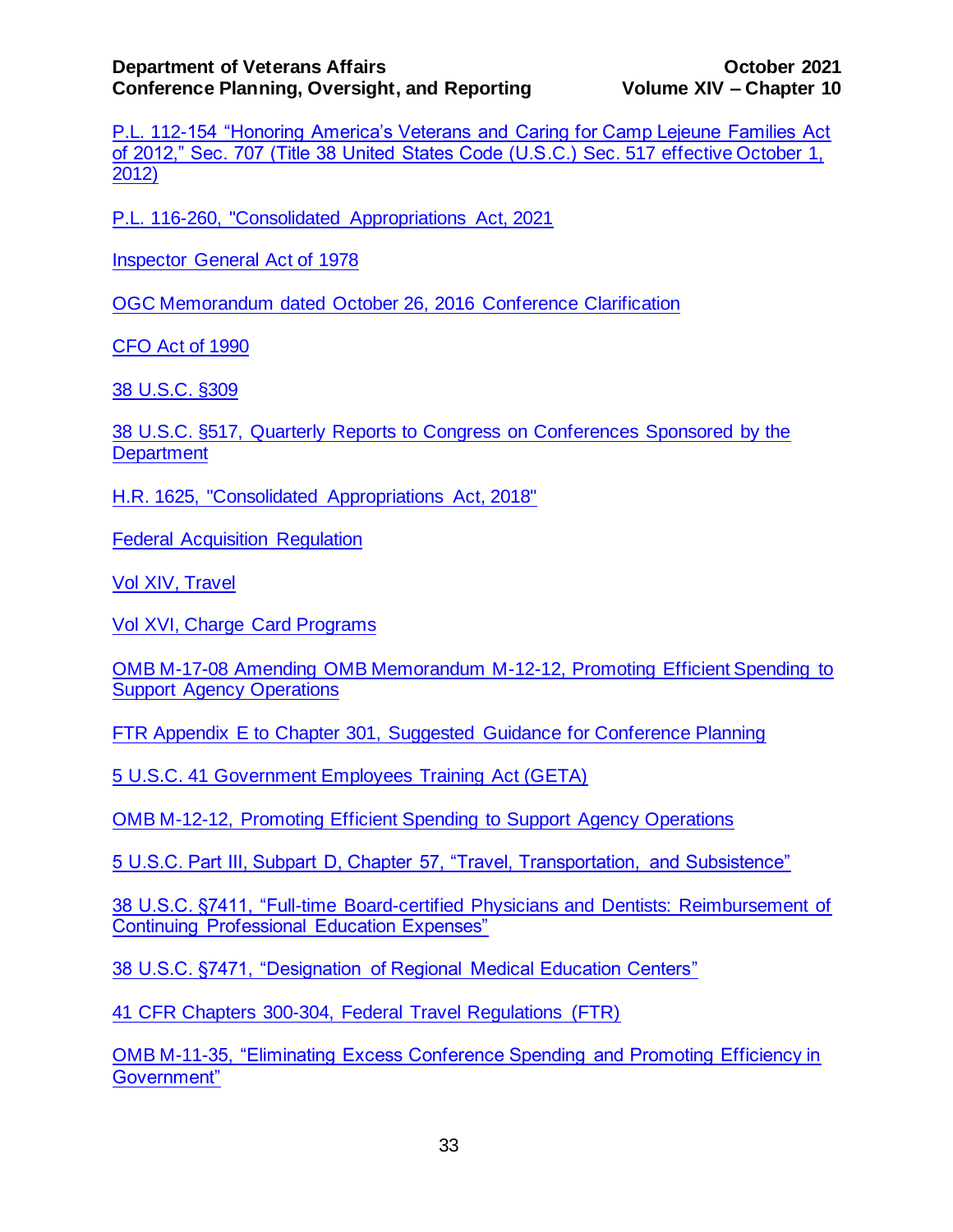[Executive Order 13589, "Promoting Efficient Spending"](https://www.gpo.gov/fdsys/pkg/FR-2011-11-15/pdf/2011-29683.pdf)

[FTR Bulletin 14-02, "Clarification of Agency Reporting Requirements for Conferences"](http://www.gsa.gov/portal/mediaId/183059/fileName/FTR_Bulletin_14-02_-_Clarification_of_Agency_Reporting_Requirements_for_Conferences.action)

VA [Conference Resource Home](http://vaww.trainingevents.va.gov/)

# <span id="page-34-0"></span>**1007 Rescissions**

- A. VA Financial Policies and Procedures, Volume XIV Travel Chapter 10, "Conference Planning, Reporting, and Oversight*"*, July 2019.
- B. Delegation of Authority on Conference Reporting Requirements (VIEWS 144041), June 2019.
- C. Streamlined Conference Planning and Approval, Oversight and Reporting Policies and Procedures (VAIQ 7551953), December 2014.

# <span id="page-34-1"></span>**1008 Questions**

Forward all questions concerning the financial policies and procedures in this chapter to CTCCS at [VAConferences@va.gov.](mailto:VAConferences@va.gov)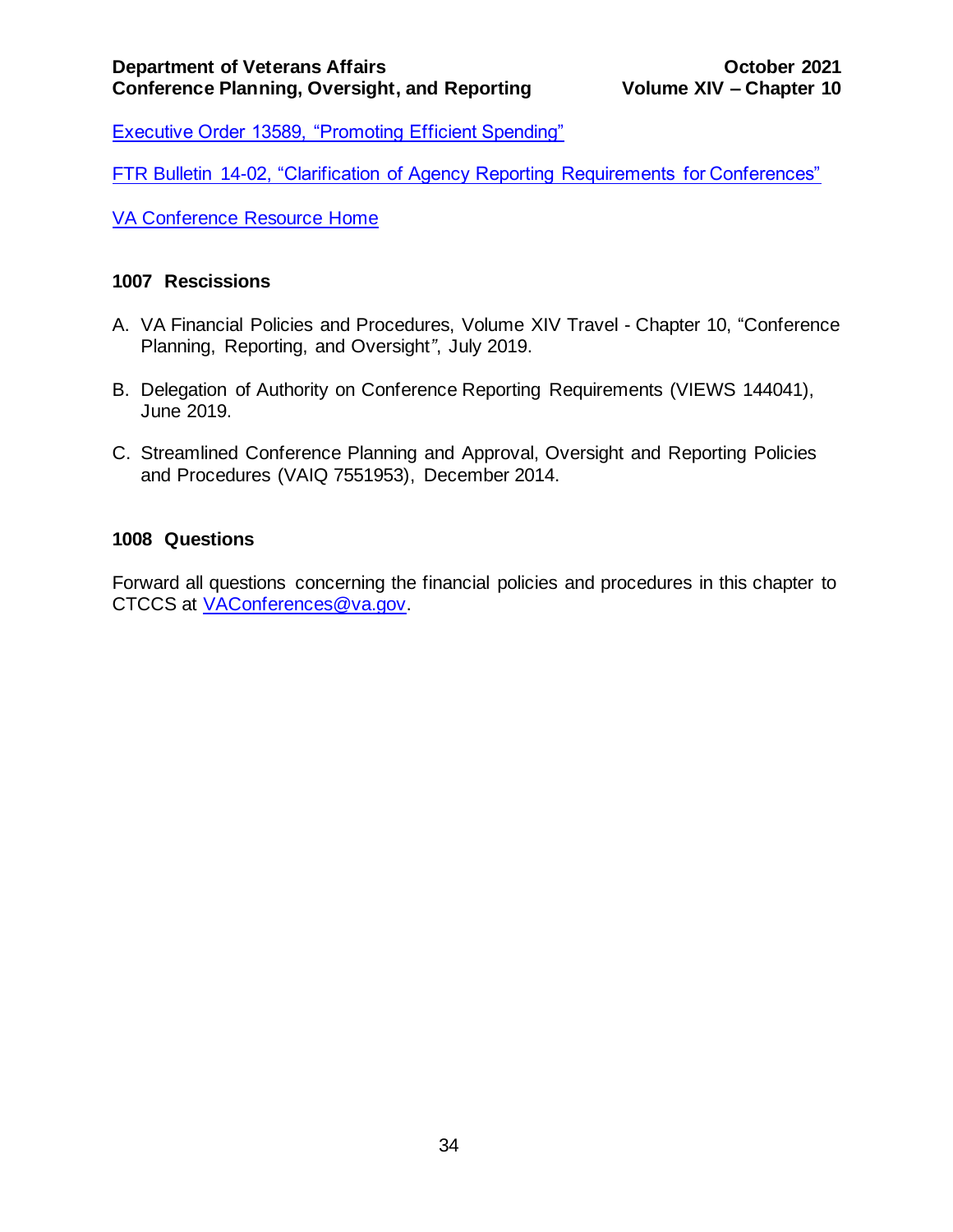# <span id="page-35-0"></span>**Appendix A: Revision History**

The following revisions occurred prior to the current published version of the chapter. The section numbers referenced below may have changed during the course of subsequent revisions.

| <b>Section</b> | <b>Revision</b>                                                                                                                                                                                           | <b>Office</b>        | <b>Reason for</b><br>Change                                             | <b>Effective</b><br><b>Date</b> |
|----------------|-----------------------------------------------------------------------------------------------------------------------------------------------------------------------------------------------------------|----------------------|-------------------------------------------------------------------------|---------------------------------|
| 1004           | <b>Added Approving Official</b><br>responsibility to ensure travelers<br>select the purpose code<br>"Conference" and the applicable<br>"conference title" on the Travel<br>Authorization (TA).            | <b>CTCCS</b>         | Conference<br>Module<br>implementation<br>in VA Travel<br><b>System</b> | May 2018                        |
| 1004           | Added Traveler responsibility to<br>select the purpose code<br>"Conference" and the applicable<br>conference title associated to the<br>TA.                                                               | <b>CTCCS</b>         | Conference<br>Module<br>implementation<br>in VA Travel<br><b>System</b> | May 2018                        |
| 100501         | B. Added oversight requirement for<br>RCE appointment to be named in<br>the conference approval request<br>memorandum and that RCE must<br>complete the required RCE<br>training.                         | <b>OF</b><br>(047)   | <b>General Policy</b><br>update                                         | May 2018                        |
| 100501         | C 9. Added guidance regarding<br>meals in travel claims.                                                                                                                                                  | <b>OFP</b><br>(047G) | Clarification                                                           | May 2018                        |
| 100501         | C.11. Added RCE responsibility to<br>schedule time for local attendees<br>to obtain meal(s) at no expense to<br>the government when planning<br>conferences in the local area of the<br>official station. | <b>OFP</b><br>(047G) | Update to Vol.<br>XIV, Chap. 7,<br><b>Local Travel</b>                  | May 2018                        |
| 100502         | B. Changed, "CPs prepared" to<br>"conferences".                                                                                                                                                           | <b>CTCCS</b>         | Administrative<br>Update                                                | May 2018                        |
| 100503         | A. Added oversight requirement to<br>ensure RCE completes required<br>RCE training.                                                                                                                       | OF<br>(047)          | <b>General Policy</b><br>update                                         | May 2018                        |
| 100503         | B.3. Added requirement for an<br>RCE signed memo indicating a<br>change in location and/or dates if<br>conference location and/or dates                                                                   | <b>CTCCS</b>         | <b>General Policy</b><br>clarification                                  | May 2018                        |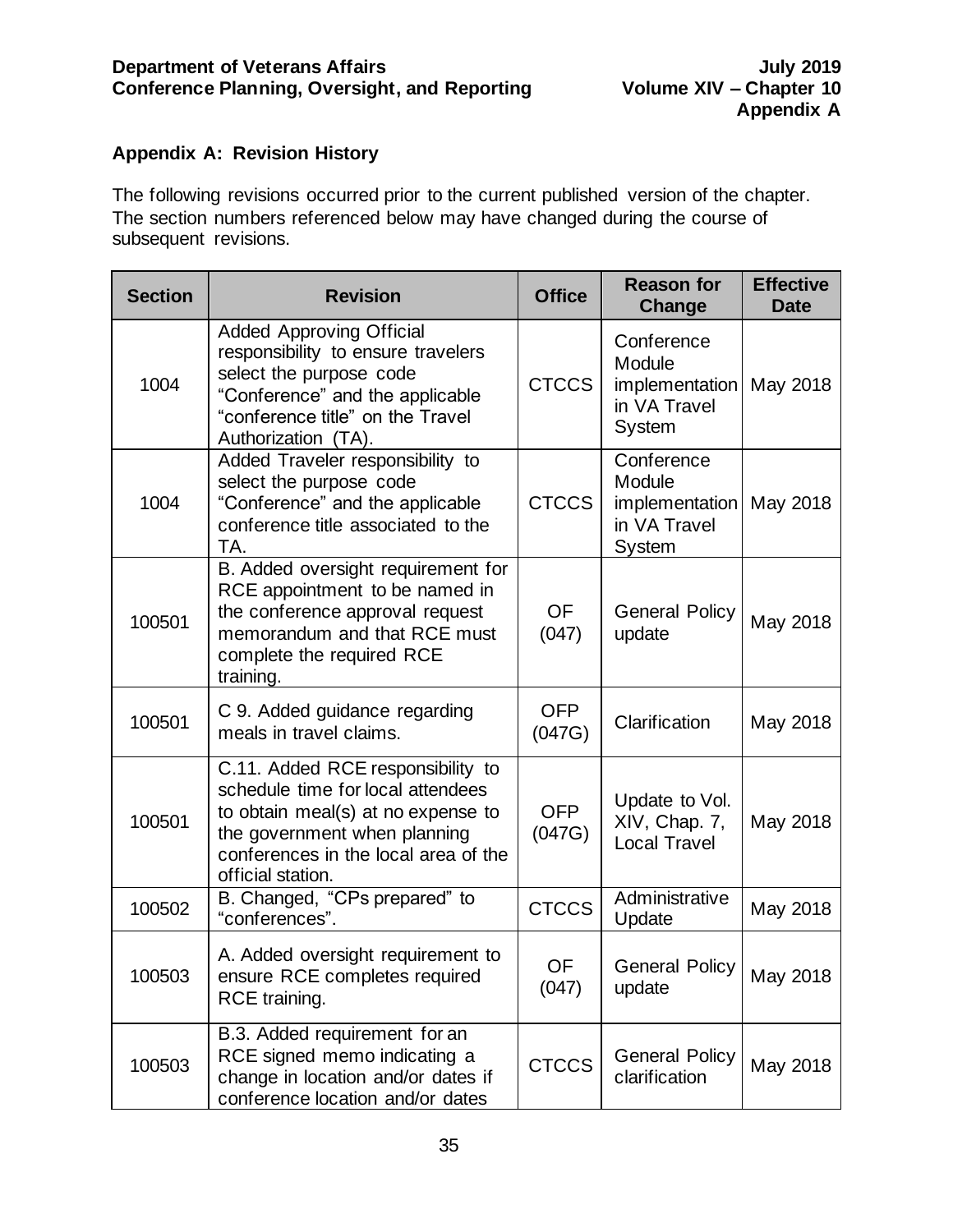| <b>Section</b> | <b>Revision</b>                                                                                                                                                                                           | <b>Office</b>        | <b>Reason for</b><br><b>Change</b>                                      | <b>Effective</b><br><b>Date</b> |
|----------------|-----------------------------------------------------------------------------------------------------------------------------------------------------------------------------------------------------------|----------------------|-------------------------------------------------------------------------|---------------------------------|
|                | change after approval and it does<br>not affect conference scope/costs.<br>If there is a location change, the<br>RCE must also include the costs in<br>the memo as accomplished on the<br>VA Form 10008.  |                      |                                                                         |                                 |
| 1004           | <b>Added Approving Official</b><br>responsibility to ensure travelers<br>select the purpose code<br>"Conference" and the applicable<br>"conference title" on the Travel<br>Authorization (TA).            | <b>CTCCS</b>         | Conference<br>Module<br>implementation<br>in VA Travel<br><b>System</b> | May 2018                        |
| 1004           | Added Traveler responsibility to<br>select the purpose code<br>"Conference" and the applicable<br>conference title associated to the<br>TA.                                                               | <b>CTCCS</b>         | Conference<br>Module<br>implementation<br>in VA Travel<br><b>System</b> | May 2018                        |
| 100501         | B. Added oversight requirement for<br>RCE appointment to be named in<br>the conference approval request<br>memorandum and that RCE must<br>complete the required RCE<br>training.                         | <b>OF</b><br>(047)   | <b>General Policy</b><br>update                                         | May 2018                        |
| 100501         | C 9. Added guidance regarding<br>meals in travel claims.                                                                                                                                                  | <b>OFP</b><br>(047G) | Clarification                                                           | May 2018                        |
| 100501         | C.11. Added RCE responsibility to<br>schedule time for local attendees<br>to obtain meal(s) at no expense to<br>the government when planning<br>conferences in the local area of the<br>official station. | <b>OFP</b><br>(047G) | Update to Vol.<br>XIV, Chap. 7,<br><b>Local Travel</b>                  | May 2018                        |
| 100502         | B. Changed, "CPs prepared" to<br>"conferences".                                                                                                                                                           | <b>CTCCS</b>         | Administrative<br>Update                                                | May 2018                        |
| 100503         | A. Added oversight requirement to<br>ensure RCE completes required<br>RCE training.                                                                                                                       | <b>OF</b><br>(047)   | <b>General Policy</b><br>update                                         | May 2018                        |
| 100503         | B.3. Added requirement for an<br>RCE signed memo indicating a<br>change in location and/or dates if<br>conference location and/or dates                                                                   | <b>CTCCS</b>         | <b>General Policy</b><br>clarification                                  | May 2018                        |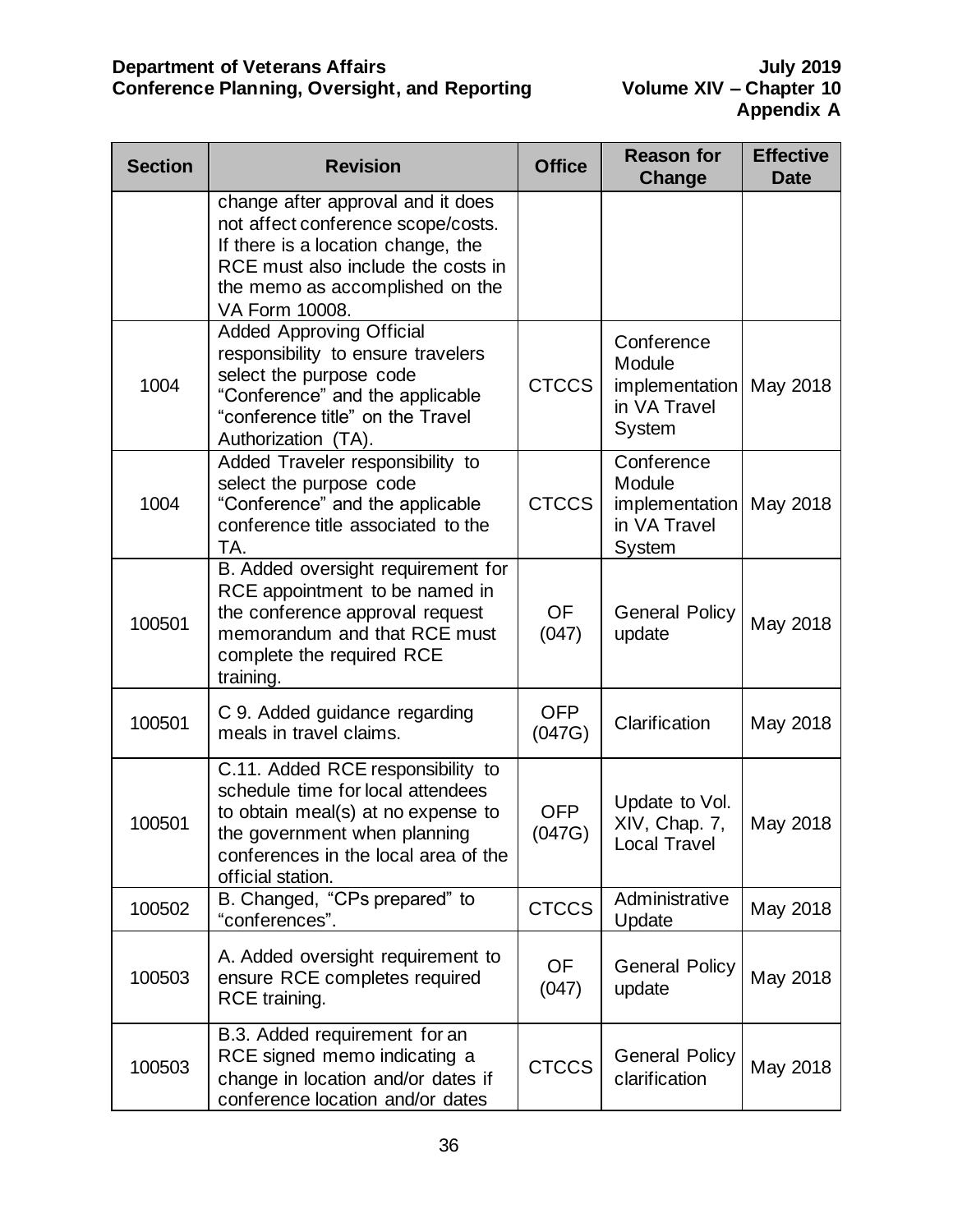| <b>Section</b> | <b>Revision</b>                                                                                                                                                                                          | <b>Office</b>        | <b>Reason for</b><br><b>Change</b>                               | <b>Effective</b><br><b>Date</b> |
|----------------|----------------------------------------------------------------------------------------------------------------------------------------------------------------------------------------------------------|----------------------|------------------------------------------------------------------|---------------------------------|
|                | change after approval and it does<br>not affect conference scope/costs.<br>If there is a location change, the<br>RCE must also include the costs in<br>the memo as accomplished on the<br>VA Form 10008. |                      |                                                                  |                                 |
| 100503         | B.7.m Added additional<br>instructions to ITT memo for<br>travelers when creating travel<br>authorizations and changing or<br>cancelling the TA.                                                         | <b>CTCCS</b>         | Conference<br>Module<br>implementation<br>in VA Travel<br>System | May 2018                        |
| 100504         | A.3. Added language to increase<br>timely FCR submission by allowing<br>use of TA cost estimates for 5% of<br>travelers.                                                                                 | <b>CTCCS</b>         | <b>General Policy</b><br>Update                                  | May 2018                        |
| 100504         | Table 2: deleted OMB<br>Memorandum 12-12,<br>added OMB Memorandum 17-08.                                                                                                                                 | <b>OFP</b><br>(047G) | Update to<br><b>OMB</b><br>memorandums                           | May 2018                        |
| 100504         | D. Added 15-day notification<br>requirement with H.R. 1625,<br>"Consolidated Appropriations Act,<br>2018".                                                                                               | <b>CTCCS</b>         | <b>General Policy</b><br>Update                                  | May 2018                        |
| 100504         | E. Deleted OMB 12-12,<br>added OMB M-17-08.                                                                                                                                                              | <b>OFP</b><br>(047G) | Update to<br><b>OMB</b><br>memorandums                           | May 2018                        |
| 100505         | B. Clarified requirement for EC<br>appointment to be made in the<br>conference approval request<br>memorandum.                                                                                           | <b>CTCCS</b>         | <b>General Policy</b><br>Update                                  | May 2018                        |
| 100510         | C. Added RCE requirement to plan<br>venue and agenda to mitigate the<br>need for local travelers to obtain<br>lodging to minimize costs that are<br>most economical to the<br>government.                | <b>OFP</b><br>(047G) | Update to Vol.<br>XIV, Chap. 7,<br><b>Local Travel</b>           | May 2018                        |
| 100510         | D. Added RCE requirement to plan<br>venue and agenda to mitigate the<br>need for the government to<br>purchase meals for local travelers<br>so costs are the most economical<br>to the government.       | <b>OFP</b><br>(047G) | Update to Vol.<br>XIV, Chap. 7,<br><b>Local Travel</b>           | May 2018                        |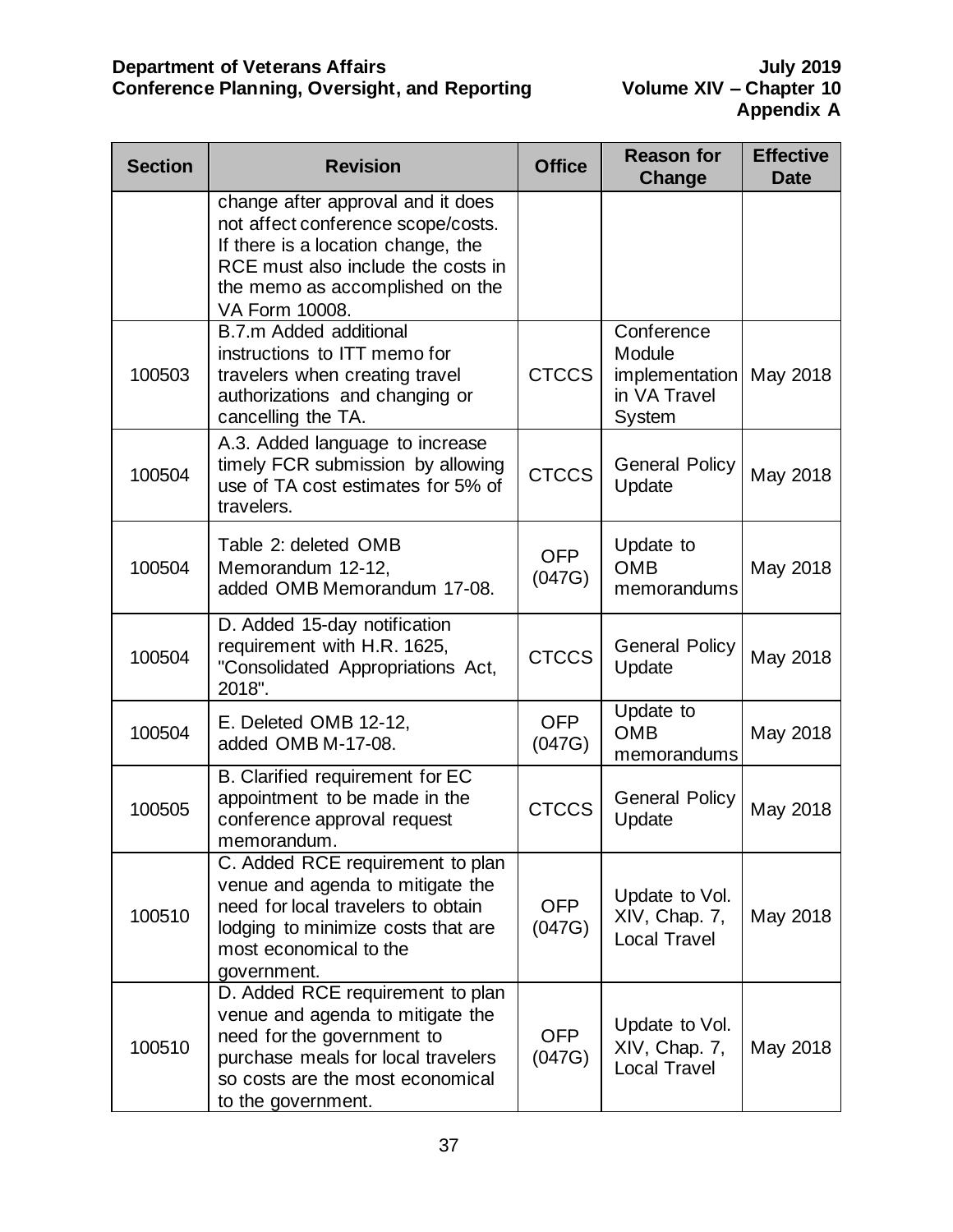| <b>Section</b> | <b>Revision</b>                                                                                                                                                                      | <b>Office</b>        | <b>Reason for</b><br>Change                                                                   | <b>Effective</b><br><b>Date</b> |
|----------------|--------------------------------------------------------------------------------------------------------------------------------------------------------------------------------------|----------------------|-----------------------------------------------------------------------------------------------|---------------------------------|
| Appendix<br>A  | Added Revision History.                                                                                                                                                              | <b>OFP</b><br>(047G) | Administrative<br>Update                                                                      | May 2018                        |
| Appendix<br>B  | <b>Added Approval Authority</b>                                                                                                                                                      | <b>CTCCS</b>         | Administrative<br>Update                                                                      | May 2018                        |
| Appendix<br>С  | D.2.d. Changed "45 days" to "45<br>calendar days".                                                                                                                                   | <b>CTCCS</b>         | Administrative<br>Update                                                                      | May 2018                        |
| Appendix<br>D  | A.1.d.e. and 2.g.h. Added<br>requirement for supporting<br>documents to support FCR costs<br>and justification when actual costs<br>exceed the estimated costs by<br>10% or greater. | <b>CTCCS</b>         | <b>General Policy</b><br>clarification                                                        | May 2018                        |
| 100504         | Updated referenced chapters for<br>light refreshments and/or meals at<br>conferences                                                                                                 | <b>CTCCS</b>         | Updated<br>references to<br>Awards Vol II<br>Ch4 and Local<br><b>Travel Vol XIV</b><br>Ch. 7. | August<br>2017                  |
| 100301         | Defined Approving Official                                                                                                                                                           | <b>CTCCS</b>         | <b>General Policy</b><br>Update                                                               | January<br>2017                 |
| 100302         | Specified bundling restriction<br>applies to VA-sponsored<br>conferences only                                                                                                        | <b>CTCCS</b>         | General Policy<br>Update                                                                      | January<br>2017                 |
| 100303         | Added note to clarify conference<br>definition and linked to OMB<br>memorandum 17-08                                                                                                 | <b>CTCCS</b>         | <b>General Policy</b><br>Update                                                               | January<br>2017                 |
| 100304         | Removed reference to non- VA<br>sponsored conferences in<br>Conference Package definition                                                                                            | <b>CTCCS</b>         | <b>General Policy</b><br>Update                                                               | January<br>2017                 |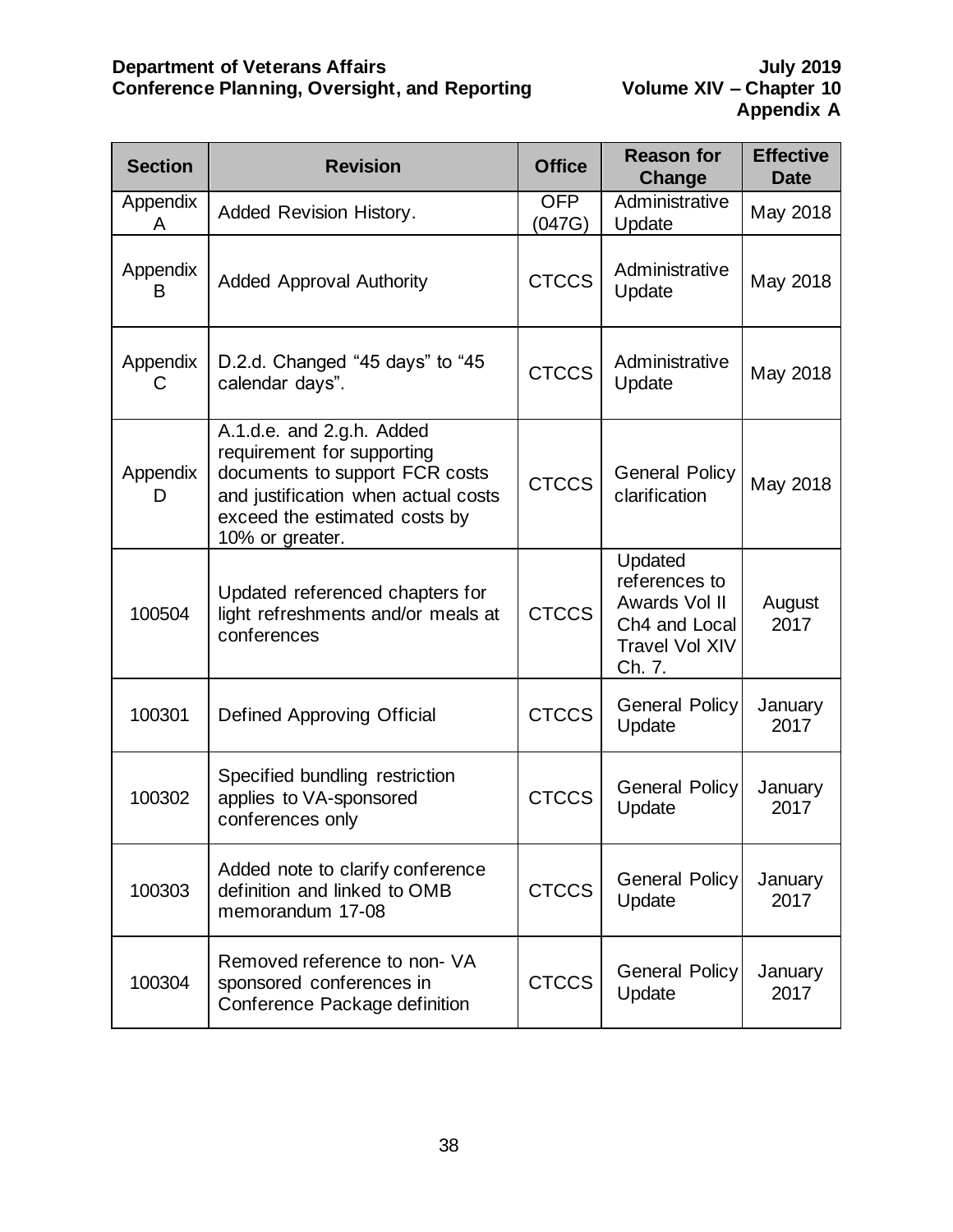| <b>Section</b> | <b>Revision</b>                                                                                                                                                                                             | <b>Office</b> | <b>Reason for</b><br>Change     | <b>Effective</b><br><b>Date</b> |
|----------------|-------------------------------------------------------------------------------------------------------------------------------------------------------------------------------------------------------------|---------------|---------------------------------|---------------------------------|
| 100306         | <b>Clarified Executive Champion</b><br>definition                                                                                                                                                           | <b>CTCCS</b>  | <b>General Policy</b><br>Update | January<br>2017                 |
| 100308         | Added definition of Formal<br><b>Classroom Training</b>                                                                                                                                                     | <b>CTCCS</b>  | <b>General Policy</b><br>Update | January<br>2017                 |
| 100309         | Modified Per Diem definition                                                                                                                                                                                | <b>CTCCS</b>  | <b>General Policy</b><br>Update | January<br>2017                 |
| 100317         | Deleted COSVA Approval<br>definition, changed "Attendee List"<br>to "Traveler List" and arranged<br>alphabetically (changed reference<br>from "attendee list" to "traveler list"<br>throughout)             | <b>CTCCS</b>  | <b>General Policy</b><br>Update | January<br>2017                 |
| 100501.0<br>1  | C.4. Removed reference to<br>attendee time cost<br>D.1. Removed redundant language<br>and added face-to-face to item a<br>D.2. Added hyperlink to Chief of<br>Staff memo<br>E. Removed unique site examples | <b>CTCCS</b>  | <b>General Policy</b><br>Update | January<br>2017                 |
| 100501.0<br>2  | A. Changed "should" to "must"                                                                                                                                                                               | <b>CTCCS</b>  | Administrative<br>Update        | January<br>2017                 |
| 100501.0<br>3  | C.2. Updated for CORK II<br>requirements<br>C.3. Provided clarification when<br>revised CP is required when<br>estimates change                                                                             | <b>CTCCS</b>  | <b>General Policy</b><br>Update | January<br>2017                 |
| 100501.0<br>4  | Added calendar days throughout to<br>clarify reporting requirements.<br>Updated for CORK II requirements                                                                                                    | <b>CTCCS</b>  | Administrative<br>Update        | January<br>2017                 |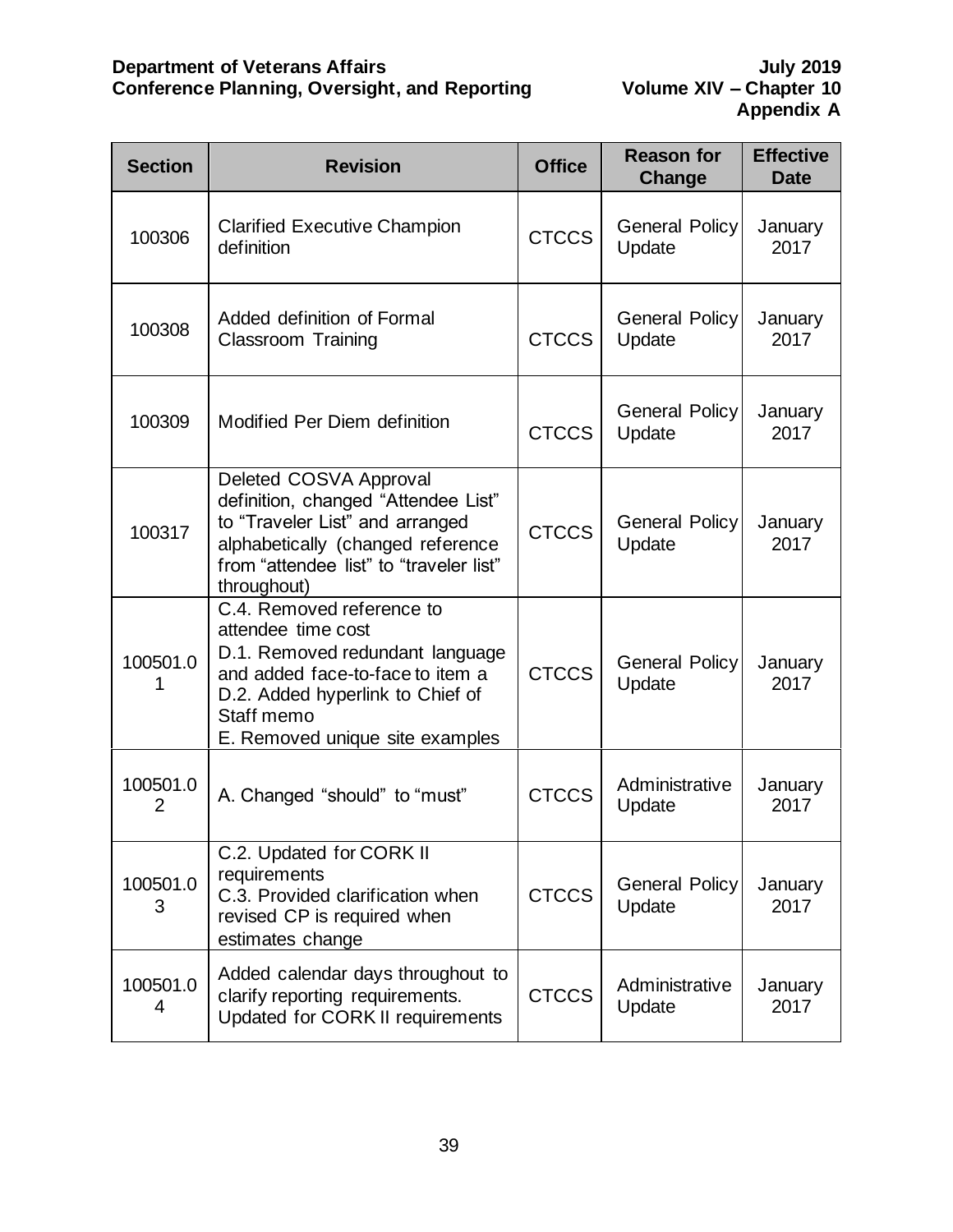| <b>Section</b> | <b>Revision</b>                                                                                                                                                                                                                                                                                                                                                                                                    | <b>Office</b>                    | <b>Reason for</b><br>Change         | <b>Effective</b><br><b>Date</b> |
|----------------|--------------------------------------------------------------------------------------------------------------------------------------------------------------------------------------------------------------------------------------------------------------------------------------------------------------------------------------------------------------------------------------------------------------------|----------------------------------|-------------------------------------|---------------------------------|
| 100502.0       | Modified verbiage to align with EC<br>definition                                                                                                                                                                                                                                                                                                                                                                   | <b>CTCCS</b>                     | Administrative<br>Update            | January<br>2017                 |
| 100502.0<br>2  | Removed CTCCS from oversight<br>of DOA memos for non-VA<br>sponsored conferences<br>A.1. Revised language for<br>approval documentation<br>B. Added "bundled" to clarify<br>bundling is permitted for Federal<br>non- VA-sponsored conferences<br>C. Modified language to remove<br>waiver requirements (per M-17-<br>08), removed 10008a from use<br>(form rescinded), provided cost<br>requirements for approval | <b>CTCCS</b>                     | <b>General Policy</b><br>Update     | January<br>2017                 |
| 100503         | Moved instructions for international<br>conferences from 100501                                                                                                                                                                                                                                                                                                                                                    | <b>CTCCS</b>                     | Administrative<br>Update            | January<br>2017                 |
| Appendix<br>A  | Updated to align with policy<br>changes                                                                                                                                                                                                                                                                                                                                                                            | <b>CTCCS</b>                     | <b>General Policy</b><br>Update     | January<br>2017                 |
| Appendix<br>В  | Updated to revise checklist<br>questions with policy/form updates                                                                                                                                                                                                                                                                                                                                                  | <b>CTCCS</b>                     | <b>General Policy</b><br>Update     | January<br>2017                 |
| Various        | Changed language from non-VA<br>sponsored conferences to Federal<br>non-VA sponsored conferences.                                                                                                                                                                                                                                                                                                                  | <b>CTMR</b><br><b>OCTCC</b><br>S | <b>OMB</b><br>Memorandum<br>M-17-08 | December<br>2016                |
| Various        | Name change from Corporate<br><b>Travel and Reporting Office</b><br>(CTRO) to Corporate Travel<br>Management Reporting Office<br>(CTMROCTCCS)                                                                                                                                                                                                                                                                      | <b>CTMR</b><br><b>OCTCC</b><br>S | Administrative<br>update            | December<br>2016                |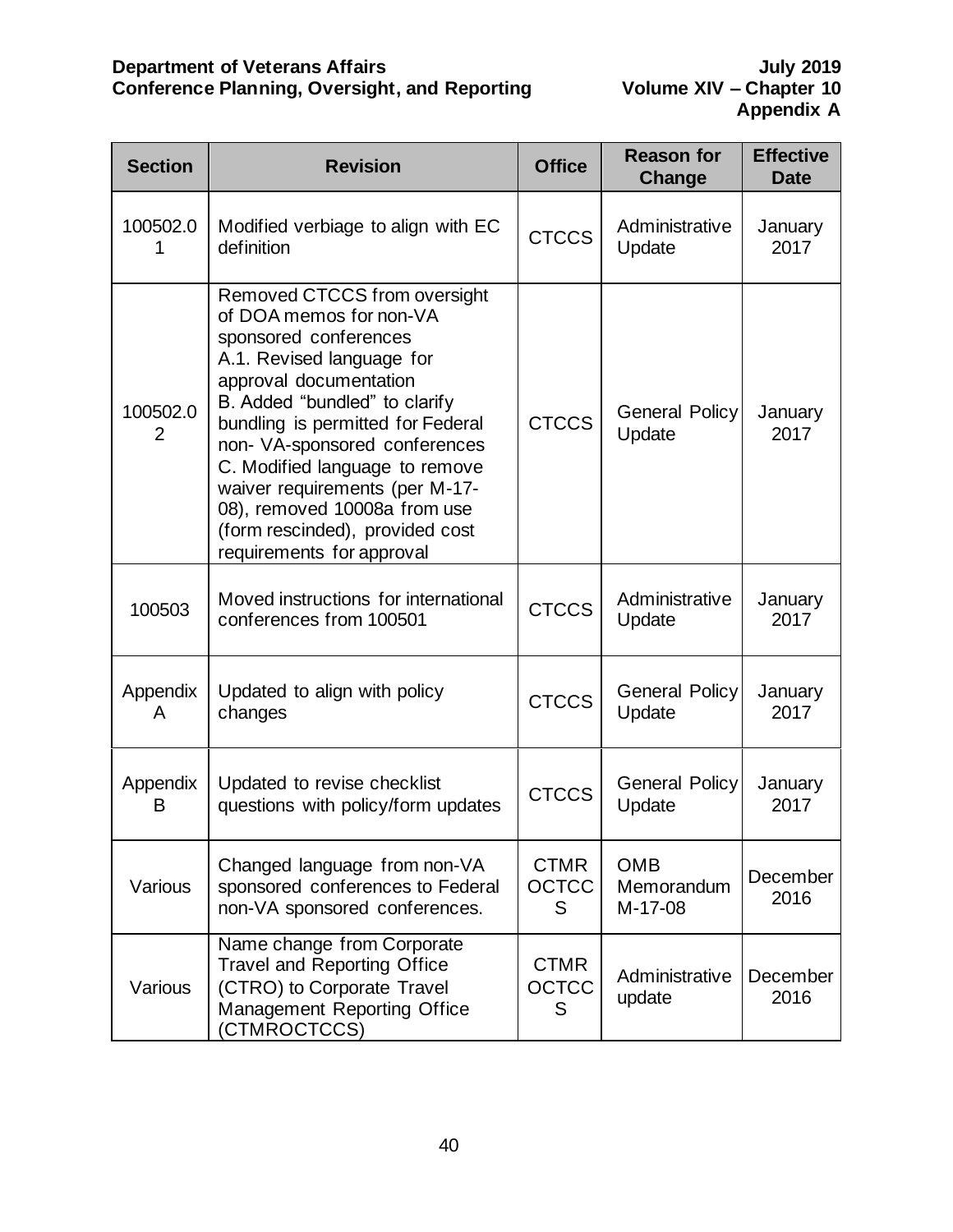| <b>Section</b> | <b>Revision</b>                                                                                                                                                                          | <b>Office</b>                    | <b>Reason for</b><br>Change                                                                                   | <b>Effective</b><br><b>Date</b> |
|----------------|------------------------------------------------------------------------------------------------------------------------------------------------------------------------------------------|----------------------------------|---------------------------------------------------------------------------------------------------------------|---------------------------------|
| 100302         | Deleted VAAA authorization to<br>bundled conferences.                                                                                                                                    | <b>CTMR</b><br><b>OCTCC</b><br>S | <b>OGC</b><br>Conference<br>Clarification<br>Opinion (VAIQ<br>7713724)                                        | December<br>2016                |
| 100303         | Added events that are not<br>considered a conference. Included<br>language that if a clear-cut<br>determination cannot be made,<br>then the event shall be processed<br>as a conference. | <b>CTMR</b><br><b>OCTCC</b><br>S | <b>OGC</b><br>Conference<br>Clarification<br>Opinion (VAIQ<br>7713724)                                        | December<br>2016                |
| 100317         | Changed SECVA waiver to<br>COSVA Approval.                                                                                                                                               | <b>CTMR</b><br><b>OCTCC</b><br>S | <b>OMB</b><br>Memorandum<br>M-17-08                                                                           | December<br>2016                |
| 100401         | Changed SECVA waiver to<br>COSVA approval.                                                                                                                                               | <b>CTMR</b><br><b>OCTCC</b><br>S | <b>OMB</b><br>Memorandum<br>M-17-08                                                                           | December<br>2016                |
| 100402         | Changed DEPSEC > \$100K to<br>\$500K approved thresholds to<br>Under/Assistant Secretaries and<br>Other Key Officials.                                                                   | <b>CTMR</b><br><b>OCTCC</b><br>S | <b>OMB</b><br>Memorandum<br>M-17-08                                                                           | December<br>2016                |
| 100501.0       | Incorporated new language on<br>agencies requirements from M-17-<br>08 and deleted old language from<br>M-12-12.                                                                         | <b>CTMR</b><br><b>OCTCC</b><br>S | <b>OMB</b><br>Memorandum<br>M-17-08                                                                           | December<br>2016                |
| 100501.0<br>2  | Updated conference approval<br>thresholds. Added guidance for<br>pre-approval of annual<br>conferences.<br>Deleted bundling authority for<br>VAAA.                                       | <b>CTMR</b><br><b>OCTCC</b><br>S | <b>OMB</b><br>Memorandum<br>M-17-08<br><b>OGC</b><br>Conference<br>Clarification<br>Opinion (VAIQ<br>7713724) | December<br>2016                |
| 100501.0<br>3  | Clarified content of quarterly<br>memorandum on VA's conference<br>policy compliance.                                                                                                    | <b>CTMR</b><br><b>OCTCC</b><br>S | VA OIG Audit,<br>15-01227-129                                                                                 | December<br>2016                |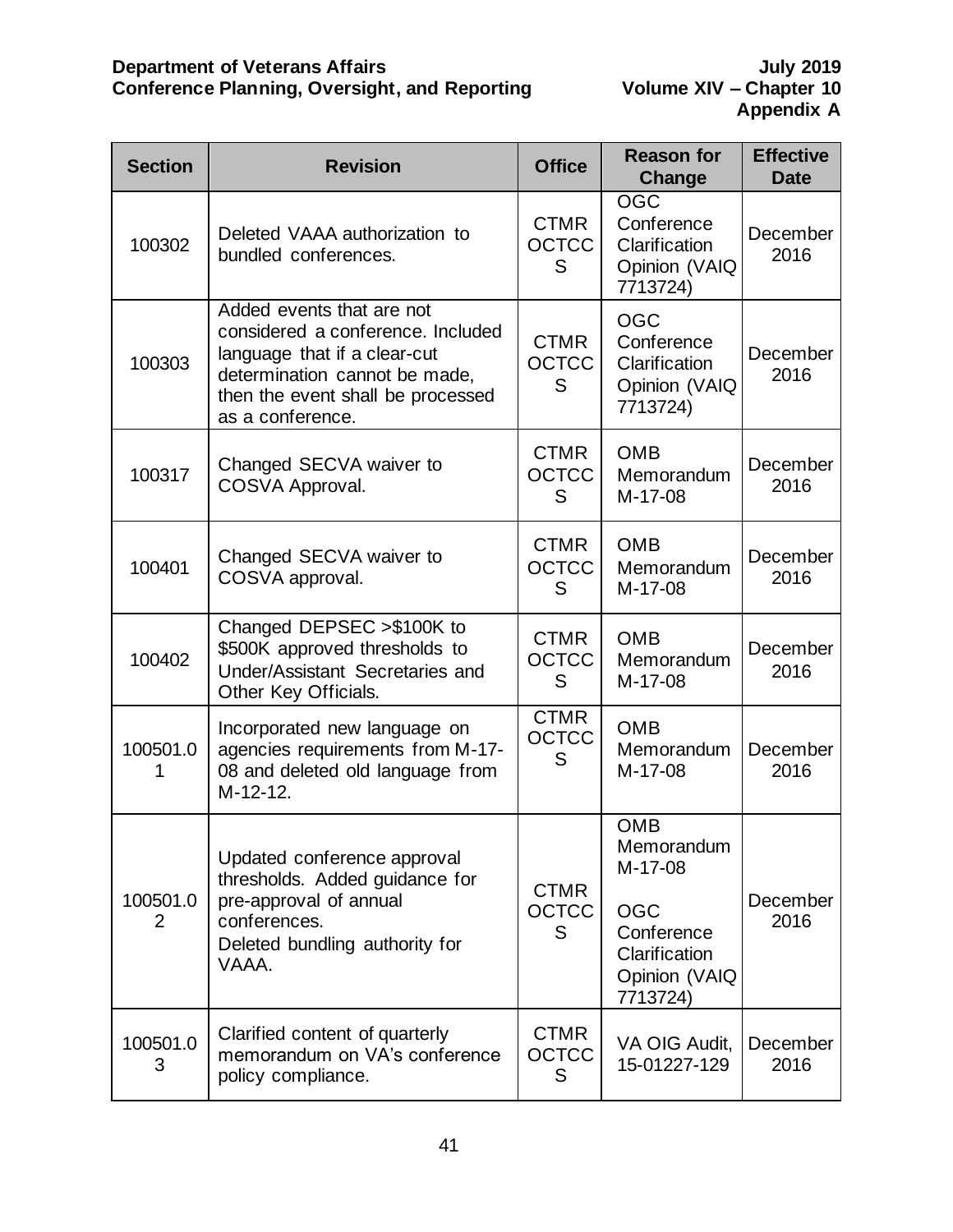| <b>Section</b> | <b>Revision</b>                                                                                                                                                                                                                                                                            | <b>Office</b>                    | <b>Reason for</b><br>Change                                            | <b>Effective</b><br><b>Date</b> |
|----------------|--------------------------------------------------------------------------------------------------------------------------------------------------------------------------------------------------------------------------------------------------------------------------------------------|----------------------------------|------------------------------------------------------------------------|---------------------------------|
| 100501.0<br>4  | Deleted bundling authority for<br>VAAA.                                                                                                                                                                                                                                                    | <b>CTMR</b><br><b>OCTCC</b><br>S | <b>OGC</b><br>Conference<br>Clarification<br>Opinion (VAIQ<br>7713724) | December<br>2016                |
| 100502.0       | Changed paragraph guidance from<br>external conference oversight to<br>Federal non-VA sponsored.<br>Clarified that AOs must still use<br>discretion and judgement for<br>attendance at non-Federal<br>conferences per FTR, Travel<br><b>Policy and Government Purchase</b><br>Card Policy. | <b>CTMR</b><br><b>OCTCC</b><br>S | <b>OMB</b><br>Memorandum<br>M-17-08                                    | December<br>2016                |
| 100502.0<br>2  | Updated conference approval<br>thresholds. Added guidance for<br>pre-approval of annual<br>conferences.                                                                                                                                                                                    | <b>CTMR</b><br><b>OCTCC</b><br>S | <b>OMB</b><br>Memorandum<br>M-17-08                                    | December<br>2016                |
| 100502.0<br>3  | Removed purchase card oversight<br>verbiage covered in Vol XVI Ch 1<br>and gifts and gratuities covered in<br>Vol XIV Ch 9                                                                                                                                                                 | <b>CTMR</b><br><b>OCTCC</b><br>S | <b>OMB</b><br>Memorandum<br>M-17-08                                    | December<br>2016                |
| 100503         | Updated conference approval<br>thresholds and removed need to<br>elevate approval when officials<br>attend.                                                                                                                                                                                | <b>CTMR</b><br><b>OCTCC</b><br>S | <b>OMB</b><br>Memorandum<br>M-17-08                                    | December<br>2016                |
| 1006           | Added reference and link to OMB<br>M-17-08.                                                                                                                                                                                                                                                | <b>CTMR</b><br><b>OCTCC</b><br>S | <b>OMB</b><br>Memorandum<br>M-17-08                                    | December<br>2016                |
| 100701         | Updated version of previous<br>Volume XIV Travel - Chapter 10,<br>"Conference Planning, Reporting,<br>and Oversight"                                                                                                                                                                       | <b>CTMR</b><br><b>OCTCC</b><br>S | Administrative<br>update                                               | December<br>2016                |
| Appendix<br>A  | Incorporated conference approval<br>threshold changes.                                                                                                                                                                                                                                     | <b>CTMR</b><br><b>OCTCC</b><br>S | <b>OMB</b><br>Memorandum<br>M-17-08                                    | December<br>2016                |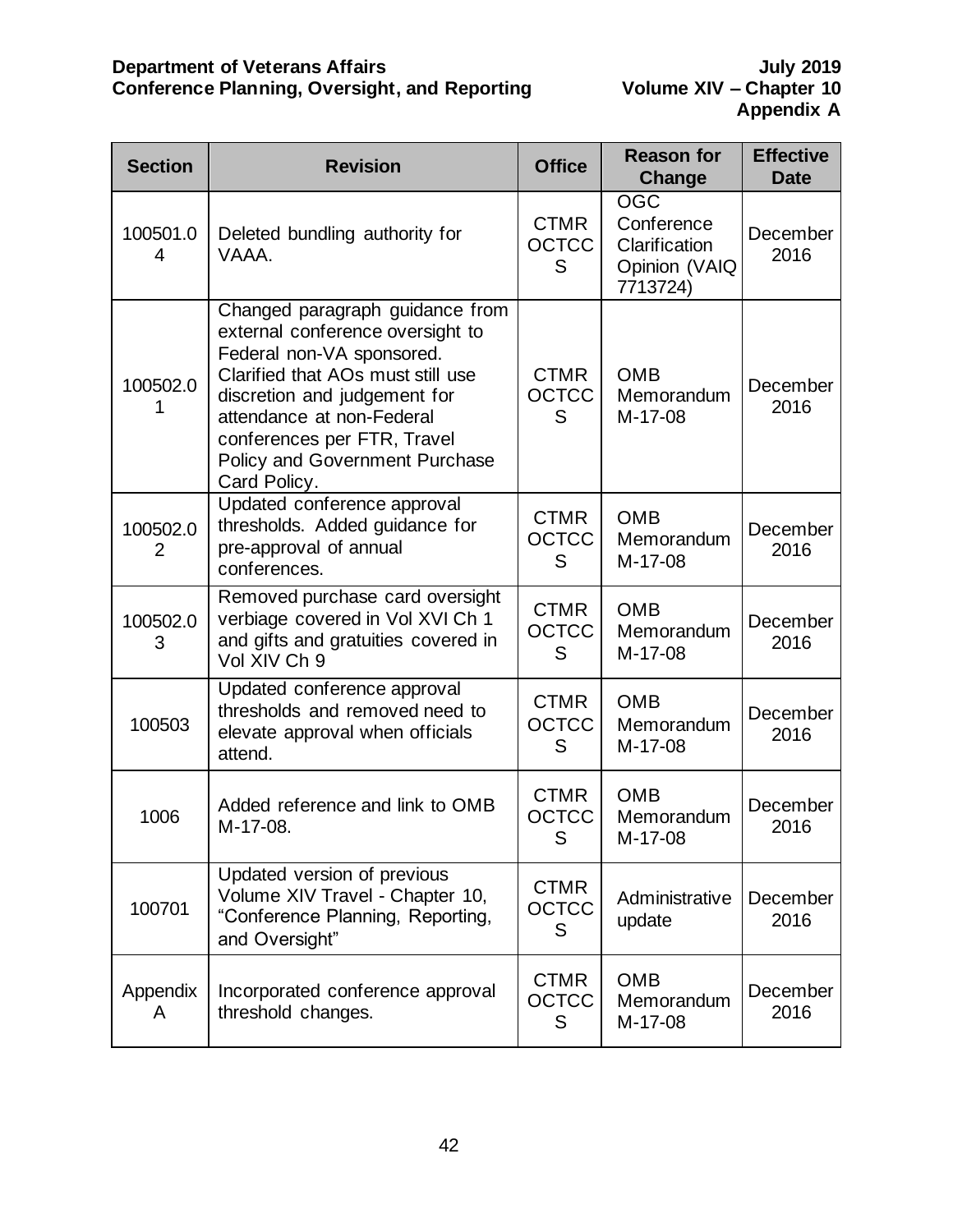| <b>Section</b> | <b>Revision</b>                                                                                                                                                                                                                                                                                                                                                                                                                                                                                                                                                                                                                                                           | <b>Office</b>                    | <b>Reason for</b><br><b>Change</b>                                | <b>Effective</b><br><b>Date</b> |
|----------------|---------------------------------------------------------------------------------------------------------------------------------------------------------------------------------------------------------------------------------------------------------------------------------------------------------------------------------------------------------------------------------------------------------------------------------------------------------------------------------------------------------------------------------------------------------------------------------------------------------------------------------------------------------------------------|----------------------------------|-------------------------------------------------------------------|---------------------------------|
| Appendix<br>B  | Corrected a consistency issue on<br>timing for review of pre-conference<br>packages.<br>Incorporated conference approval<br>thresholds changes for compliance<br>reviews.                                                                                                                                                                                                                                                                                                                                                                                                                                                                                                 | <b>CTMR</b><br><b>OCTCC</b><br>S | Administrative<br>update<br><b>OMB</b><br>Memorandum<br>M-17-08   | December<br>2016                |
| 1001           | Added authority for OIG<br>employees to follow OIG<br>directives, policy, guidance; and<br>language on VA's legal reporting<br>requirements.                                                                                                                                                                                                                                                                                                                                                                                                                                                                                                                              | <b>OFP</b><br>(047G)             | <b>General Policy</b><br>update                                   | October<br>2016                 |
| 1003           | Added definitions: Attendee List;<br>Bundling; and Waiver.<br><b>Updated name from Covered</b><br>Conference to Reportable<br>Conference, and definition.                                                                                                                                                                                                                                                                                                                                                                                                                                                                                                                 | <b>OFP</b><br>(047G)             | VA OIG Audit,<br>15-01227-129;<br><b>General Policy</b><br>Update | October<br>2016                 |
| 1004           | Added roles and responsibilities<br>for: VA Secretary (SECVA),<br>Deputy SECVA; CTMROCTCCS<br>compliance review and reporting.<br>Updated VA CFO reporting<br>requirements;                                                                                                                                                                                                                                                                                                                                                                                                                                                                                               | <b>OFP</b><br>(047G)             | VA OIG Audit,<br>15-01227-129;<br><b>General Policy</b><br>update | October<br>2016                 |
| 100501         | Added: Bundling policy and<br>reporting guidance; segregation of<br>duties; site selection<br>documentation retention; approval<br>guidance for conferences under<br>\$20K (Table 1); re-delegation<br>memo for conferences up to<br>\$100K must be provided to<br>CTMROCTCCS; attendee list must<br>be in the Conference Oversight<br>and Reporting Knowledgebase<br>(CORK); CTMROCTCCS<br>compliance review and reporting to<br>VA CFO and VA CFO reporting.<br>Updated: Changed Responsible<br>Conference Executive (RCE)<br>function level requirement; Event<br>planning and support services use<br>of Blanket Purchase Agreements;<br>changed applicable event and | <b>OFP</b><br>(047G)             | VA OIG Audit,<br>15-01227-129;<br><b>General Policy</b><br>Update | October<br>2016                 |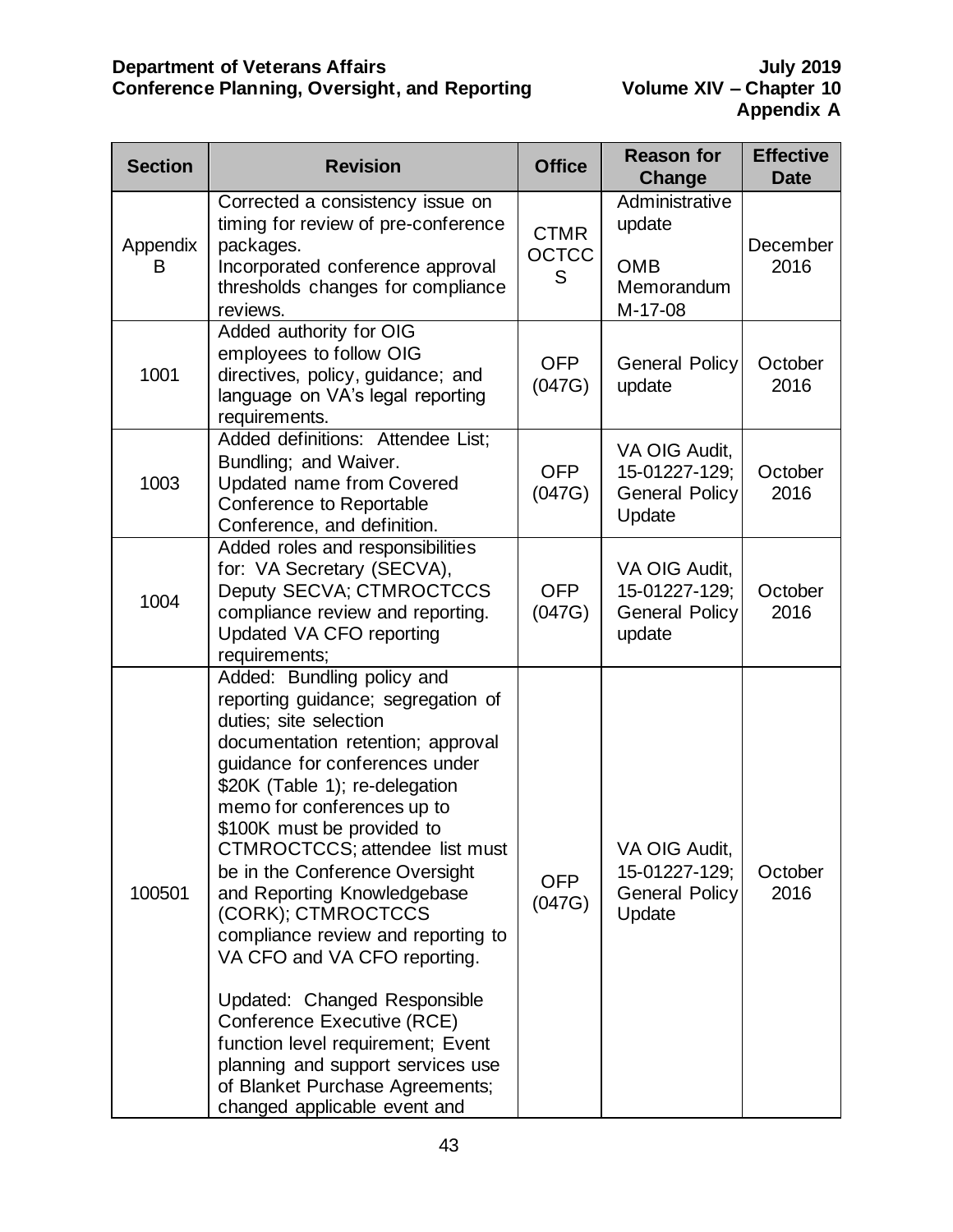| <b>Section</b> | <b>Revision</b>                                                                                                                                                                                                                                                                                                                                                                        | <b>Office</b>        | <b>Reason for</b><br>Change        | <b>Effective</b><br><b>Date</b> |
|----------------|----------------------------------------------------------------------------------------------------------------------------------------------------------------------------------------------------------------------------------------------------------------------------------------------------------------------------------------------------------------------------------------|----------------------|------------------------------------|---------------------------------|
|                | training words to read<br>conference(s); unique sites do not<br>require cost comparison; Updated<br>approval levels; estimate and<br>reporting variance to 10 percent<br>and requirements; Instructions to<br>Travelers; reporting requirements<br>(Table 2); replaced use of VA<br>Form 10008a, b, and d, with one<br>VA Form 10008 for VA sponsored<br>and co-sponsored conferences. |                      |                                    |                                 |
| 100502         | Added: Segregation of duties;<br>guidance on payment method of<br>registration fees to avoid split<br>payments using the micro-<br>purchase card.<br>Updated: Executive Champion<br>(EC) appointment and function<br>level requirement, and approval<br>requirements (Table 3).<br>Removed notifying approver if cost<br>exceeds estimate.                                             | <b>OFP</b><br>(047G) | <b>General Policy</b><br>Update    | October<br>2016                 |
| 100503         | Added section on submitting CP<br>approval requests using VA's<br>document processing system.                                                                                                                                                                                                                                                                                          | <b>OFP</b><br>(047G) | <b>General Policy</b><br>Update    | October<br>2016                 |
| 100504         | Combined travel expenses, meals,<br>and light refreshments in one<br>section and updated guidance.                                                                                                                                                                                                                                                                                     | <b>OFP</b><br>(047G) | General Policy   October<br>Update | 2016                            |
| 100505         | <b>Created Record Retention section</b><br>and updated.                                                                                                                                                                                                                                                                                                                                | <b>OFP</b><br>(047G) | <b>General Policy</b><br>Update    | October<br>2016                 |
| 1007           | Rescinded March 2015 Ch 10<br>Conference Planning, Reporting,<br>and Oversight.                                                                                                                                                                                                                                                                                                        | <b>OFP</b><br>(047G) | <b>Revised</b><br>Chapter          | October<br>2016                 |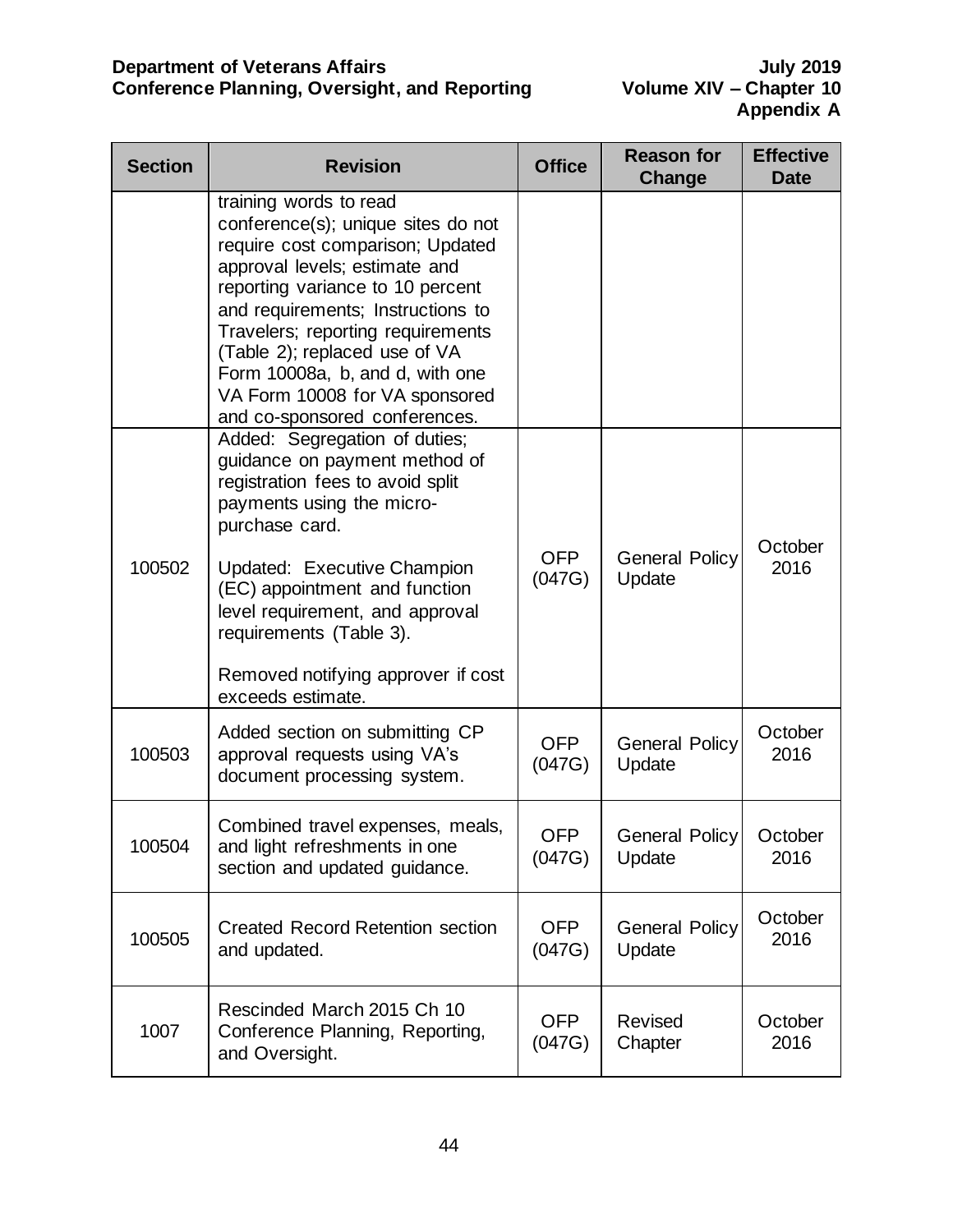| <b>Section</b> | <b>Revision</b>                                                                                                                                                                                                                            | <b>Office</b>        | <b>Reason for</b><br><b>Change</b>                                | <b>Effective</b><br>Date |
|----------------|--------------------------------------------------------------------------------------------------------------------------------------------------------------------------------------------------------------------------------------------|----------------------|-------------------------------------------------------------------|--------------------------|
| 1008           | <b>Updated Point of Contact</b><br>Information                                                                                                                                                                                             | <b>OFP</b><br>(047G) | <b>General Policy</b><br>Update                                   | October<br>2016          |
| Appendix<br>A  | Remove FTR references and<br>replaced as current App. B.<br>Updated CP and CORK<br>documentation requirements.<br>Replaced use of VA Form 10008a,<br>b, and d, with one VA Form 10008<br>for VA sponsored and co-<br>sponsored conferences | <b>OFP</b><br>(047G) | <b>General Policy</b><br>Update                                   | October<br>2016          |
| Appendix<br>в  | Replaced current App. B with new<br><b>Conference Compliance</b><br>Procedures.                                                                                                                                                            | <b>OFP</b><br>(047G) | <b>General Policy</b><br>Update                                   | October<br>2016          |
| Various        | Reformatted to new policy format<br>and completed 5-year review.                                                                                                                                                                           | <b>OFP</b><br>(047G) | Reorganized<br>chapter layout                                     | May 2018                 |
| 1004           | Added CTCCS responsibility to<br>import approved conferences in<br><b>CORK to VA's Travel System</b><br>Conference Module.                                                                                                                 | <b>CTCCS</b>         | Conference<br>Module<br>implementatio<br>n in VA Travel<br>System | May 2018                 |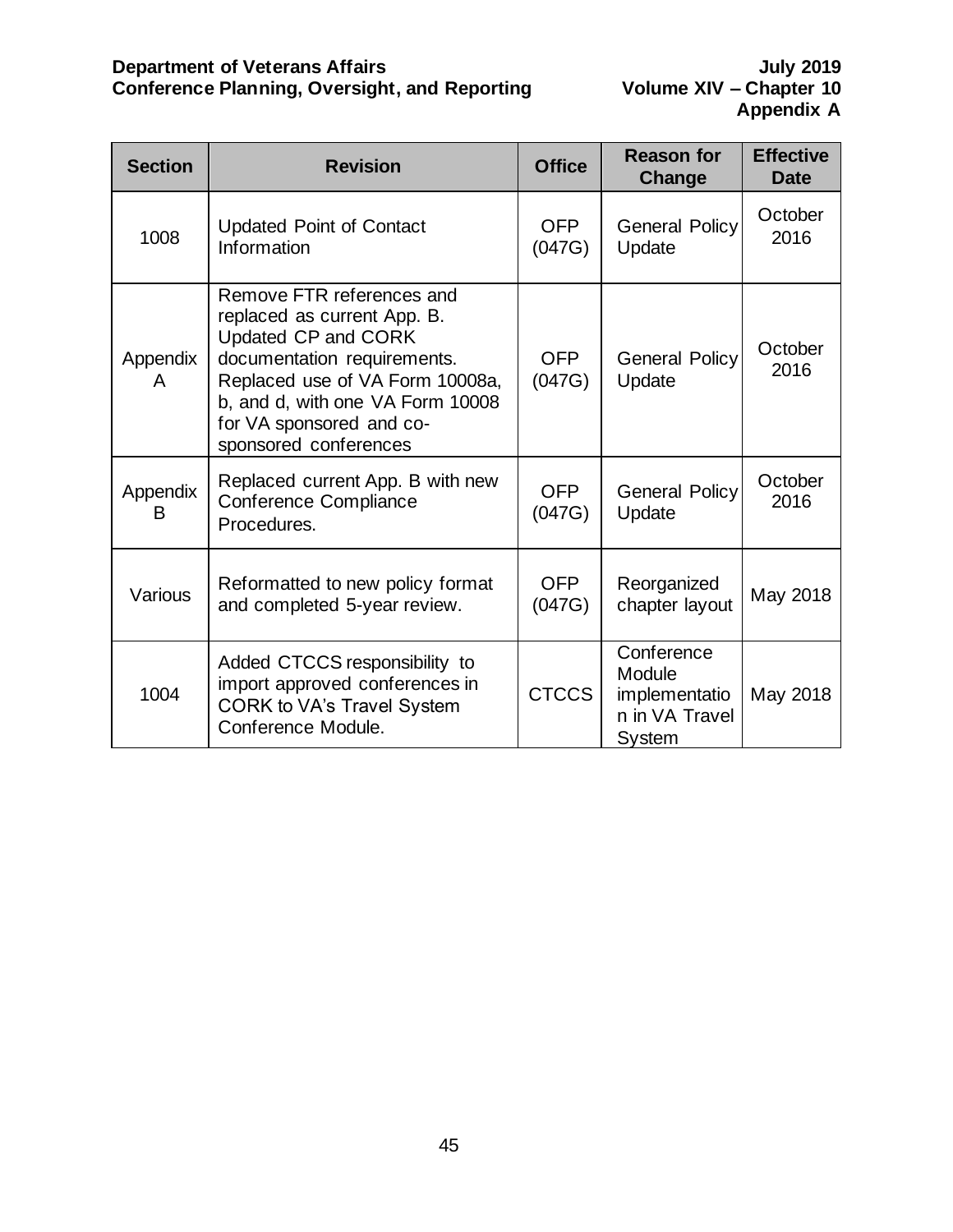# <span id="page-46-0"></span>**Appendix B: Conference Compliance Review Procedures**

CTCCS will use the following procedures to conduct the review of all conference approval documents in CORK and perform a sample audit of post conference report cost data. When conducting reviews, if CTCCS finds CPs are not in compliance, the Administration or Staff Office POC will be contacted for corrective action.

The compliance review will start with a weekly review of all pre-conference packages. Each week all conferences that will begin the following week will be reviewed using the procedures below.

All conference packages will be reviewed weekly based on the projected Final Conference Report (FCR) due date. Each week, CTCCS will review the conferences that should have a PCCF or FCR completed the previous week to determine whether the required reports were submitted on time.

A stratified sample of fully completed conference packages will be reviewed after the FCR has been submitted. Each week, a sample of the conferences that had their FCR completed the previous week will be reviewed using the procedures below.

It is recommended that the RCE use these procedures as guidelines for ensuring CPs for VA-sponsored and co-sponsored conferences comply with policy.

- A. General Conference Information:
	- CORK ID:
	- Conference Title;
	- Conference Cost Category (i.e. less than \$20K, \$20K-\$100K, etc.);
	- Facility Type (Government or Commercial);
	- Fiscal Year;
	- Quarter;
	- Conference Start Date;
	- Conference End Date;
	- PCCF Due Date;
	- PCCF Submission Date;
	- FCR Due Date;
	- FCR Submission Date;
	- Administration/Staff Office; and
	- RCE.
- B. Compliance Review Criteria:
	- 1. Administrative Error No correction required: No action will be required to correct administrative errors identified in a conference package. However, CTCCS will continuously assess these errors for actionable trends that can be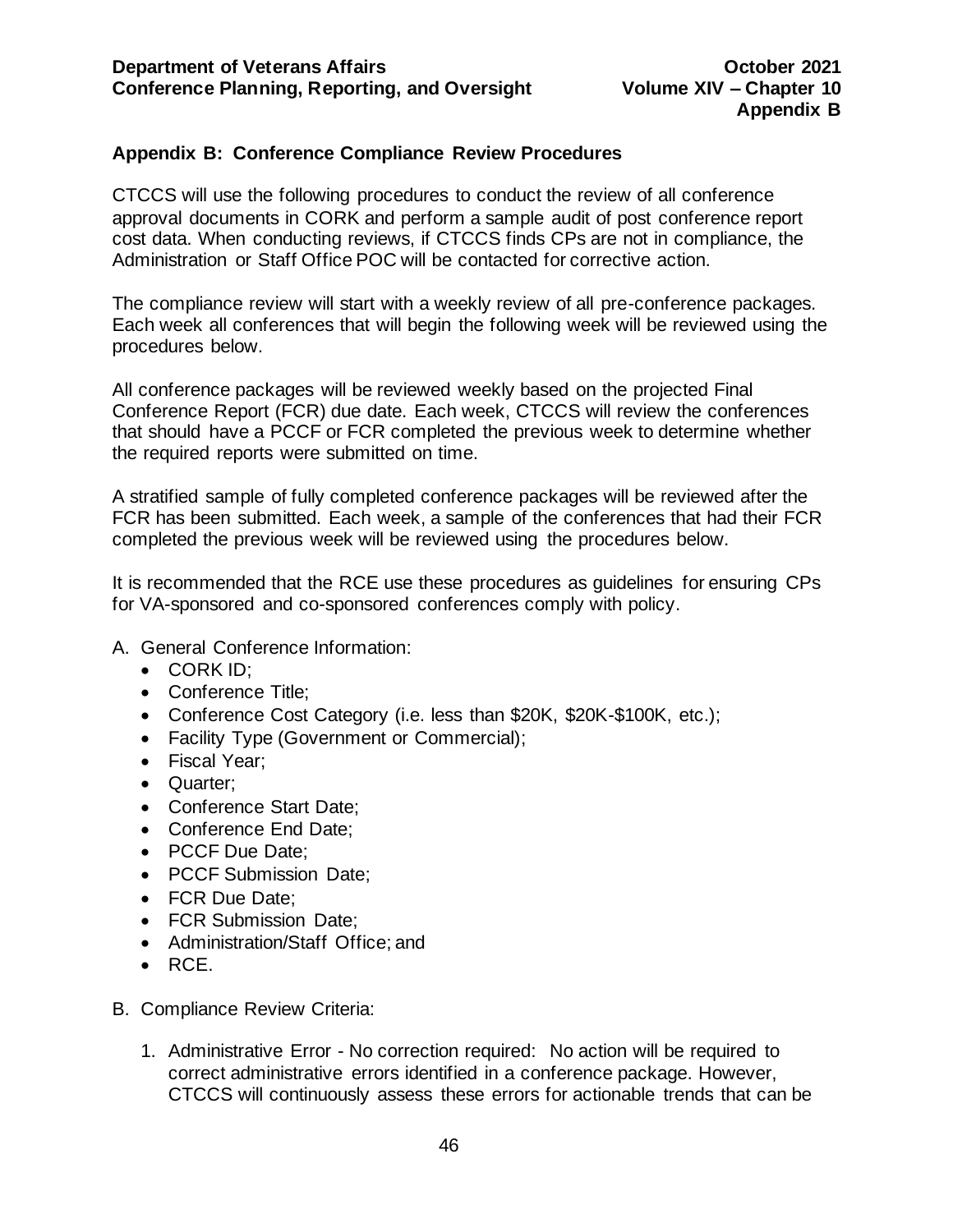resolved through process improvements or changes to policy. This type of error includes old form versions, spelling errors, and other administrative details that do not negatively affect the requirements of a complete conference package.

2. Material Error - Correction required: CTCCS will track material errors identified in a conference package to ensure they are corrected for the identified conference as required. Additionally, CTCCS will continuously assess all errors for actionable trends that can be resolved through process improvements or changes to policy. This type of error includes missing signatures, missing documents, or any missing information that is required by policy.

# C. Pre-Conference Review

- 1. Conference Approval Documentation:
	- Does the conference package contain documentation that the conference was reviewed and approved;
	- Does the conference approval documentation contain sufficient justification that the conference supports the mission;
	- Was the conference approved by the proper authority as required;
	- Is appropriate documentation uploaded to support all unique requirements (e.g., Local Per Diem authorization, refreshments at conference, etc.) and approved by the appropriate authority; and
	- Do all documents provide consistent information (e.g., location on the  $VA$ [Form 10008, Conference Request Form](http://vaww.va.gov/vaforms/va/pdf/VA10008.pdf) matches the site selected in the approval memorandum, RCE named is the same throughout, dates of the conference are the same on all documents, conference title in CORK matches conference title on documentation, etc.)?
- 2. VA Form 0907 [Strategic Communication Review:](http://vaww.va.gov/vaforms/va/pdf/VA0907.pdf)
	- Is the VA Form 0907 completed correctly; and
	- Is the VA Form 0907 signed by the proper authority?
- 3. [VA Form 4265, Concurrence and Summary Sheet:](http://vaww.va.gov/vaforms/va/pdf/VA4265.pdf)
	- Is the VA Form 4265 completed correctly; and
	- Is the VA Form 4265 signed by the proper authority?
- 4. [VA Form 10008, Conference Request Form:](http://vaww.va.gov/vaforms/va/pdf/VA10008.pdf)
	- Is the VA Form 10008 completed correctly;
	- Is the VA Form 10008 signed by the RCE;
	- Were three geographically diverse cities compared; and
	- Does the site selection rationale/notes block provide sufficient justification when the site selected was not the most cost-effective site or a unique site was selected?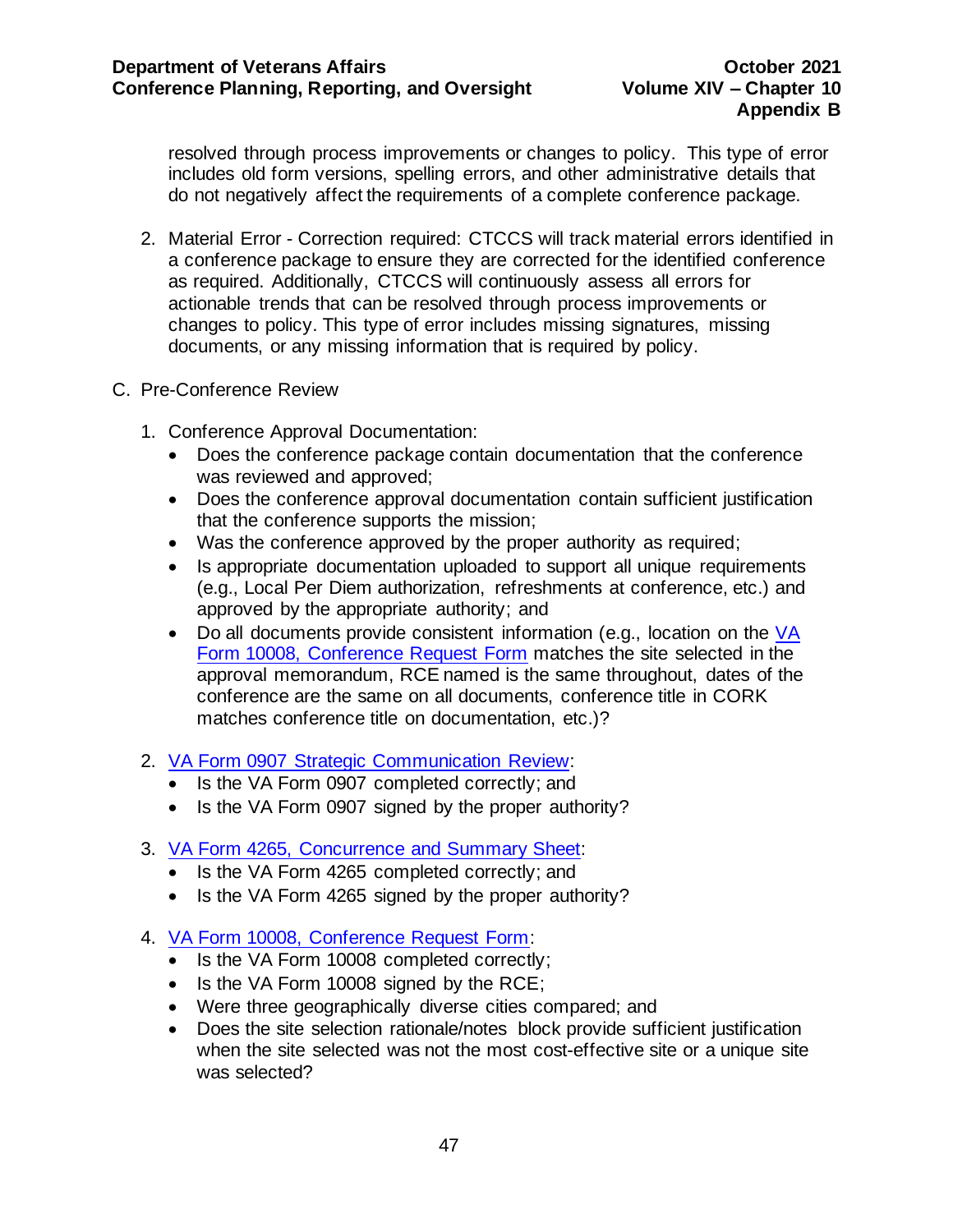- D. Post Conference Review
	- 1. [VA Form 10089b, RCE](http://vaww.va.gov/vaforms/va/pdf/VA10089b.pdf) Post Conference Certification Form (PCCF):
		- Is the PCCF completed correctly;
		- Does the data entered in CORK match the uploaded hardcopy PCCF if applicable;
		- Is the PCCF signed by the proper authority; and
		- Was the PCCF completed within 15 days of conference completion?
	- 2. [VA Form 10089a, Final Conference Report](http://vaww.va.gov/vaforms/va/pdf/VA10089a.pdf) (FCR):
		- Is the FCR completed correctly;
		- Does the data entered in CORK match the uploaded hardcopy FCR, if applicable;
		- Is the FCR signed by the proper authority;
		- Was the FCR completed within 45 calendar days of conference completion;
		- Are significant changes in conference scope from the approved preconference package identified and properly justified;
		- Does the use of contractor support include competitively awarded contracts, an adequate description of the contracting procedures used, and cost comparison factors considered;
		- Do the estimated costs on the FCR match the estimated costs originally submitted in the pre-conference approval package;
		- Are actual costs exceeding the estimated costs by 10% or greater documented with sufficient justification and approved by the proper authority;
		- Does the package indicate whether a Purchase Card was used and if so, was the Purchase Cardholder properly identified;
		- Are appropriate supporting documents uploaded to support all travel, contract, and purchase card costs; and
		- Do all documents provide consistent information (e.g., identical fields on the PCCF and FCR for record match)?
- E. Cost Review
	- 1. Individual Traveler Costs:
		- Is a complete traveler attendee list provided to support a travel cost data pull from the VA Travel System; and
		- Do the individual traveler costs reported on the FCR match the costs paid in VA's Travel System?
	- 2. Contract Costs:
		- Is a complete list of contract numbers provided to support verification of contracts paid; and
		- Do the contracting costs paid match the costs reported on the FCR?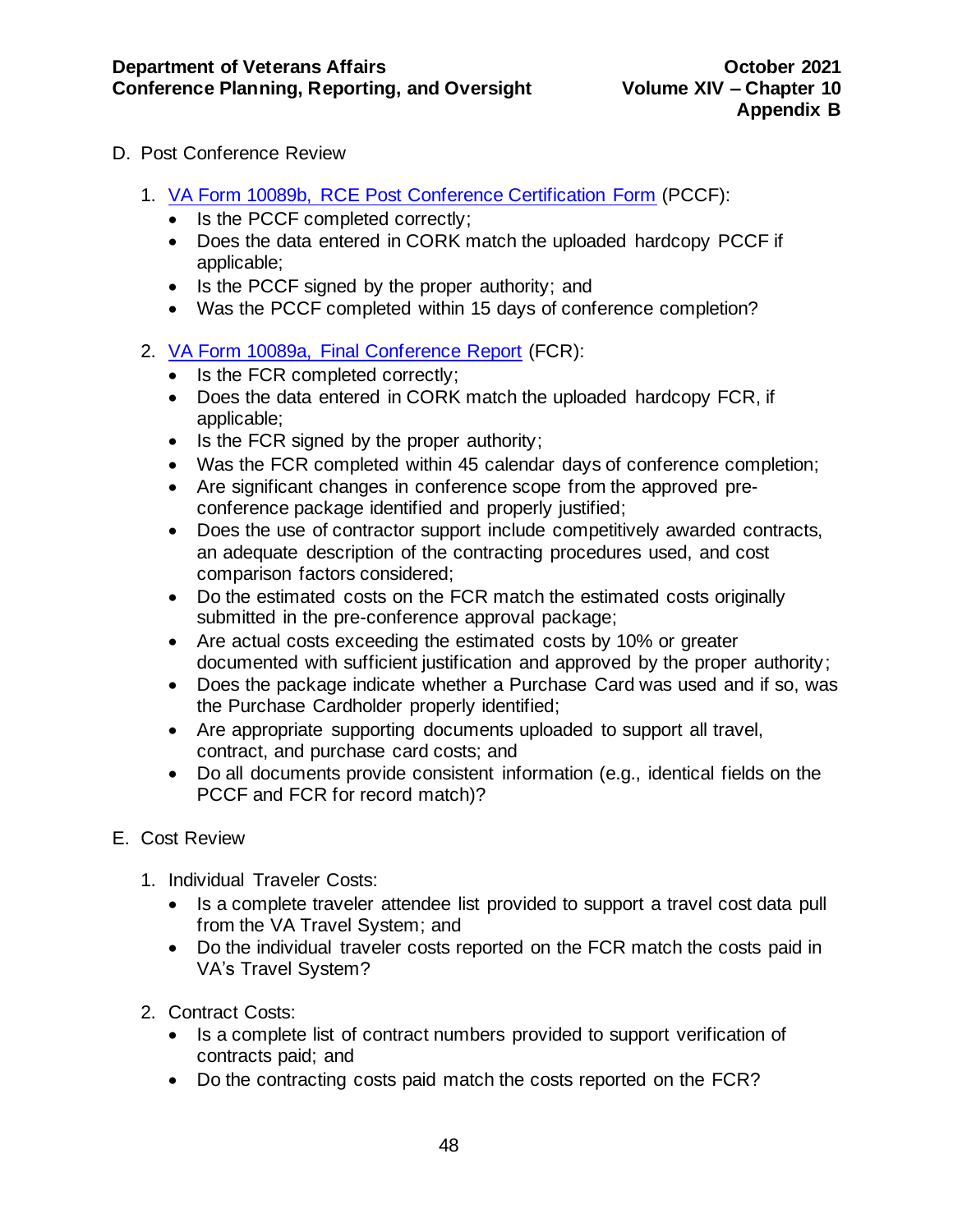- 3. Purchase Card Costs:
	- Are all purchase card invoices and receipts provided to support verification of purchases made;
	- Do the purchase card costs paid match the costs reported on the FCR; and
	- Were there any inappropriate or unauthorized purchase card purchases noted that are contrary to restrictions on purchase card usage?
- 4. Cost Estimate to Actual Variance:
	- Do the actual costs exceed the estimated costs by 10% or greater;
	- Is proper justification provided when actual costs exceed the estimated costs by 10% or greater; and
	- Was approval by the proper authority received for actual costs that exceed the estimated costs by 10% or greater?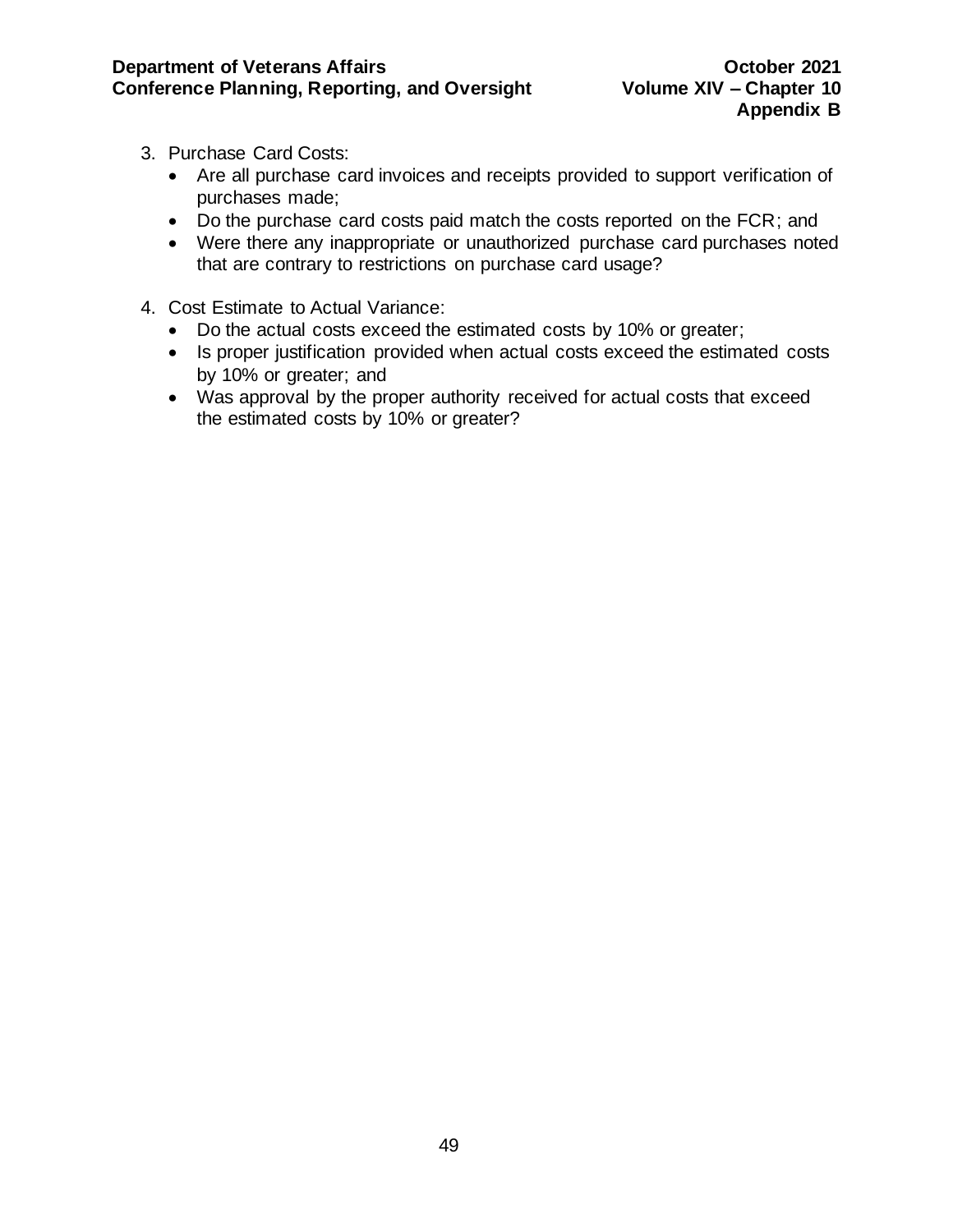# <span id="page-50-0"></span>**Appendix C: Conference Package Related Forms**

Please review [VA Conference Resource Home](http://vaww.trainingevents.va.gov/index.asp) intranet page for conference related forms procedures not covered in this chapter.

- A. VA Sponsored and Co-Sponsored Conference Forms.
	- 1. RCE must submit the following standard CP forms to the authorized approving official for VA-sponsored and co-sponsored conferences with estimated costs of \$20,000 or more, or when estimated costs are less than \$20,000 but have 50 or more attendees of which at least one (1) is a VA employee. All documents must be uploaded into CORK:
		- A conference approval request memorandum signed by the authorized Approving Official; and
		- [VA Form 10008,](http://vaww.va.gov/vaforms/va/pdf/VA10008.pdf) Conference Request Form.
	- 2. In addition, the following documentation must be uploaded into CORK, but is not required to be included in the CP:
		- A list of all travelers (including full name, VA email address, travel authorization or local expense voucher number, do not include any PII);
		- A list of all contract numbers associated with the conference;
		- Appropriate supporting documents to support all travel (VA employees/contractors), contract, and purchase card costs to include purchase card invoices and receipts provided to support verification of purchases made; and
		- Proper justification when actual costs exceed the estimated costs by 10% or greater.
	- 3. RCE must submit the following standard CP forms to the authorized approving official for VA-sponsored and co-sponsored conferences with estimated costs in excess of \$100,000 and upload into CORK once approved:
		- [VA Form 0907, Strategic Communication Review;](http://vaww.va.gov/vaforms/va/pdf/VA0907.pdf)
		- [VA Form 4265, Concurrence and Summary Sheet;](http://vaww.va.gov/vaforms/va/pdf/VA4265.pdf)
		- A conference approval request memorandum signed by the DEPSEC, Under Secretary, Assistant Secretary, or OKO; and
		- [VA Form 10008,](http://vaww.va.gov/vaforms/va/pdf/VA10008.pdf) Conference Request Form.

In addition, the following documentation must be uploaded into CORK, but is not required to be included in the CP:

- A list of all travelers (including full name, VA email address, travel authorization or local expense voucher number, do not include any PII);
- A list of all contract numbers associated with the conference;
- Appropriate supporting documents to support all travel (VA employees/contractors), contract, and purchase card costs to include